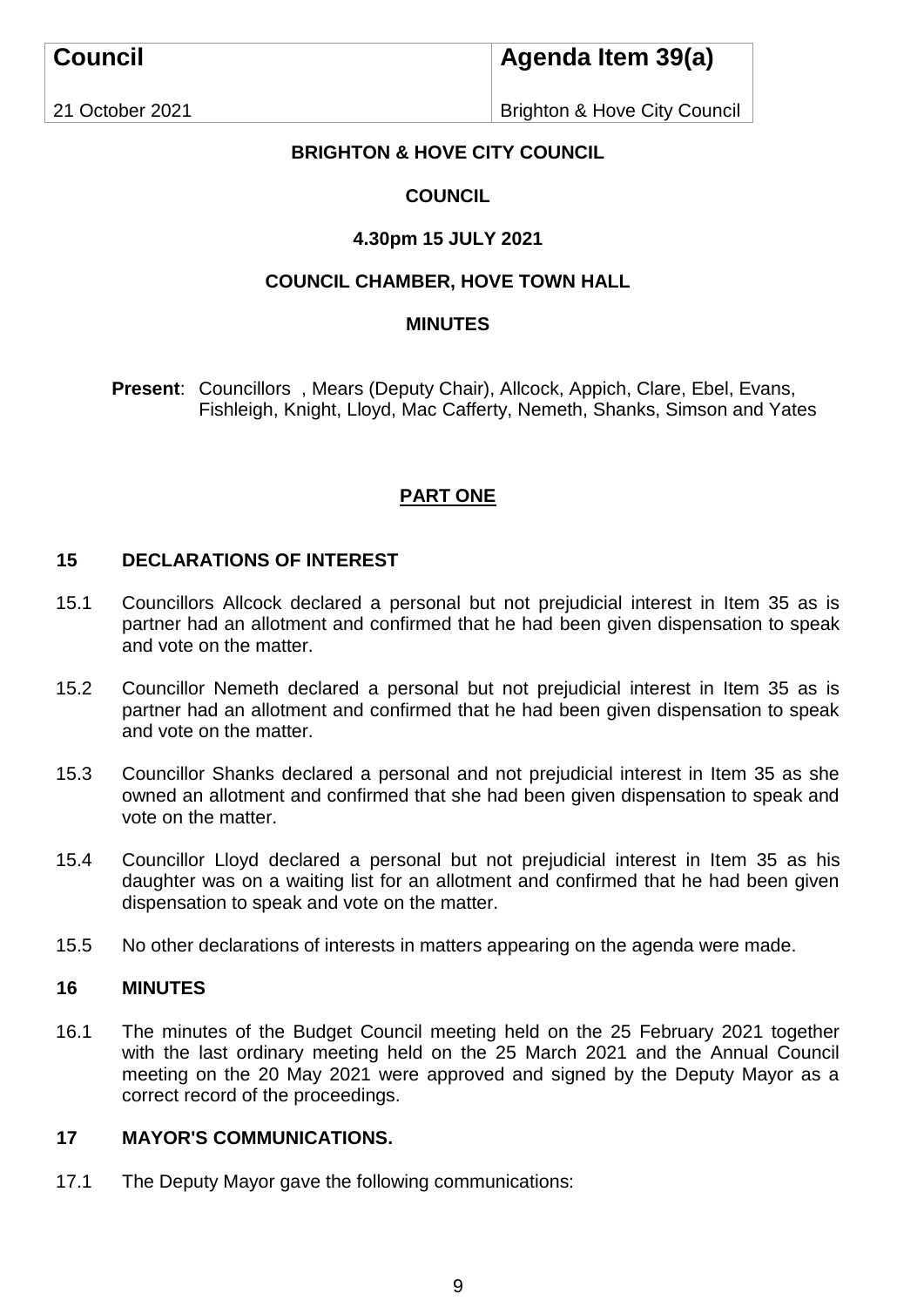- 17.2 Before I start the Mayor's communications, can I make it clear that I wish to be addressed as Madam Deputy Mayor and should Members not respect my wish they will not be called to speak. The Mayor's Charities' Boundary Walk takes place on Saturday 17 July setting off from Saltdean across the Downs and finishing at Stanmer Park for a cup of tea. It's not too late to sign up.
- 17.3 I understand that engagements are increasing, and we are nearly back to pre-Covid times, with very few cancellations over the last month.
- 17.4 Plans for the Civic Service of Compassion on the 17 October are progressing lead by the Interfaith Contact Group and accommodated by the Dome. All Councillors will be invited. It would be good if as many as possible can attend.
- 17.5 An inspection of our youth offending service (YOS) has been rated 'Outstanding' by Her Majesty's Inspectorate of Probation. The Inspection looked at 12 aspects of the YOS's work and awarded 'Outstanding' in every category. This is a rare achievement and a huge credit to the Youth Offending Team. Their work with young people and their families to reduce and prevent crime is an incredibly important service for our city and for the outcomes of young people who need robust support when things go wrong. We're hugely proud and thankful to all the staff who work day-to-day in this service. This accolade is testament to their commitment to make a positive difference and is thoroughly well-deserved.
- 17.6 We have some excellent news to report in relation to our Legal Services Team. The Service is accredited by the Law Society with the Lexcel legal practice quality mark for client care, compliance and practice management. Last month they achieved their reaccreditation with an outstanding audit which identified over 50 areas of good practice. In addition, the Service has been nominated and shortlisted for two awards. Their two shortlisted nominations are for Project Innovation of the Year and Inspirational Leader in Law, which is for Elizabeth Culbert, Head of Legal Services.

The awards are taking place tonight and we wish the Team and Liz the best of luck. Whatever the outcome, the nominations and shortlisting as finalists demonstrate the strength of the Service and its staff and their continued incredibly hard work over the last year.

17.7 Finally, I will be taking regular short breaks during the meeting in order to give everyone in the chamber an opportunity to get some fresh air and remove their masks.

### **18 TO RECEIVE PETITIONS AND E-PETITIONS.**

- 18.1 The Deputy Mayor stated that she had been notified of 6 petitions to be presented and invited the submission of petitions from councillors and members of the public. She reminded the Council that petitions would be referred to the appropriate decisionmaking body without debate and the person presenting the petition would be invited to attend the meeting to which the petition was referred.
- 18.2 Ms Mack presented a petition signed by residents concerning a request for speed bumps to be installed in Whitehawk.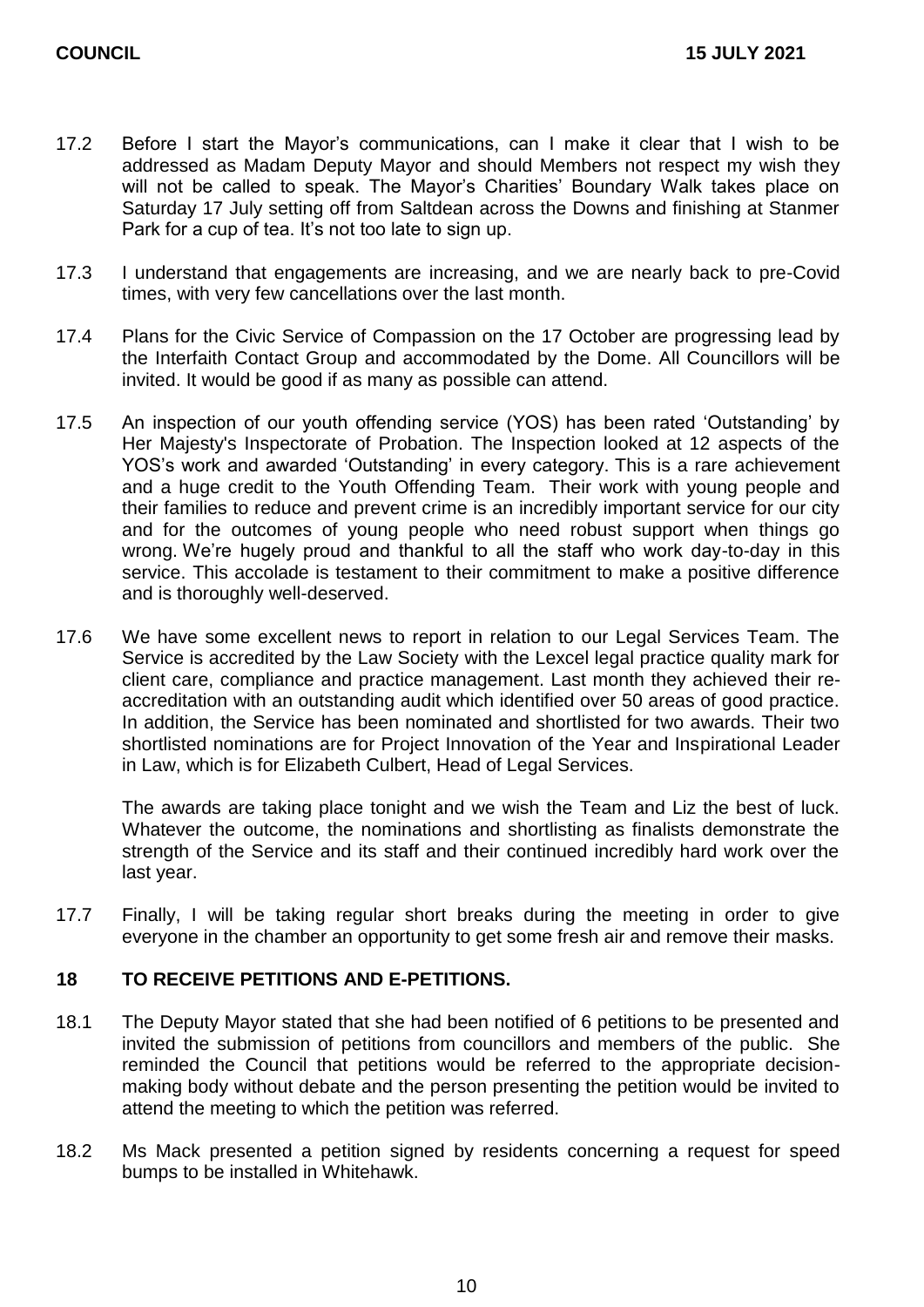- 18.3 Mr Hawtree presented a petition signed by over 800 residents concerning the need for a crossing at Portland Road.
- 18.4 Councillor Nemeth presented a petition signed by 687 residents calling for a 20mph speed limit along Portland Road.
- 18.5 Ms Goldsmith presented a petition signed by over 900 residents concerning the need for free school travel for children in Whitehawk.
- 18.6 Councillor Simson presented a petition on behalf of Councillor Barnett signed by 660 residents requesting that the proposed closure of Stapley Road was not implemented.
- 18.7 Mr Wright presented a petition signed by 340 residents calling for a safe access to the Bexhill Road play area.
- 18.8 The Deputy Mayor noted thanked the petitioners for presenting their petitions and confirmed that would be referred to the appropriate committee for consideration.

#### **19 WRITTEN QUESTIONS FROM MEMBERS OF THE PUBLIC.**

- 19.1 The Deputy Mayor reported that two written questions had been received from members of the public and invited Mr Wright to put his question to the meeting.
- 19.2 Mr Wright asked the following question; Will the council consider steam cleaning the 32 columns and 8 pillars of the Colonnade on Madeira Drive ready for when Soho house opens later this year just next door? I have a quote of £6,000 from the company that cleaned the Aquarium Terrace and balustrades for Soho House using the Doff cleaning method, which is designed to remove paint, biological matter and general dirt and grime without causing harm or shock to the substrate and also kills off any spores. With some imagination The Colonnade could easily become Brighton's version of Convent Garden Market.
- 19.3 Councillor Lloyd replied; thank you for your question and also for all the work you do around the city. We are very pleased that the whole of the eastern sea front is now seeing investment that it needs and the focus that we are giving to the restoration of Madeira Terraces. I know you know about that project as you are closely involved as a member of the Advisory Group. We have the Sea Lanes Development going on and also the Black Rock Development, showing that progress is happening. We are also progressing the Master Plan in the area as part of a comprehensive approach to improving this vital part of the seafront and the wonderful cycle lane has really improved the buzz and the atmosphere and I am pleased to see the improvements happening every day. I take the improvements and the tidiness of the appearance of the area very appearance very seriously and, once the Soho House development is completed, we will consider whether there is funding available to appoint external contractors to clean the columns, I think it is a great idea. What I would really like to do is approach Soho House to see whether they might want to contribute to this and perhaps we could do that together.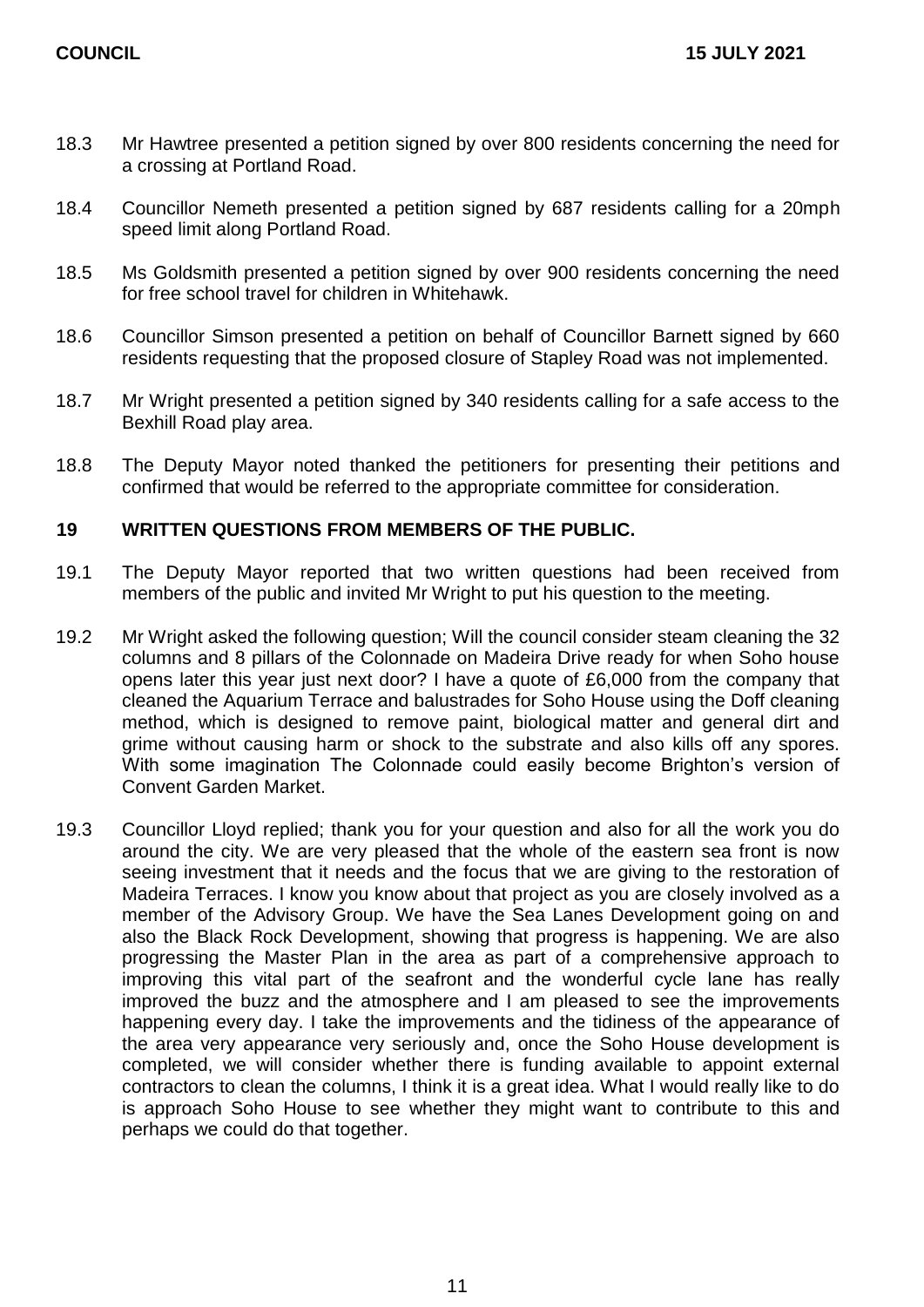- 19.4 Mr Wright asked the following supplementary question; will the council also look at cleaning the balustrades on the Max Miller Walkway, putting flags in the flag poles, repair the flagpole bases so that they are safe to sit on, asking highways to repair the uneven broken paving behind the columns, ask street lighting to mend the heritage ward lamps and lastly, repair the Chain Pier plaque
- 19.5 Councillor Lloyd replied; that was more than a question, but of course we sympathise with all of those things. I would like to see us working on all of those and I will ask officers whether we can find funds in the budget to do those works.
- 19.6 The Deputy Mayor thanked Mr Wright for his questions and invited Ms Andrews to address the council.
- 19.7 Ms Andrews asked the following question, Firstly, I have to mention that in the last TECC Committee in June we asked the council for valid objections to the King Alfred temporary ice rink project. The objection given was that the Sport & Leisure team disagreed with us, using the term 'unused area' on the west side of the King Alfred, and they insisted that it was called the 'roof of a vacant aging building'. On that basis, the east side of the King Alfred site is the children's play and amusement area, which has been earning the council income for decades. It is also situated on the 'roof of a vacant aging building', both sides are exactly the same build, built at exactly the same time using exactly the same methods. So, if one side is in critical condition, as is claimed, they both are so, the objection given at the TECC committee was not a valid one.

It is not rocket science that no major development at the King Alfred will start for probably the next 3 years probably 5. I is has always been argued by the Sports & Leisure team that the site is not suitable for an ice rink, we dispute this and our 2011 pre-application for building advice and our 2012 structural survey disputes this too. Extracts from our 2011 pre-app - Principle of development of the erection of a temporary Ice Rink on the King Alfred site would essentially be an additional leisure facility on the main sport and leisure site in Hove. The ice rink would fall within the D2 class, which is consistent with other uses on the site, the objectives outlined in the planning brief are that mixed use development need to come forward for the site. It is clear from your submission that a temporary ice rink is proposed, it is therefore considered that providing any works remain temporary there is no demonstrable conflict for this planning brief. Extract from our 2012 survey report – It is generally adequate for the ice-skating venue we are proposing, so the structural survey undertaken in 2012 indicated that there were possibilities in relation to using the land adjacent to the King Alfred on the West side (former bowling alley) as an ice rink.

Will the Council agree to permit a further independent structural survey of this land to be undertaken by Hemsley Orel Partnership on the basis that the one undertaken in 2012 is now in need of updating?

19.8 Councillor Mac Cafferty replied, I have spoken to senior officers about your request and general proposals, and they are more than happy to will arrange to meet you to discuss the Sports Investment Plan and the future development of the King Alfred site with you and I have asked officers to contact you after this meeting to arrange a time.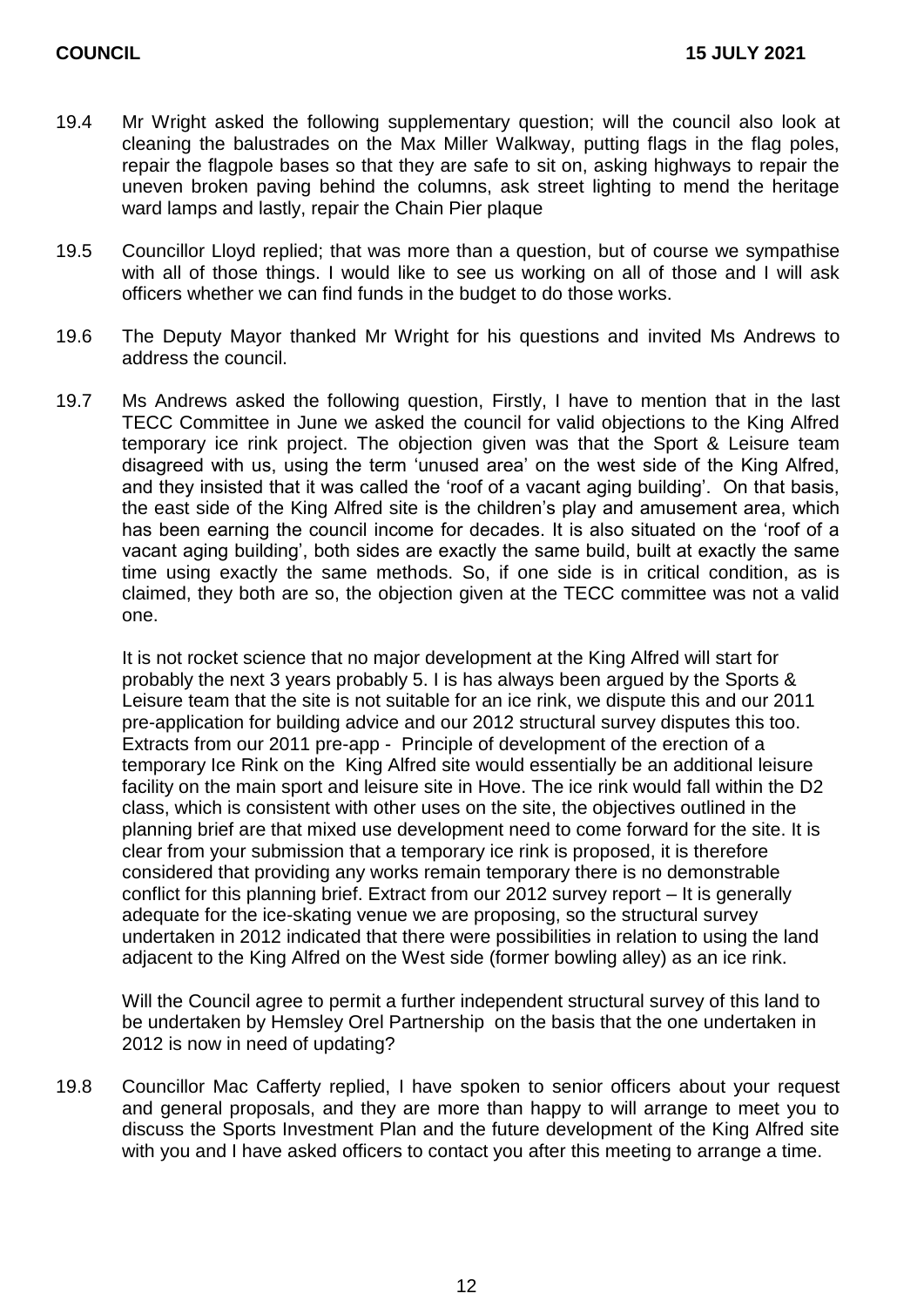- 19.9 Ms Andrews asked the following supplementary question, Where is the report regarding an ice rink in the city from the new City Sports Facility Strategy. Ice skating, point 1, Ice rinks require more than 30% of the population to be under the age of 24 years. 2. Whilst the current population of the City of Brighton & Hove is marginally above this figure they will make up a smaller proportion of the population in future years. What this says, is that whilst we currently meet above the minimum demographic criteria of 30% of under 24-year-olds at 32% it is prophesied that at some point in the distant future the figure will be under 30%. We have to point out that we cannot be certain that the 31k student population has even been included in these statistics, but nevertheless in Plymouth with the under 24-year-olds percentage being slightly lower than ours at 31.6 they have just built the new Mayfair ice arena. The report goes on to say – point 3. Ice rinks have high operational costs and the energy foot print they generate through operations may be at odds with the city's priorities around its climate agenda, which is inaccurate when we consider the new eco-friendly ice rink technologies now available, which we can demonstrate to the council and which actually falls in line with the climate agenda. Point 4, the overall risks associated with provision is considered too high to outweigh any benefit, meaning that the council believes that an ice rink is of high risk and of no benefit to the community and wider area, unlike the i360, however all this report does is to provide a valid argument that a private social enterprise is the perfect venture.
- 19.10 Councillor Mac Cafferty replied, I would like to take the question and thank you Ms Andrews for your additional points and I am among many of your supporters of ice skating along with other activities as of course we are in the middle of a public health pandemic, anything that enhances our health at the moment is of course going to be welcome. We do have a very successful temporary ice rink in normal times at the Royal Pavilion Garden and we look forward to more normal times when that can return to the city in the winter. Permanent ice rinks have been bedevilled by viability in the city, we have not found a way of making them work up for the long time all the way back to the last serious study that was conducted in 2016. There were only three parties interested then and all three were contacted, only one actually accepted the council's invitation to meet and after initial discussions there was not a basis on which to proceed.

Basically, I am saying to you that it will be very hard to find a viability that works with ice skating. It was in 2016, I remember that it was pre-Brexit and pre pandemic so goodness knows what the viability of finding an ice rink that will work today is. But as I have said before we are more than happy for you to meet with officers and discuss further.

19.11 The Deputy Mayor thanked Ms Andrews for her questions and noted that this concluded the item.

#### **20 DEPUTATIONS FROM MEMBERS OF THE PUBLIC.**

#### **DEPUTATION CONCERNING INTEGRATED CARE SYSTEMS: WHAT WE CAN DISCERN SO FAR**

20.1 The Deputy Mayor reported that one deputation had been received from a member of the public and that she would invite the spokesperson to introduce their deputation and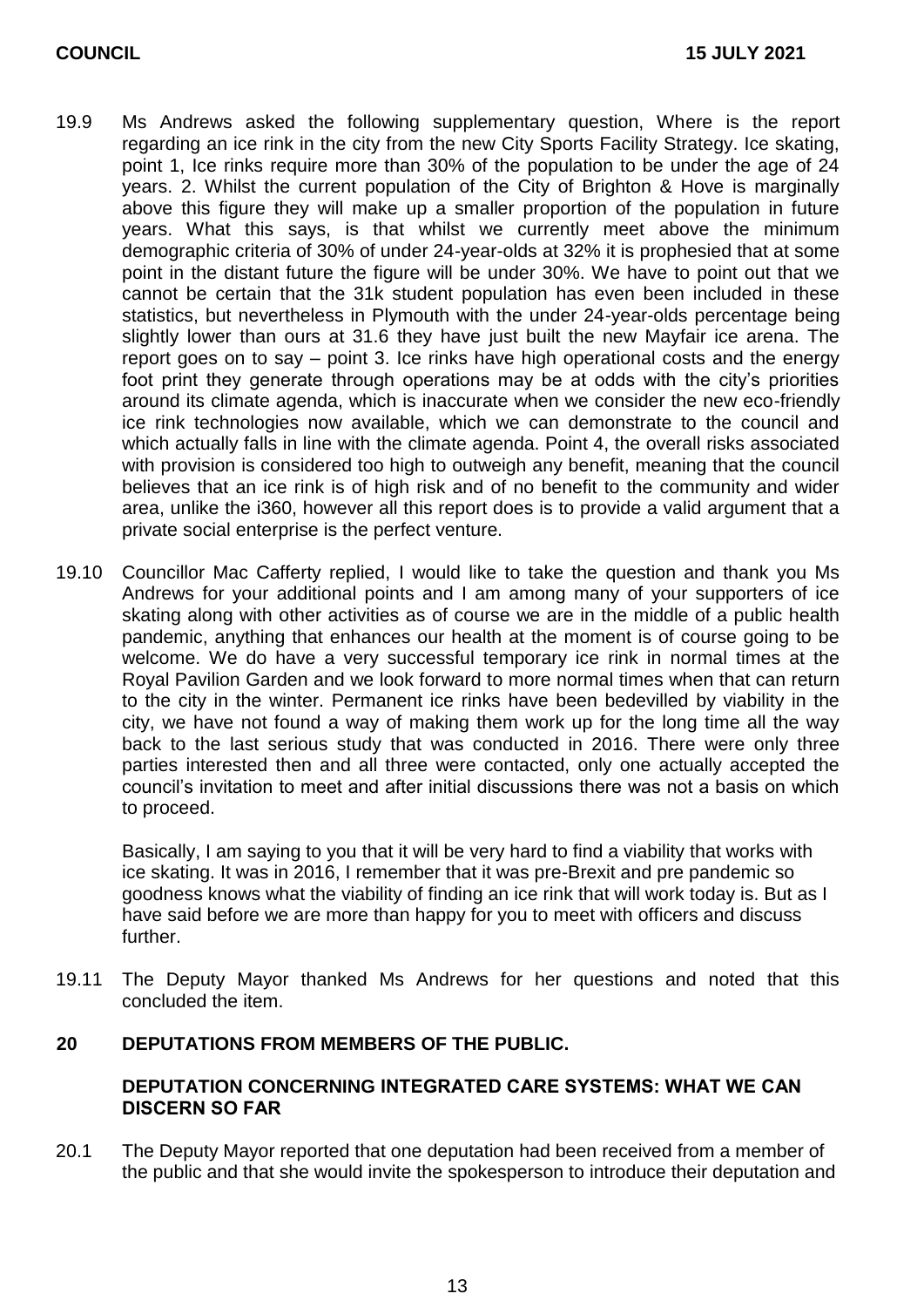for the relevant Chair to respond. She noted that 15 minutes were set aside for the consideration of deputations.

- 20.2 The Deputy Mayor invited Mr Ken Kirk as the spokesperson for the deputation to come forward and address the council. The deputation related to the proposed integration of care systems.
- 20.3 Mrs Kirk spoke on the deputation relating to the issue of the integration of care systems in Brighton and Hove.
- 20.4 Councillor Shanks thanked Mr Kirk for his deputation and stated that the council does support the sentiments in the deputation and noted that he had undertaken a lot of research on the Bill. However, with 5 million people in the country waiting for treatment and a workforce crisis it is not time to have a new NHS Bill. It will not ensure the end of privatisation and she would prefer fully funded adult social care within the NHS service. There should be a proper long-term strategy and the Bill should be opposed in the proper way and the matter will be considered at the next Health & Wellbeing Board on the 27th July. The important consideration had to be what the impact will be for Brighton and Hove locally and the deputation would be taken into account during the discussion at the meeting next week.
- 20.5 The Deputy Mayor thanked Mr Kirk for attending the meeting and speaking on behalf of the deputation. She explained that the points had been noted and the deputation would be referred to the Health & Wellbeing Board for consideration. The persons forming the deputation would be invited to attend the meeting and would be informed subsequently of any action to be taken or proposed in relation to the matter set out in the deputation.
- 20.6 **RESOLVED:** That the deputation be noted and referred to the Health & Wellbeing Board.

## **21 CALL OVER FOR REPORTS OF COMMITTEES.**

#### **(a) Callover**

- 21.1 The following items on the agenda were reserved for discussion:
	- Item 24 IRP Report on Members Allowances
	- Item 25 Review of the Council's Constitution
	- Item 26 Review of the Code of Conduct for Members
	- Item 27 Council and Committee Meetings from 1st August 2021
	- Item 28 Local Government Boundary Review
	- Item 29 The National Bus Strategy
	- Item 30 Targeted Budget Management (TBM) Provisional Outturn 2020/21

#### **(b) Receipt and/or Approval of Reports**

21.2 The Head of Democratic Services confirmed that all of the Items listed on the agenda had been reserved for discussion.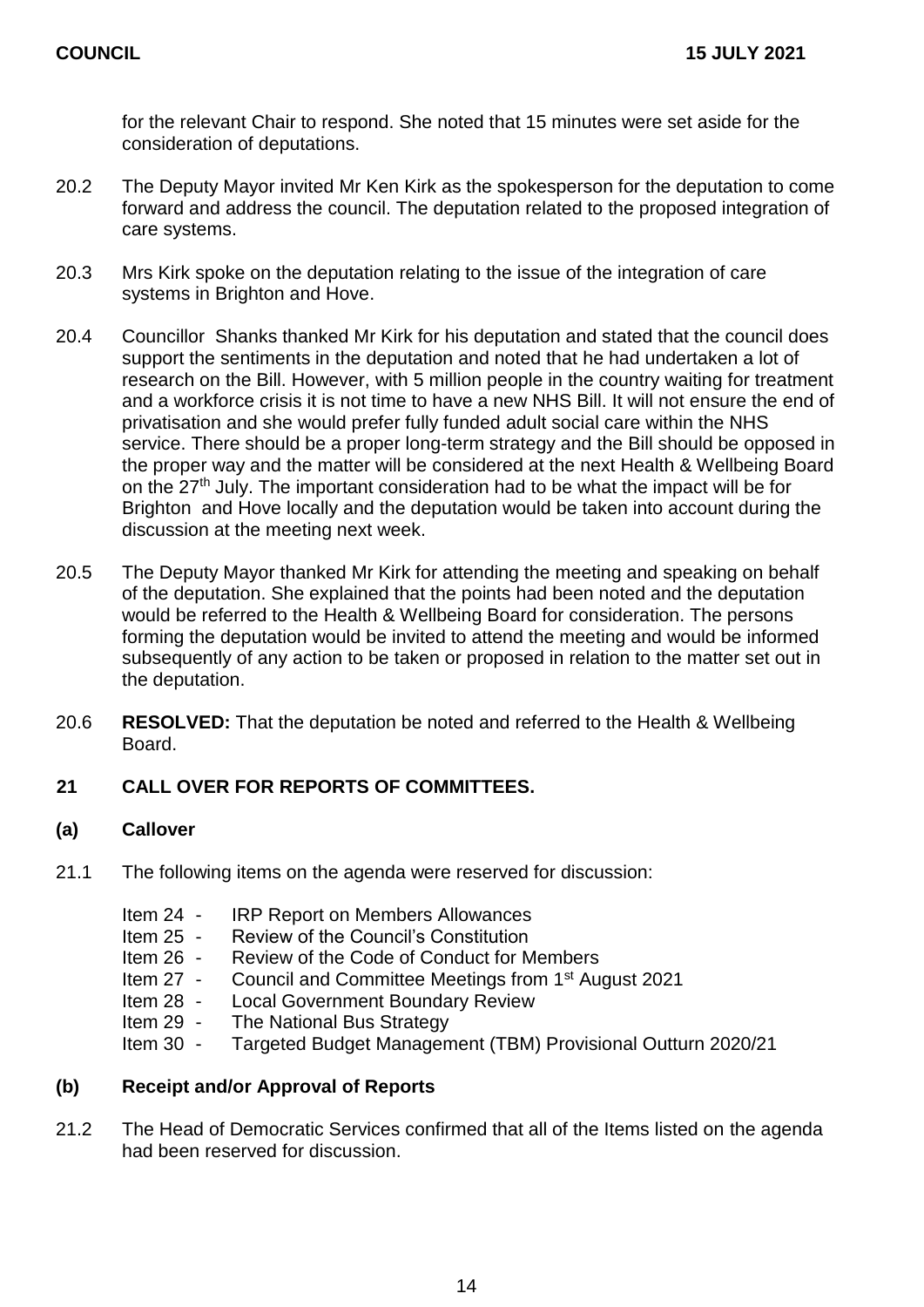#### **(c) Oral Questions from Members**

21.3 The Deputy Mayor noted that there were no oral questions.

#### **22 WRITTEN QUESTIONS FROM COUNCILLORS.**

22.1 The Deputy Mayor noted that written questions from Members and the replies from the appropriate Councillor were taken as read by reference to the list included in the addendum which had been circulated prior to the meeting as detailed below:

## **(1) Councillor Yates:**

22.2 Can the lead member please provide a breakdown of the 198 EV charging points installed over recent years by ward please? Along with ward car ownership numbers in real terms for comparison.

#### **Reply from Councillor Heley, Chair of the Environment, Transport & Sustainability Committee**

Only areas of the city with no off-street parking are eligible for central government funding of public charge points. By the end of July 235 lamp post, fast and rapid public chargers will have been installed. Residents with off street parking can apply for government grants towards home charging devises. The average parking zone has 8 chargers capable of charging 100 vehicles per week and 1,350 permit holders. A list of charge points by parking zone and ward together with car ownership will be sent to Cllr Yates.

#### **(2) Councillor Allcock:**

22.3 At budget Council in February, it was agreed to allocate £60,000 to establish a post-Covid Family Coaches project within the city Children's Centres. This is intended to improve provide early intervention with families with babies and young children recovering from the impacts of Covid and other forms of disadvantage, to support their development and improve their future educational attainment. Can you please inform me how this this project in progressing including how many Family Coaches have been recruited and when they were appointed, and a brief update on their achievements to date?

#### **Reply from Councillor Clare, Chair of the Children, Young Persons & Skills Committee**

22.4 Two early year family coaches (equivalent to 1.6 full time equivalent) have been recruited and are due to start in late July and early August. The early years family coaches are managed as part of the Integrated Team for Families together with other family coaches and are co-located in children's centres.

The early years family coaches will work with families with children under five who are facing multiple disadvantage, to enable them to achieve positive outcomes including: education and learning, living standards, safe relationships, health and wellbeing, educational attainment and employment and safer communities. Families are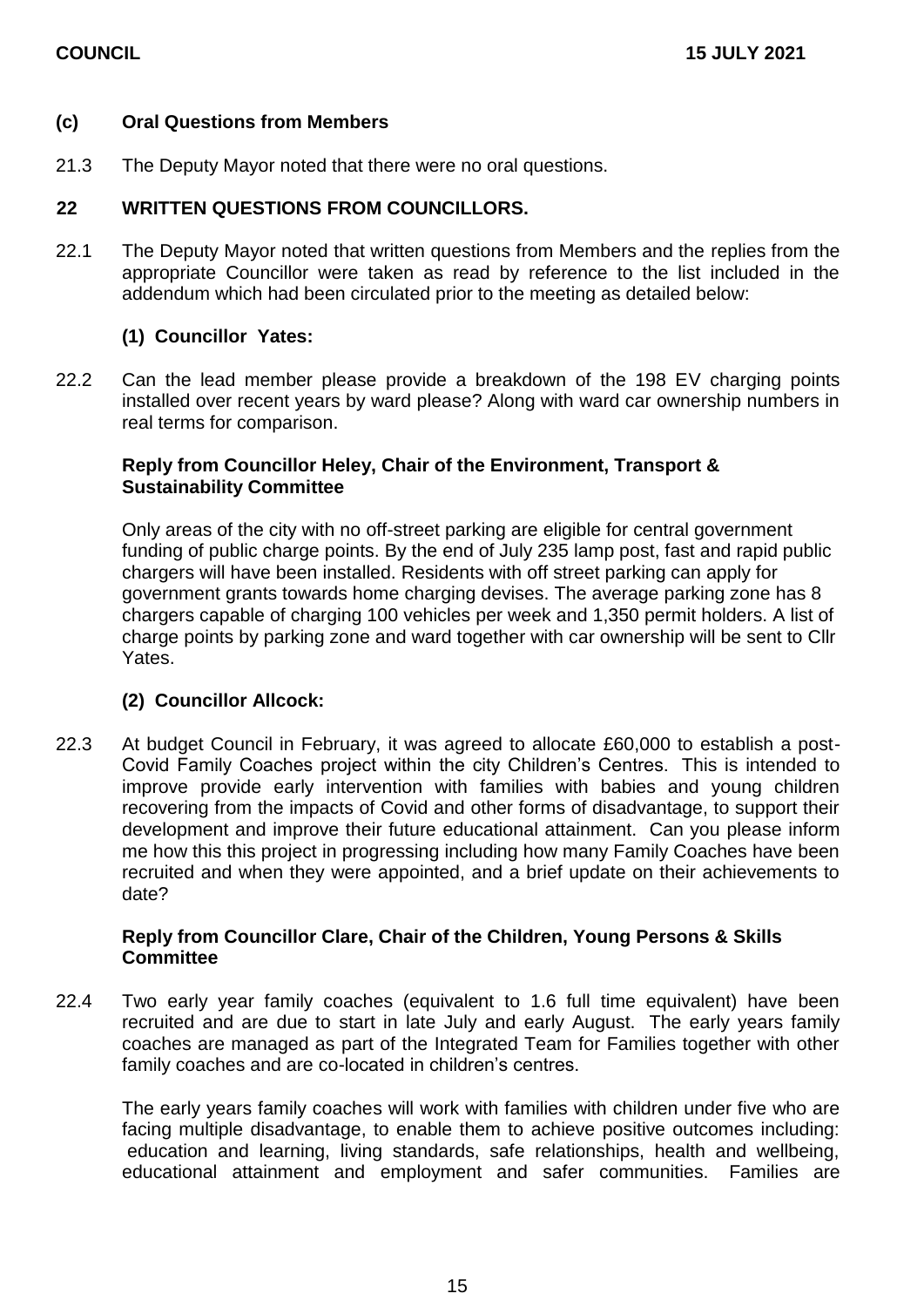identified by other professionals including health visitors who refer the family to the Front Door for Families. The FDFF then consider which families will most benefit from an early years family coach. Family coaches offer a whole family assessment and plan together with interventions and regular review of the whole family plan to look at distanced travelled.

#### **(3) Councillor Allcock**

22.5 At budget Council in February, it was agreed to allocate £168,000 to establish a Community Drug Impact Co-ordinator role for 3 years to address the impact of illegal drug sales, drug use and cuckooing on our communities. Can you please inform me how this work is progressing including when the coordinator will be appointed?

#### **Reply from Councillor Osborne / Powell, Joint Chair of the Tourism, Equalities, Communities & Culture Committee**

22.6 The drug impact co-ordinator job description has been written and evaluated. It is currently out to advert. Officers are expecting to interview on 5<sup>th</sup> August. If an appointment is made a start date is likely to be dependent on the successful candidate's notice period.

## **(4) Councillor Childs:**

22.7 Will the Council provide an assurance that St Luke's Swimming Pool will not be closed and that it will be allocated appropriate funding and investment as part of the proposed City Leisure Plans?

#### **Reply from Councillor Osborne / Powell, Joint Chair of the Tourism, Equalities, Communities & Culture Committee**

22.8 Not only do we have a shortage of pools in the city, but we know St Luke's is a widely used and much valued facility. There are no plans to close it, and it's wrong for others to suggest this.

The regular maintenance programme for all our sports facilities is already happening, in order to keep our sites in good condition.

Consultants looking at the future of sports and leisure opportunities for our city have suggested an investment plan, to meet our aims of creating more enhanced sports provision. This is based on a 'hub and spoke' model, of expanded and enhanced facilities, supported by a network of locally accessible community leisure centres, to meet the needs of residents.

Several of our sports facilities would benefit from investment. Although the consultant's report mentions that "no new investment is identified" for St Luke's, this refers to the proposals coming forward from the investment plan. St Luke's is also in reasonably good condition at this time.

What's more, any proposals for sports investment will first be explored by a cross party members working group, with the key decisions then being made by Policy and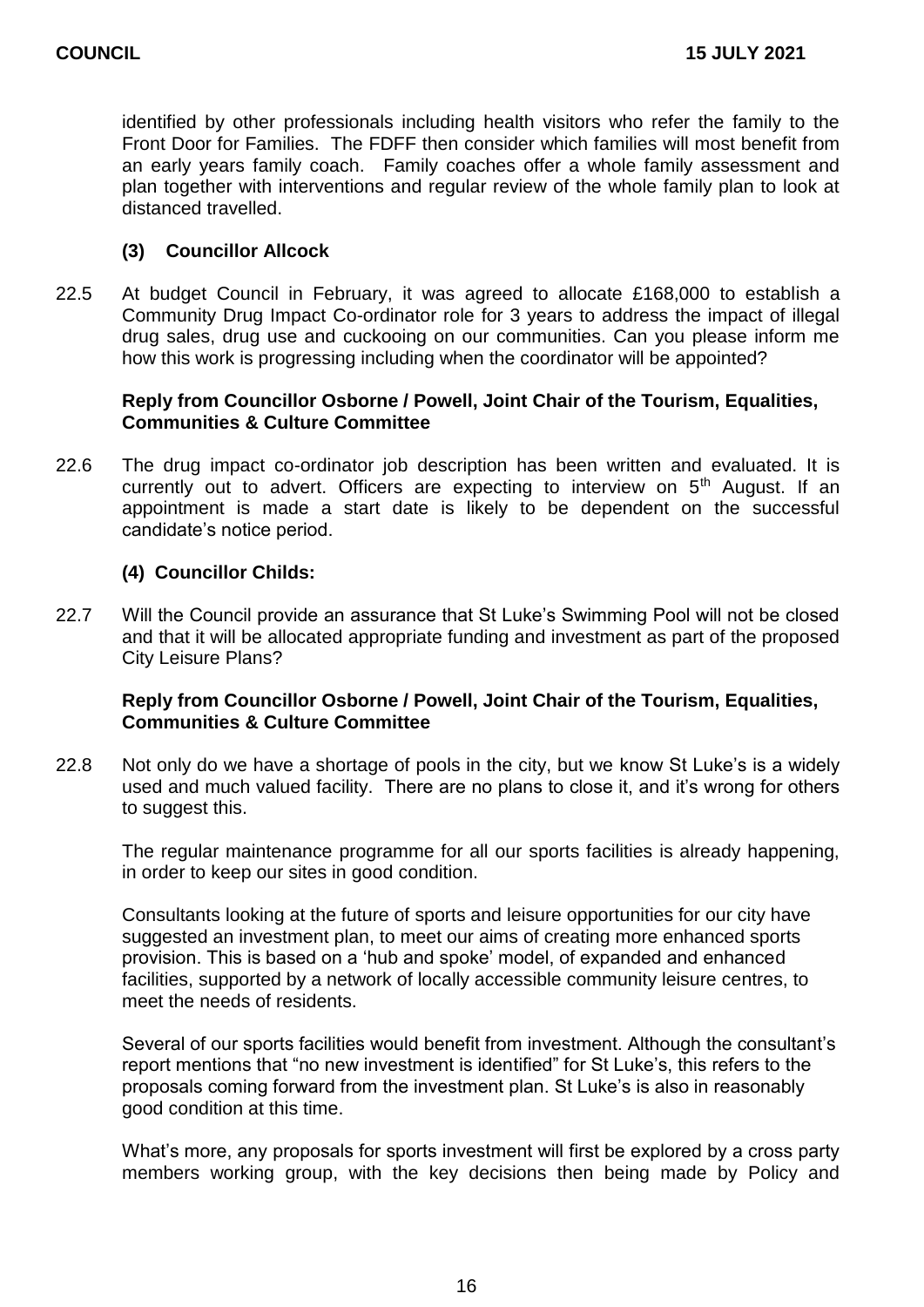Resources committee. It may be that as the plan progresses, it is decided by that group that additional investment will go into St Luke's, and indeed to other facilities, and this is for councillors to discuss in due course.

#### **(5) Councillor Childs**

22.9 What percentage of Local Authority Schools contain blue and brown asbestos?

#### **Reply from Councillor Clare, Chair of the Children, Young People & Skills Committee**

22.10 There are currently 66 maintained schools in Brighton & Hove, 52 primary schools, 10 secondary schools, 3 special schools and 1 pupil referral unit. The council is responsible for the maintenance of 45 of these schools, 35 primary schools, 6 secondary schools, 3 special schools and 1 pupil referral unit. The remainder of the schools are either voluntary aided church schools (16No.) or free schools and academies (5 No.).

The council holds information on the asbestos known or suspected to be in place in community schools within the city but not for academies or free schools. It is considered good practice to assume that any building constructed before the year 2000 can be expected to contain asbestos and only buildings constructed since 2000 do not contain asbestos and this is the approach that the council takes in respect of its buildings.

Consequently, owing to the age of our school estate it is deemed that all the schools for which the council is responsible contain asbestos (white, blue and / or brown) with the exception of the five schools in the city that have been constructed since 2000 which are deemed not to contain asbestos. Three of these schools are academies (BACA, Kings School and the Bilingual Primary School) and are not consequently the responsibility of the council. The fourth is a voluntary aided church school (St Andrew's CE Primary School) and the fifth school constructed since 2000 is a community school (West Blatchington Primary and Nursery School) which is the responsibility of the council.

The number of schools with blue and / or brown asbestos is 47 out of a total of 61 community schools in the city, or 77%. This is broken down into 36 primary schools (36/50 = 72%), all 7 community secondary schools (100%), all special schools (100%) and the Pupil Referral Unit (100%).

It is important to note that the council does not undertake an intrusive survey of each school site to determine the presence of asbestos, unless work is planned in that area of the school. Rather its existence is deduced based on an asbestos management survey which is a visual inspection of the buildings and consideration of the records held. The reason for this is that the disturbance of asbestos should be avoided wherever possible. If managed actively and safely, the presence of asbestos should not pose a risk to occupants. Undamaged, sealed materials will not release fibres.

The asbestos register is updated as and when asbestos is removed or if further asbestos is identified as a result of undertaking a refurbishment and demolition survey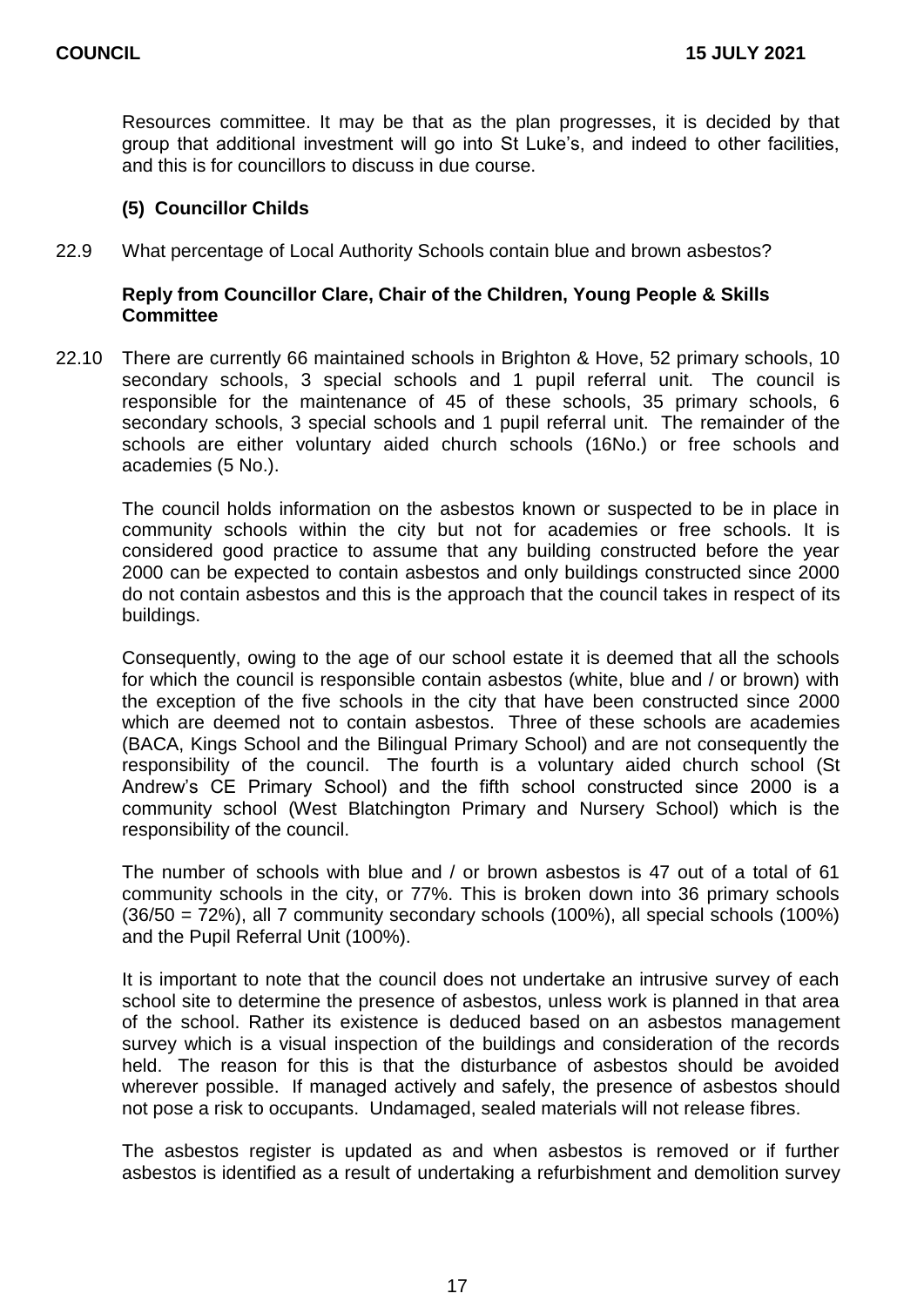in areas where work is undertaken. This is a more intrusive type of survey which involves destructive inspection by a trained specialist to identify all asbestos materials. We undertake refurbishment and demolition surveys on all projects where we are likely to be disturbing the fabric of the building to ensure that we have a complete picture of the building materials we will encounter. These surveys are undertaken in controlled conditions as required by legislation. As a consequence of this there could be, as yet, undiscovered asbestos in the buildings

It is accepted good practice that where asbestos is in good condition it is not required to be removed but rather it will be labelled then left or possibly encapsulated. The HSE provides the following as basic principles to consider when managing asbestos:

- asbestos is only dangerous when disturbed. If it is safely managed and contained, it doesn't present a health hazard
- don't remove asbestos unnecessarily removing it can be more dangerous than leaving it in place and managing it
- not all asbestos materials present the same risk. The measures that need to be taken for controlling the risks from materials such as pipe insulation are different from those needed in relation to asbestos cement
- if you are unsure about whether certain materials contain asbestos, you should presume they do and treat them as such
- the duty to manage is all about putting in place the practical steps necessary to protect maintenance workers and others from the risk of exposure to asbestos fibres - it is **not** about removing all asbestos

We follow these principles to ensure safe and proper management of asbestos in our school buildings.

## **(6) Councillor Childs**

22.11 Will the administration commit to installing an adult disabled changing place as part of the Black Rock regeneration project?

## **Reply from Councillor Osborne / Powell, Joint Chair of the Tourism, Equalities, Communities & Culture Committee**

22.12 If the councillor is referring to the meanwhile uses and site remediation as part of **the first phase** of the Black Rock project, the works to the Black Rock area include one small classroom building of which one full elevation has been used to create 4 fully accessible WC's available for public use. A changing Places toilet here at this late stage in the project could be included if the existing WC's were replaced. However, this would result in a net loss of other WC's in the area at a time when the Council is being asked to create more capacity for public toilets along the eastern seafront.

It may be of interest to note that there is a changing places toilet with RADAR key located at Brighton Marina and also at the Colonnade (west end of Madeira Terrace). We can supply these details on request and we believe the Marina details are available on their website.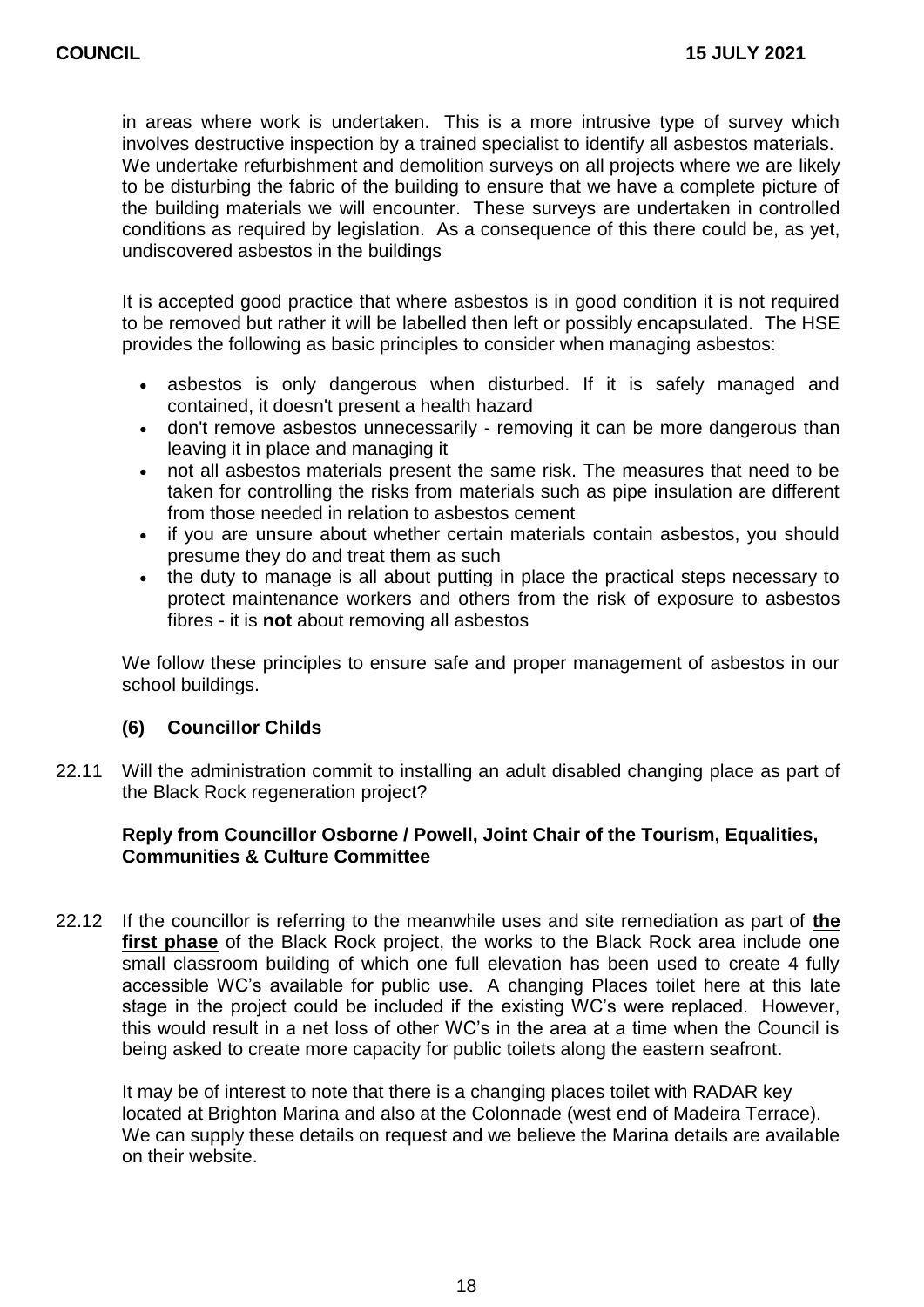## **(7) Councillor Childs**

22.13 Given that the revenue generated from library reservation and inter library loan charges is less than £1000 a year, will the Council agree to cease the practice of charging children to access books?

#### **Reply from Councillor Osborne / Powell, Joint Chair of the Tourism, Equalities, Communities & Culture Committee**

22.14 Charging children and young people a small amount for reservations and interlibrary loans is not intended to raise revenue and the services are run at a very considerable loss to the council. The purpose of charging a small amount is to stop large numbers of spurious reservations which are never collected. When the council used to have free reservations for children and only a very low charge for adults, the library service had to deal with 98,000 reservations a year of which only 33,000 were collected. The costs to the council of the staff time, transport of books between libraries and sending out notices to customers for the 65,000 uncollected reservations was very high and, in addition, each spurious reservation meant that the book involved was unavailable to other customers for approximately two weeks. Hence a small charge for children and young people was introduced. However, there are measures in place to ensure that no child is excluded because of this. Children with special needs are given a membership card which exempts them from having to pay and, in addition, library staff have discretion to reduce/waive charges in cases of hardship.

#### **(8) Councillor O'Quinn**

22.15 There have been a large number of anti-social incidents in local parks in Brighton and Hove in the last few weeks. What preventative actions, alongside the police, are the council implementing to deal with this very concerning issue?

#### **Reply from Councillor Osborne / Powell, Joint Chair of the Tourism, Equalities, Communities & Culture Committee**

22.16 The public space protection orders relating to alcohol and associated ASB have been agreed to be continued by TECC committee. Officers have been working with police and legal services to develop a process for enforcement. This will go live across the City on 19<sup>th</sup> July.

Home Office funding for the B&H Violence reduction partnership has allowed detached youth workers to be deployed in areas where we become aware of gatherings of young people who may be at risk of committing ASB.

Any noticeable areas of concern can also be discussed at the multi-agency partnership tactical tasking and co-ordination group, however without reports being made it is difficult to allocate resources to areas of concern. Environmental Enforcement Officers have recently been deployed across our parks and open spaces not only as a deterrent to anti-social behaviour but to also engage with users about their responsibilities in regard to waste. We have seen an increasing amount of litter being left behind within our parks and open spaces. We will continue to patrol the areas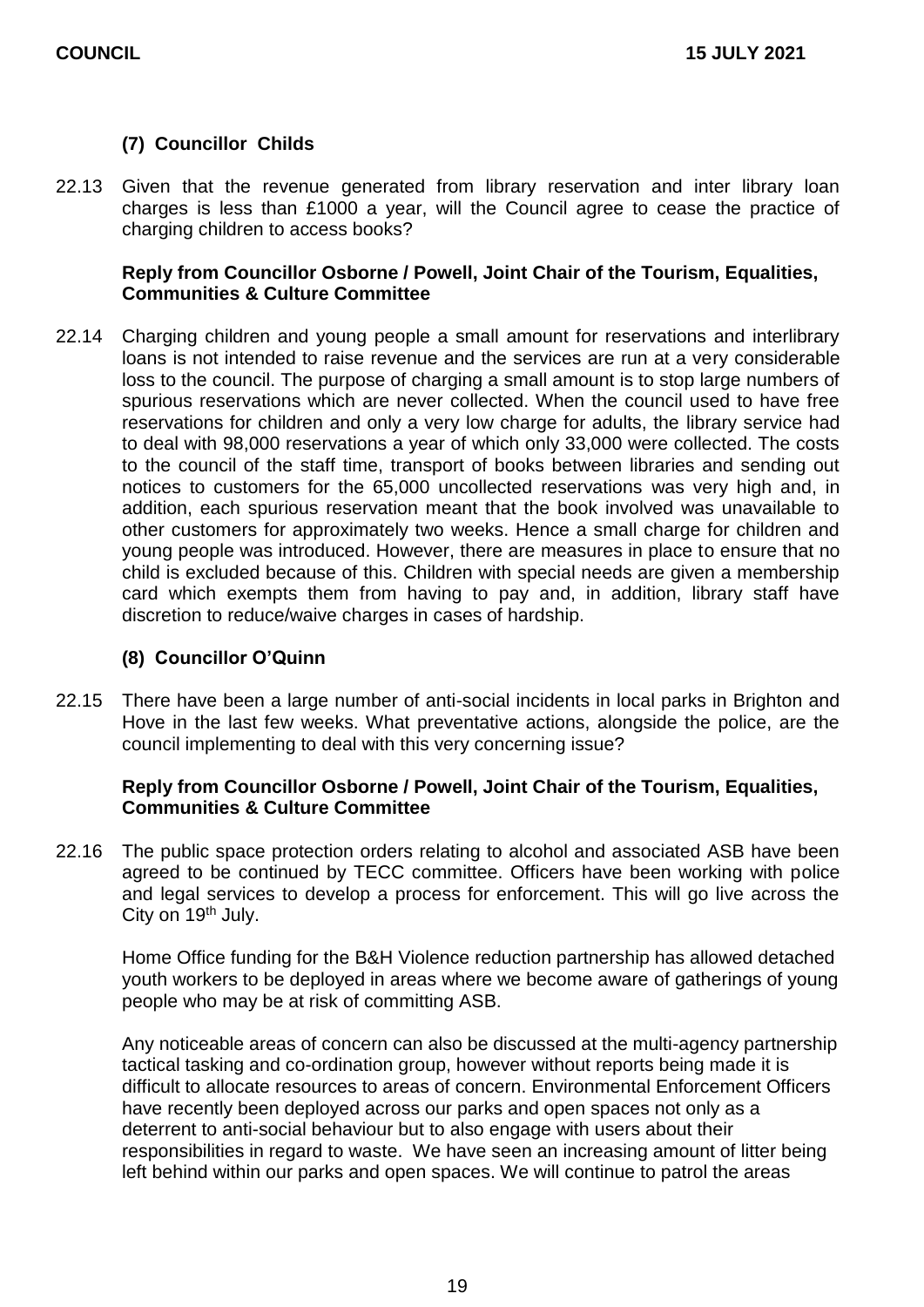where possible and will liaise with our colleagues in Parks should we need to recommend the installation of CCTV to identify the those responsible. We will however when advised by the police to look at design changes and generally implement these this is typically simple opening up areas so that people can see into them, which can be carried out within budget. Officers are also trialling the use of police mobile CCTV in one park in the city and evaluating new technology with them to see whether there are longer term benefits for further deployment if budgets allow.

## **(9) Councillor Janio**

22.17 Can the Chair of the Health and Wellbeing Board confirm what active measures the council, including the Planning Department, are taking to support the provision of a Health Hub in H&K?

## **Reply from Councillor Shanks, Chair of the Health & Wellbeing Board**

22.18 I am aware that discussions are ongoing between the interested parties with respect to both site selection and the critical mass of any selected development. Working within local plan policy our Planning Department is actively discussing the options but with meetings continuing to try to find a constructive way forward I am unable at the present time to provide any additional update.

## **(10) Councillor Janio**

22.19 Can the Chair of the Health and Wellbeing Board confirm if the council supports the provision of a Health Hub in Benfield Valley?

## **Reply from Councillor Shanks, Chair of the Health & Wellbeing Board**

22.20 Brighton and Hove Clinical Commissioning group is responsible for determining primary care demand and as such, acknowledging wider considerations will also need to be taken into account, the CCG does support the need for additional primary care provision in this area. As Chair of the HWB I recognise the case for additional primary care though I am aware of planning related issues in relation to outline proposals and constraints on the development site initially identified. I support the Council working with all stakeholders to see if we can work toward a project that can be supported by all parties.

#### **(11) Councillor Janio**

22.21 Can the Chair of the Health and Wellbeing Board would confirm if the CCG supports the provision of a Health Hub in Benfield Valley?

#### **Reply from Councillor Shanks, Chair of the Health & Wellbeing Board**

22.22 Yes, the CCG would support this idea whilst recognising that there will be wider considerations to such a development though.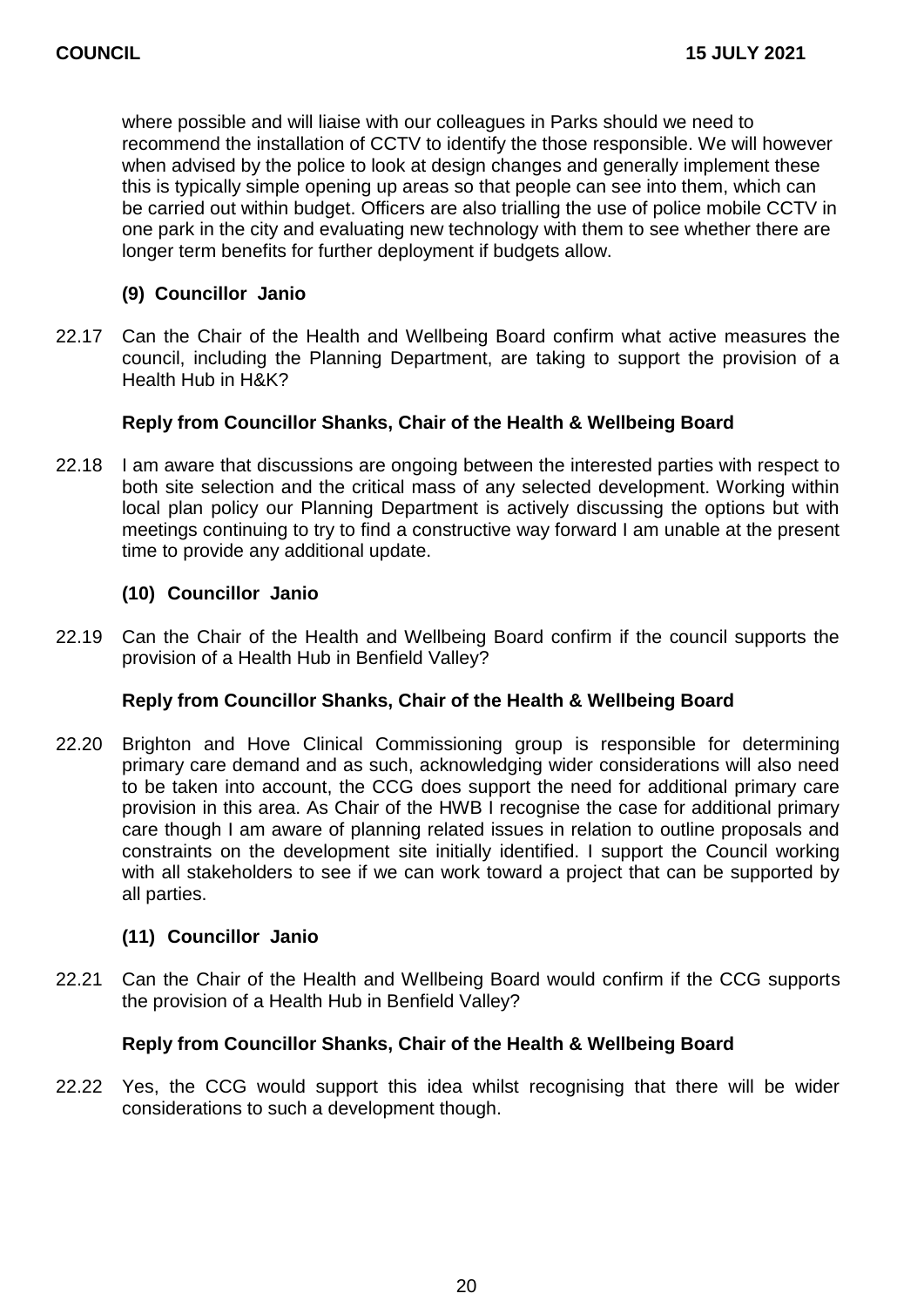#### **(12) Councillor Janio**

22.23 Private households and organisations have formed over the last few years that seek to reverse the decline in 'the nations favourite 'non-captive' animal' - the Hedgehog. Indeed, the Janio family has 5 regular visitors who welcome the food provided for them by Mrs J. This helps, in a very small way, but there are dangers to the Hedgehog in our modern urban environment. In suburban Brighton and Hove many gaps between the pavement/road/soakaway have widened over the years and are now large enough for Hedgehogs to fall into – if they do, they then become trapped and suffer a horrible lonely miserable death.

Can the Chair of the ETS Committee list any ways in which the council could identify these enlarged spaces and any measures they think might be taken to avoid unnecessary deaths and suffering of hedgehogs across Brighton and Hove?

#### **Reply from Councillor Heley, Chair of the Environment, Transport & Sustainability Committee**

22.24 The council under its move to a risk-based approach in managing its Highway Assets will be further developing its detailed knowledge of these assets including gully's and soakaways. This will aid understanding of their impact on the environment, including gaps between adjacent assets that might adversely affect wildlife. This will aid future decision making to ensure the natural world is considered in design and maintenance.

#### **(13) Councillor Janio**

22.25 Will the Chair of the Health and Wellbeing Board state if they believe there are good bus routes across Benfield Valley?

If they do, would they confirm that this would be very useful for patients attending a Health Hub in the area?

#### **Reply from Councillor Shanks, Chair of the Health & Wellbeing Board**

22.26 There are a couple of options for patients needing to cross the Benfield Valley for medical appointments.

Monday to Friday there is an early morning commercial no. 55 Mile Oak -Hangleton City Centre - Hollingbury. This runs every fifteen minutes with the last bus leaving Fox way/Warrior close at 08:29.

Monday to Saturdays there is the Council supported no. 16/66 running hourly Portslade - Knoll estate - Hangleton until an 18:06 last departure from Portslade Health Centre.

Whilst this link would require some planning by clients to get to their appointments, there is a public transport option available to them. The Council will be reviewing bus services across the city as part of post - Covid bus network planning, but any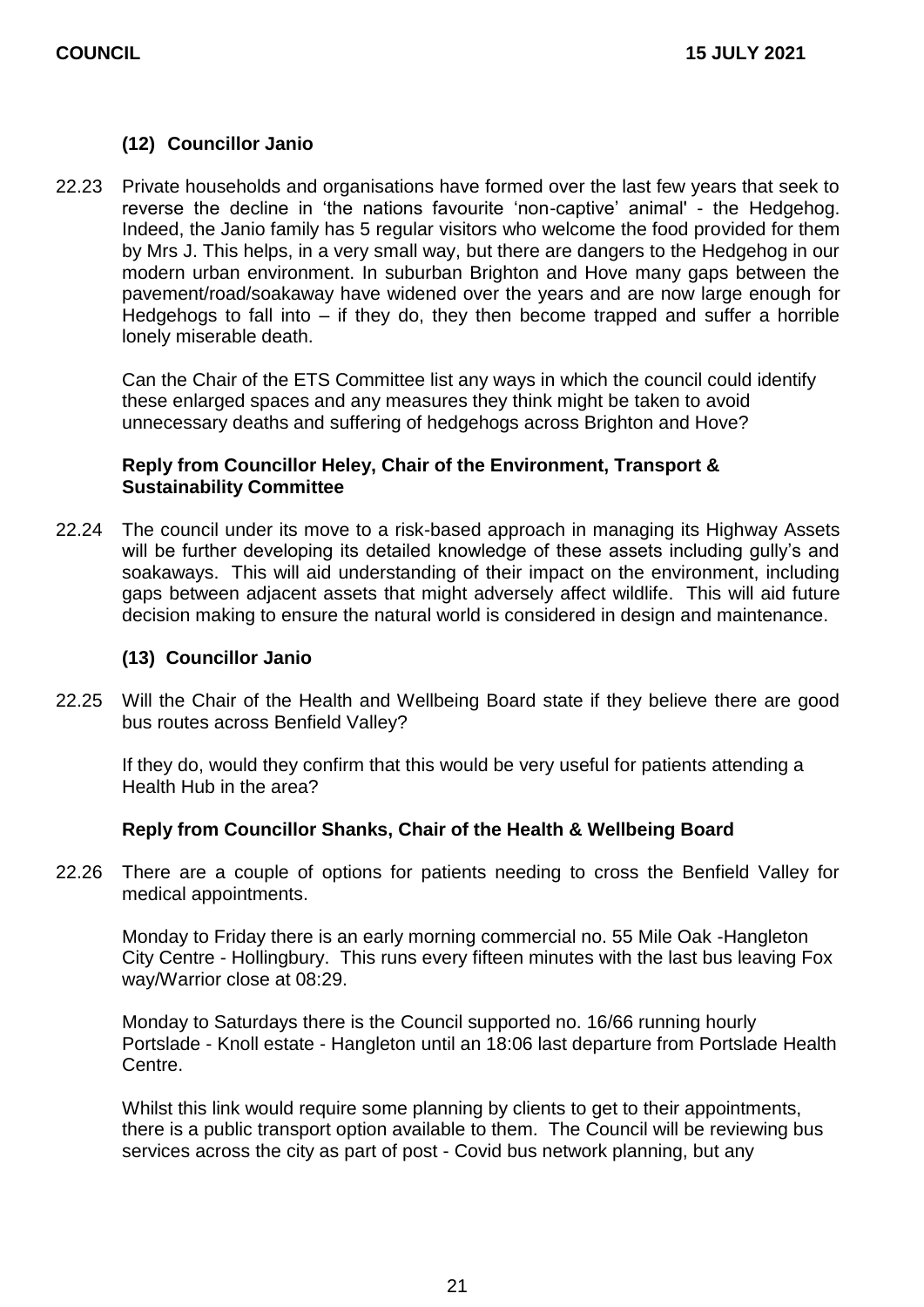improvements to services are subject to evidence of demand and/or a commitment to continued financial support by the Council.

## **(14) Councillor Simson – Population:**

- 22.27 Please can you provide the following information relating to my ward of Woodingdean.
	- a) Number and percentage of families with young children pre-school or primary
	- b) Number and percentage of the population claiming unemployment benefits
	- c) Number and percentage of the population claiming health-related benefits

#### **Reply from Councillor Osborne, Joint Chair of the Tourism, Equalities, Communities & Culture Committee**

22.28 The information required could not be produced in time for the addendum papers and would be sent separately to Councillors.

## **(15) Councillor Simson – CCTV in the City**

- 22.29 Can the Chair of the TECC Committee advise?
	- a) The total number of Council-operated CCTV cameras deployed in the City, including:
		- a. Fixed CCTV cameras
		- b. Mobile CCTV cameras
	- b) The location where these cameras are monitored.
	- c) How many council staff members are employed to monitor output of these cameras?
	- d) The number of offences successfully identified and prosecuted as a result of CCTV evidence during the past municipal year.

#### **Reply from Councillor Osborne / Powell, Joint Chair of the Tourism, Equalities, Communities & Culture Committee**

- 22.30 The total number of Council-operated CCTV cameras deployed in the City, including:
	- a) a. 38 Automatic Number plate recognition cameras and 95 public space CCTV cameras b. 0
	- b) Hove Town Hall, within The Brighton Centre
	- c) 12 however they also carry out other duties
	- d) 62,815 Penalty Charge Notices Issued
	- **(16) Councillor Mears - Housing repairs and maintenance service insourcing policy (Industrial action)**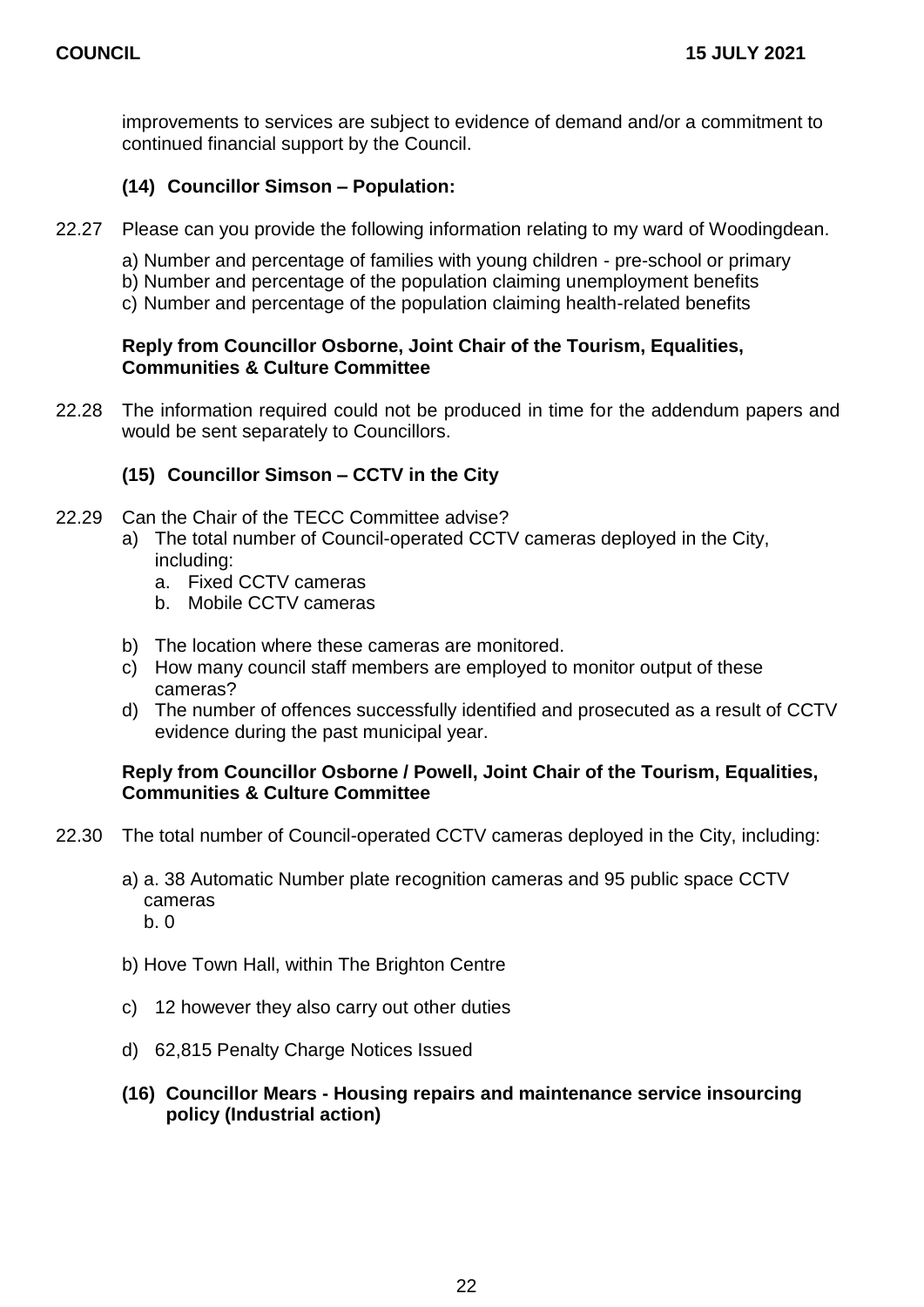22.31 The policy decision made by the Labour/Green Coalition on Housing to insource the City's Housing Repairs service on 1 April 2020 has resulted in a long industrial dispute with GMB Union.

This dispute has included:

- Weeklong strike action in the week commencing 7 September 2020.
- A threat of all-out strike action from GMB Union then followed

In the minutes from the meeting on 17 March 2021, The Co-Chair of the Housing Committee advised that the dispute had been settled.

However, no public statement has been issued by the council as to what the terms and the cost of resolving this industrial dispute has been, and furthermore who is bearing this cost.

Despite a number of questions from myself at the Housing Committee, no information as to the nature of any settlement has been provided.

This is a prime example of the lack of accountability and transparency at Brighton & Hove City Council generated by the Coalition arrangement between Labour and Green Parties on housing.

Can you please advise:

- a) What is the current backlog for Housing Repairs in the City?
- b) What concessions were made by the Council to resolve the industrial dispute with GMB Union over its housing repairs insourcing policy?
- c) What is the cost to the taxpayer of this settlement, including:
	- o Cost to tenants through funds paid out of the Housing Revenue Account
	- $\circ$  Other administrative costs including legal fees incurred by the council during this year long industrial dispute

Will the Council put out a press statement to advise tenants and Councillors of the above information (a-c)?

#### **Reply from Councillor Gibson / Hugh-Jones, Joint Chair of the Housing Committee**

- 22.32 The current backlog for Housing Repairs in the City (as at 14th July) is 6,047 outstanding jobs, of these 4,835 are overdue. The service continues to clear the jobs by priority of the repair. A RAG (red-amber-green) analysis of all live jobs has been adopted to identify the order in which the jobs are attended to. The backlog has arisen because of service implications of pandemic restrictions and is kept under regular review so we can resource and progress as many jobs as possible in the most efficient way in the context of the overall service pressure. To clear the backlog the service is directly engaging additional contractors in key areas and regularly review staffing levels. The service has increased management capacity, retained additional agency staff and is about to commence recruitment to a significant number of permanent roles following completion of the harmonisation process for those staff who transferred into the council from Mears.
	- (b) Dispute resolution was subject to a Part 2, confidential discussion at P&R Urgency Sub-Committee 12th March 2021. Staff working in the service were given the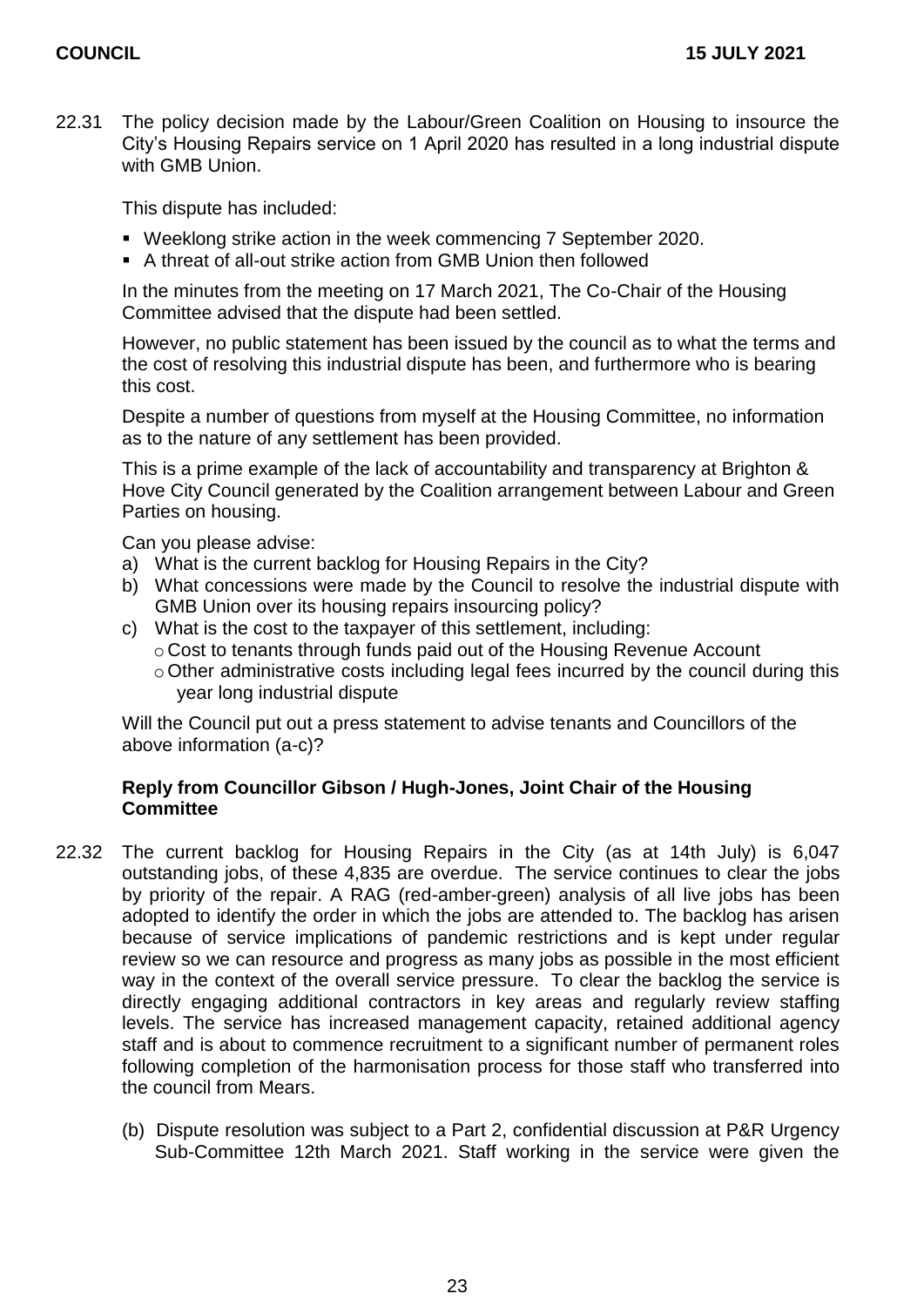option to join council terms and conditions or remain on existing terms and conditions.

c) The Housing Revenue Account (HRA), a separate ring-fenced account which includes all landlord costs relating to the provision of Council Housing and is funded primarily by tenants' rents, and service charges. Council tenants along with private and housing association tenants receive welfare support towards rent payments if their income is low enough to qualify. Council tenants along with other residents pay council tax and other taxes. Increased costs can be funded either from annual rent increases (except when frozen), which are constrained by government regulation, or otherwise must be funded from savings and efficiencies from elsewhere within the service. In this context, the additional cost to the Housing Revenue Account for settlement of the harmonisation of terms and conditions for 2020/21 is estimated as £0.600m. For 2021/22 the forecast costs of harmonisation are estimated as £0.760m (allowing for current vacancies to be filled during the latter half of the financial year). The full year impact (from 2022/23) is estimated to be £0.890m. There is no cost to the tax payer for this cost element. These amounts will be funded from existing rents and these costs need to be assessed alongside consideration of the benefits provided to the workforce and the potential service benefits in greater motivation achieved from workers who are better cared for by their employers. Current resource projections indicate that rent income under the govt formula is sufficient to cover these costs

Most administrative costs incurred by the council during this industrial dispute have been met from current resources. However, it is estimated that extra Human Resources time was required at an estimated one-off cost of £0.032m and specialised legal advice was commissioned from outside the council at a cost of £0.005m. It is not anticipated that these relatively small amounts (which equate to less than 1 p a week) necessitate any change in council tax.

d) The dispute was resolved on 26 January 2021 and this was communicated via a joint press release from BHCC and the GMB union. Housing Repairs & Maintenance dispute update (brighton-hove.gov.uk).

The terms of this settlement were subject to agreement at P&R urgency sub-committee which took place on 12th March 2021. The agreement reached saw staff working in the service being given the option to join council terms and conditions or remain on existing terms and conditions.

This response to Council questions is also in the public domain.

#### **(17) Councillor Mears - Green Wall**

22.33 The removal of a segment of Brighton & Hove's Green Wall has caused great upset among Brighton and Hove's residents and environmental groups such as the Royal Society for the Protection of Birds and Building Green.

The living wall along Madeira Drive was planted by the Victorians in the 1870s and is also a wildlife reserve listed in council planning documents. It has grown and survived intact in this city for a century and a half until April when it was severed.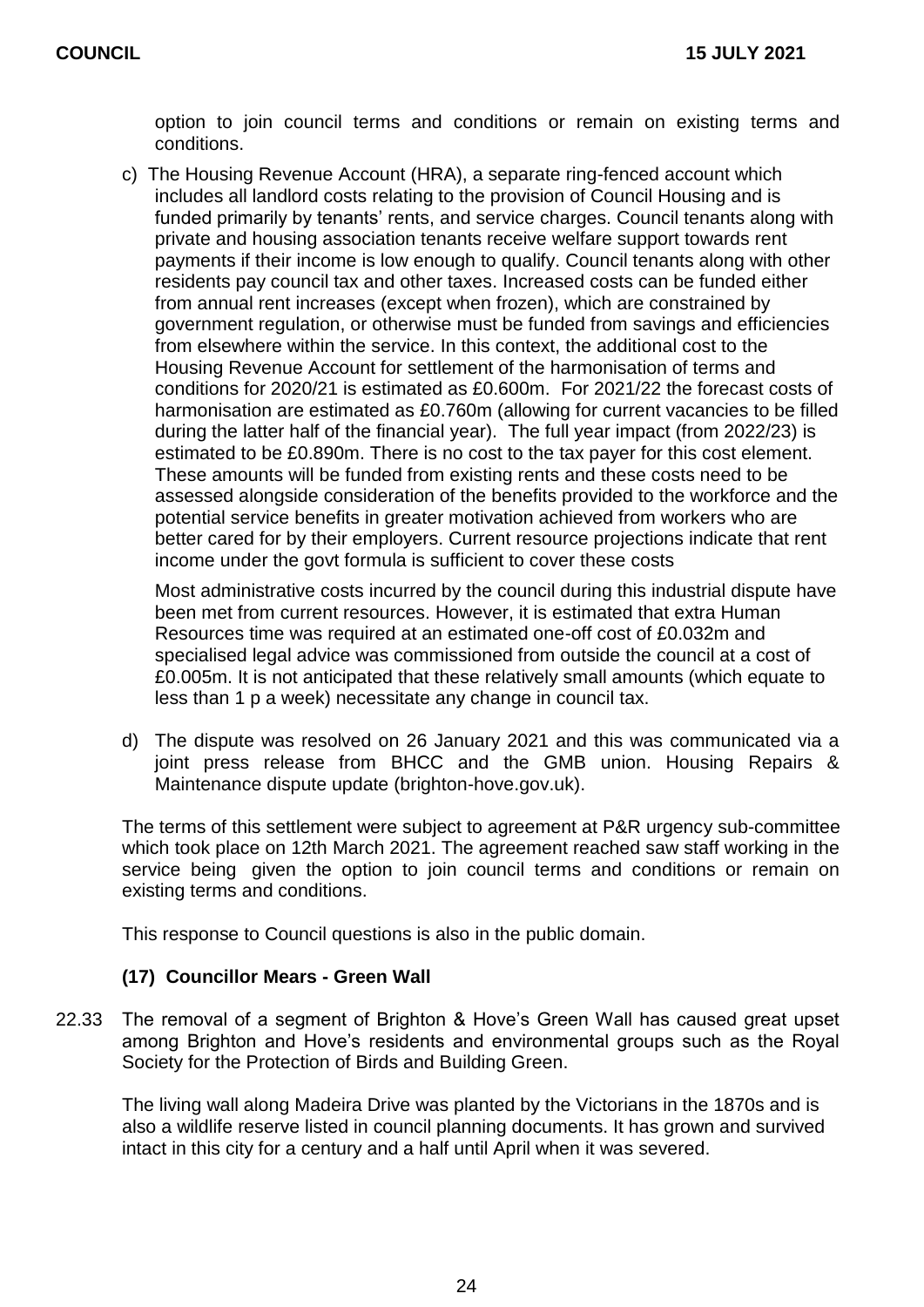The damage, relayed in shocking pictures published in The Argus, includes about eight Japanese spindle plants, planted in 1872 and a large fig tree which were cut down by the council.

It is noted that Brighton & Hove City Council has been reported to the police for a wildlife crime.

To date, there have been a number of conflicting explanations from the Green Administration as to why a section of this Green Wall was removed.

These have been published in the Argus Newspaper (Brighton Council apologises for cutting down Green Wall, The Argus 23/04/21):

*On Monday, residents were told the work was conducted during planning for a "possible" cycle lane on Dukes Mound.*

*On Wednesday, the council then said it took place for a cycle lane and a pedestrian crossing.*

*Now it claims it had "nothing to do with the cycle lane in particular".*

The Chair of the Black Rock Task and Finish Group has subsequently provided a new explanation as to why the Green Wall was cut down.

In an email to members of this Task and Finish Group, the Chair stated:

*I thought it was established that the reason the green wall was cut back was because of a traffic safety survey that recommended cutting back to enable pedestrians to see traffic coming up the hill so they can safely cross the road.*

When I asked the Chair of the Task and Finish Group if this was correct, Cllr Druitt said that he stood by what said in this email.

Can you please advise what the reason was for Brighton and Hove City Council cutting down the Green Wall?

#### **Reply from Councillor Heley, Chair of the Environment, Transport & Sustainability Committee**

22.34 As the council have previously explained in a press release issued directly after the incident and subsequently to councillors, a full review of this situation is being undertaken and a full report of the circumstances surrounding this incident will be available once the council's internal audit service are able to conclude their review. As Councillors will be aware, the council has previously worked very closely with Building Green both in relation to the whole of the Green Wall which sits behind Madeira Terrace and constitutes over 90% of the wall, and also the higher sections of Green Wall along Dukes Mound which have been cut back and are now re-growing. What we want to establish is how it came to pass that this specific small section of wall came to be treated outside of these two areas. Auditors are separate to the officers involved in the incident and they will report when they have concluded their investigation. It is anticipated that the audit investigation will be concluded by mid-August of this year.

#### **(18) Councillor Mears – Protests in the City**

22.35 There have been many recent protests in the City involving large numbers of people. These large gatherings have been a threat to public health during the pandemic.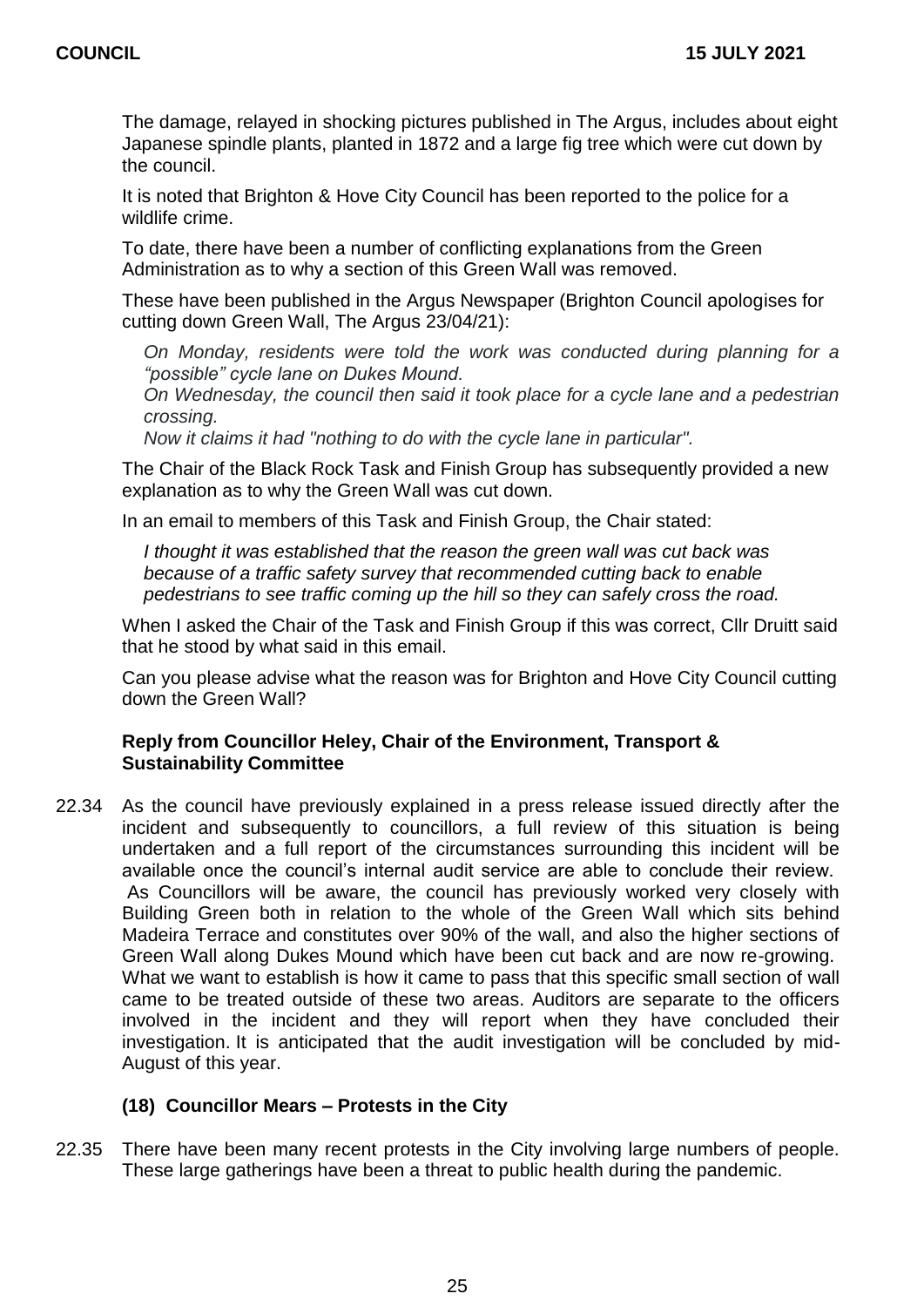The Communications Department at the Council has not been providing public information to help residents avoid areas with protest activity on the regular protest days.

Will the Council instruct its communications department to warn the public when such protest activity occurred?

#### **Reply from Councillor Mac Cafferty, Leader of the Council.**

22.36 Keeping people safe during the pandemic has been my number one priority. Making sure the city is following Covid rules and guidelines has been a core aim of the work the council's Communications Team for the last 18 months.

Wherever the city council has known or been told about large demonstrations in the city, we have issued public health advice to people taking part in the demonstrations to help reduce the risk of spreading Covid. This has included the publication of Covid-19 safety advice for residents and people participating in protests for e.g.

[https://www.brighton-hove.gov.uk/news/2020/covid-19-safety-advice-people](https://www.brighton-hove.gov.uk/news/2020/covid-19-safety-advice-people-participating-protests)[participating-protests](https://www.brighton-hove.gov.uk/news/2020/covid-19-safety-advice-people-participating-protests)

There is no public health information and there are no reliable statistics to suggest that socially distanced marches were in any way the cause of a rise in Covid cases throughout the last 18 months.

When known, the city council has also supported and amplified Sussex Police's information and messaging on the routes' demonstrators will be taking to help make people aware of potential travel disruption.

This information is also shared by the Police with B&H buses so any changes to bus routes due to any anticipated disruption can also be communicated the bus company. This again is supported by the council via our communications platforms.

Information on disruption or re-routing is also displayed on e-road signs which are along most main roads in the city.

Sussex Police share all details of all known demonstrations. Where information is limited, or it is felt that by promoting details this might heighten community tensions it is not always possible to share this. Wherever possible we will make residents and visitors aware of any potential travel disruption and remind them of the current good public health practices

Further to the announcements earlier in the week, central government is now proposing to remove all legal Covid guidelines. This has been condemned by over 120 senior scientists, while the move has been described by Dr Mike Ryan, from the World Health Organisation as *"moral emptiness and epidemiological stupidity."* Alongside the significant spike in cases in the city since the end of lockdown, this will put public health in far greater danger than any protest has.

#### **(19) Councillor Barnett - CCTV and Cuckooing**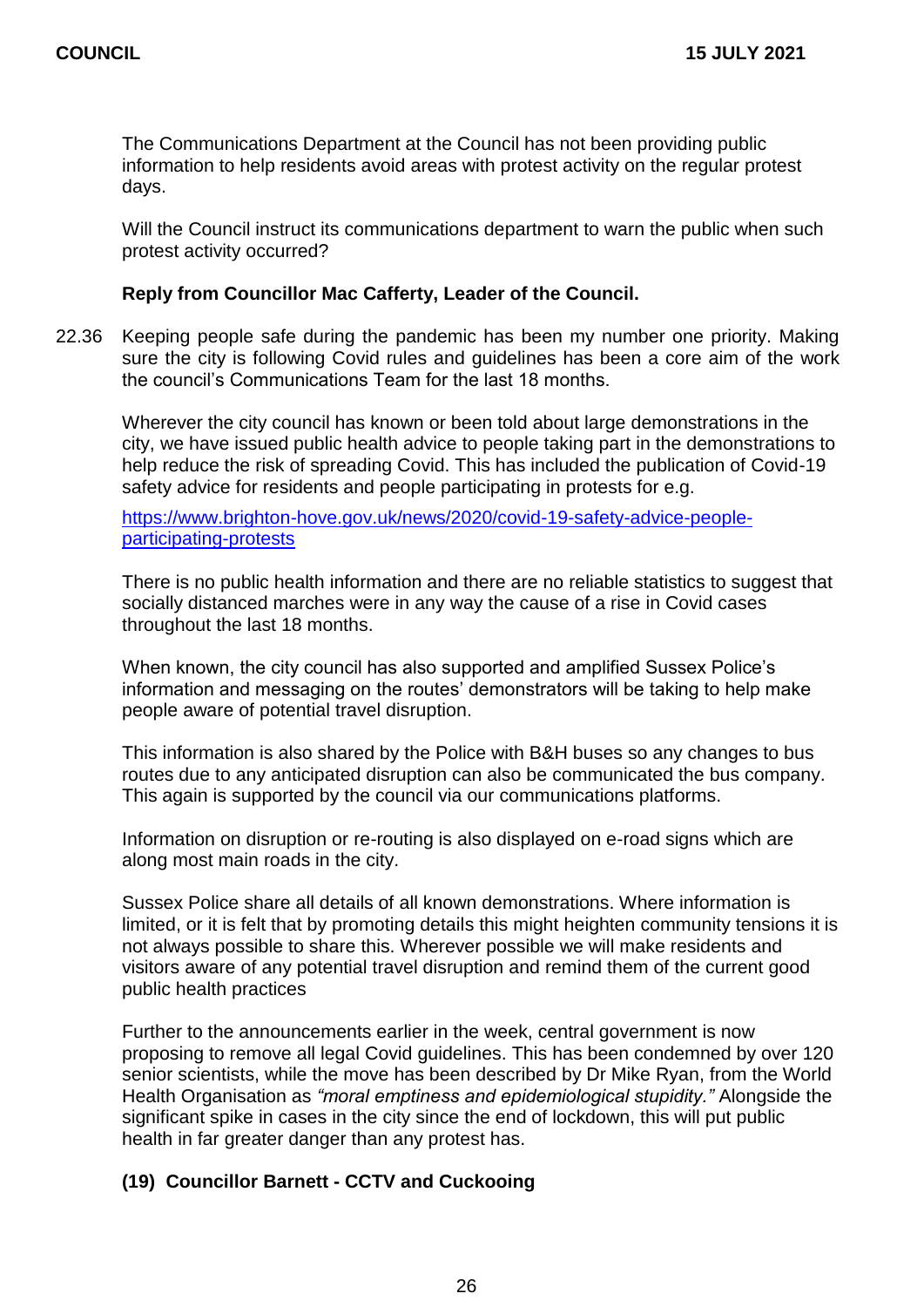22.37 Action is required from the Council to get on top of this issue of cuckooing occurring on council-run property. There are many over-50s housing blocks up by the hospital and on the Ditchling Road that have been targeted for cuckooing and we need to protect our elderly residents there. These council-run over 50s blocks have some vulnerable residents in their 80s.

We are aware of cases where council flats have been targeted for cuckooing three or four times but nothing has been done. It is deeply troubling that drug dealers consider the council's over 50's housing blocks as a safe haven for their activities and to target the elderly and the council needs to get on top of this which is happening in its own back yard.

The over 50s blocks need CCTV cameras in the entrance to see who's going in and out because there have been cases of cuckooing in those blocks with the very elderly.

I understand that the Council has been talking about the issue of cuckooing for a while and is now saying it is thinking of holding a drug summit to talk about it more - but our tenants need action now.

Until the Council gets on top of this drug dealing and cuckooing going on at Councilowned property we're not going to get anywhere with tackling drugs in the city.

I understand that the Council has the facilities for monitoring CCTV including a Council CCTV control room which should be being utilised better.

Will the Chair of the Housing Committee commit to installing CCTV cameras at the council-run over-50's blocks to protect our vulnerable residents from cuckooing?

#### **Reply from Councillor Gibson / Hugh-Jones, Joint Chair of the Housing Committee**

22.38 The majority of Seniors Housing blocks have CCTV, and there is a planned programme of work, which will start shortly with an upgrade and increase the numbers. We have experienced some delay in the project due to Covid 19. Following on from completion at the Seniors Schemes, we will begin the upgrade within other council housing blocks. There are currently 300 CCTV cameras in more than 50 council blocks across the city.

In recent months we have seen an increase in the number of enquires for CCTV systems from either housing managers, residents' associations and/or councillors. As a result, we have increased our CCTV coverage in a further 14 locations. All applications have been supported by the Police and each site has been identified as urgent due to one of many factors such as drug dealing, ASB and criminal activity such as arson attacks.

Over the past 6 months, around 70 cases have been discussed at the Partnership Operation Cuckoo meeting, one of these cases was within a Seniors Housing block. Not all these cases end up being investigated under the multi-agency Cuckooing response, but they are all investigated and a proportionate response is provided.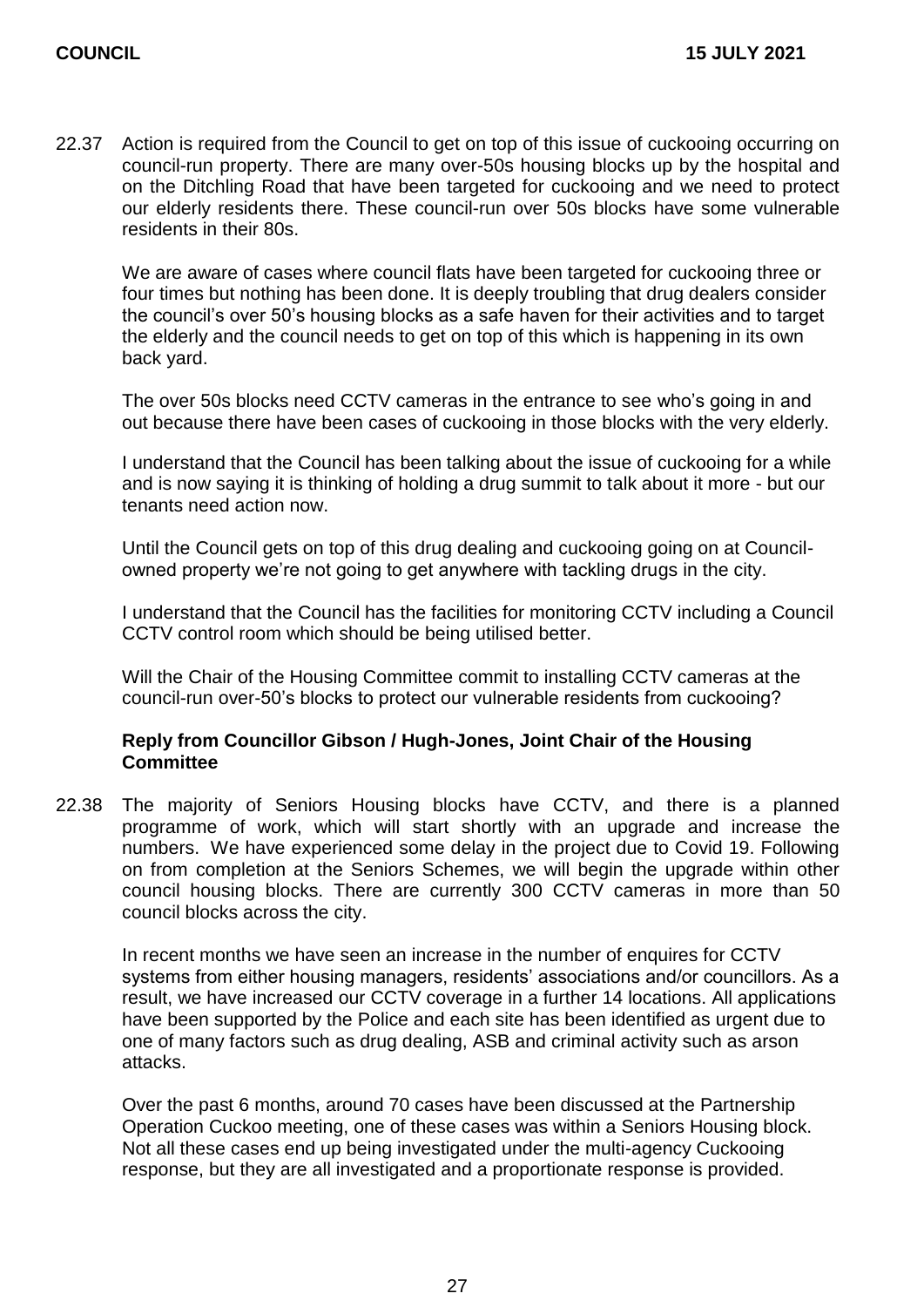Those properties that are discovered to be cuckooed are often resolved swiftly by people being removed from the property, all suspected cuckooed properties are then monitored through regular police welfare visits in partnership with relevant agencies such as housing officers, social workers or substance misuse workers. These properties are also regularly reviewed by a police sergeant or inspector. Properties where the associated anti-social behaviour continues despite visits and monitoring, will be referred for a multi-agency meeting to agree the best way of resolving the situation, possibly by use of a closure order.

Whilst cuckooing' continues to be a problem in Brighton and Hove, putting vulnerable people at risk of harm, the partnership Operation Cuckoo procedures that we have implemented are very successful, and partner feedback positive.

If you would like further detail in relation to the CCTV upgrade, have an enquiry about CCTV at a particular block or would like to know more about the council's response to cuckooing this can be provided.

#### **(20) Councillor Barnett - Public Space Protection Orders (PSPOs)**

22.39 Brighton and Hove City Council previously had PSPOs in place to deal with antisocial behaviour in parks and green spaces. Certain parks that were trouble spots were named and had these PSPOs attached to them. They were described as 'having a positive deterrent effect on antisocial behaviour' by Council Officers. They were initially brought in to help tackle unauthorised encampments in City Parks.

Inexplicably, in December 2019, the then Labour Council allowed these Antisocial behaviour Public Space Protection Orders (PSPOs) for our parks to expire.

Despite calls from our Conservative Councillors to reinstate the Public Space Protection Orders, Labour and the Greens have never brought forward a measure to do so.

In its opposition to PSPOs the Labour/Green Council has put our City out of step with neighbouring authorities, such as Conservative Worthing which has PSPOs dealing with begging and overnight camping.

Given the recent spate of antisocial behaviour in the City, including unauthorised encampments of travellers (such as those that set up in the middle of Portslade Cricket Club) and the ongoing problem of begging throughout the pandemic, will the Green Administration reconsider its opposition PSPOs?

Will the Green Administration reintroduce PSPOs for parks and begging to bring us back into line with our neighbouring authority Worthing?

#### **Reply from Councillor Gibson / Hugh-Jones, Joint Chair of the Housing Committee**

22.40 PSPOs are intended to be used to deal with a particular nuisance or problem in an area that is detrimental to the local community's quality of life by imposing conditions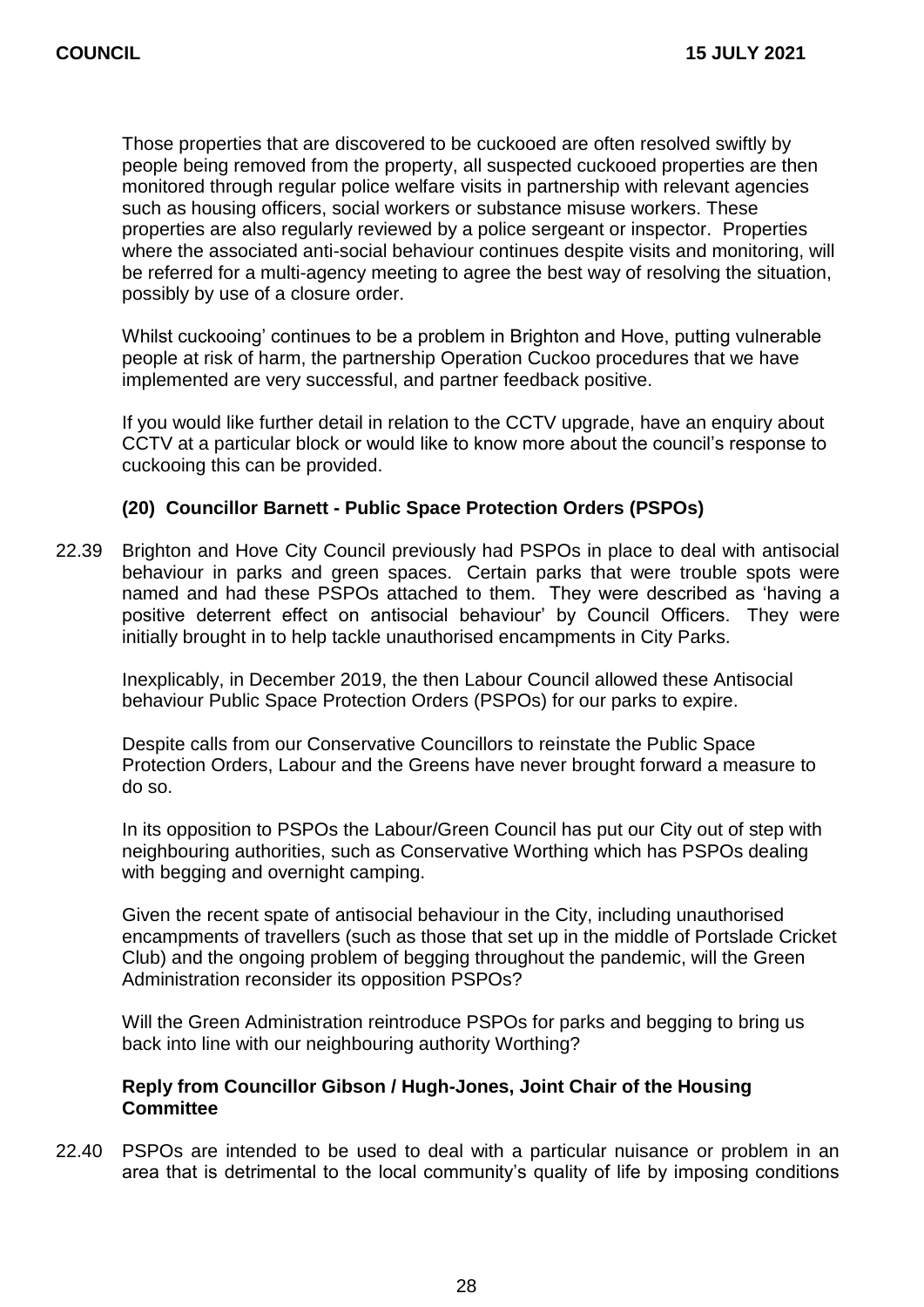on the use of that area that apply to everyone. They are designed to ensure people can use and enjoy public spaces safe from anti-social behaviour (ASB).

In December 2017 the Home Office issued revised guidance to accompany the Antisocial Behaviour Crime and Policing Act 2014 and it included the following.

'Public Spaces Protection Orders should not be used to target people based solely on the fact that someone is homeless or rough sleeping, as this in itself is unlikely to mean that such behaviour is having an unreasonably detrimental effect on the community's quality of life which justifies the restrictions imposed. Councils may wish to consider whether the use of a Public Spaces Protection Order is the appropriate response. These orders should be used only to address any specific behaviour that is causing a detrimental effect on the community's quality of life which is beyond the control of the person concerned.

Councils should therefore consider carefully the nature of any potential Public Spaces Protection Order that may impact on homeless people and rough sleepers.

#### **(21) Councillor Theobald – Patcham Roundabout Precinct**

- 22.41 I would like to draw your attention to several council issues that are providing a poor first impression to visitors arriving to the city via the Patcham Roundabout precinct.
	- a) The 'London Road' road sign at the top of London Road, next to the roundabout, is in a state of damage.
	- b) The area behind the 'London Road' sign, including the stunning brick wall, is overrun with weeds. This is an area that should be planted and maintained during the summer.
	- c) The Cricket Pavilion at Patcham Place Recreation Ground is covered in graffiti on 3 sides. This was reported by myself to the Council on 16 April but has not been actioned yet.
	- d) Patcham Roundabout remains unplanted and in a terrible state. In response to my question to Cllr Heley on 17 December 2020 I was told that: 'Negotiations and due diligence are progressing and we hope this will be finalised shortly so that works can start in the New Year'. It is now July and works have still not started.
	- e) There is a recurrent problem with unlawful encampments of travellers on Patcham Place due to insufficient boundaries to prevent vehicles entering the park.

Please can you advise what work will be undertaken to resolve the above issues (a-e)?

It is noted that in this year's City Budget (25 February 2021), the Conservative Group secured funding for a gateway entry signage for the Patcham Roundabout precinct as follows:

£0.005m revenue to fund:

- a. £0.050m borrowing from £0.004m revenue, to support capital investment into a gateway welcome to Brighton and Hove on and adjacent to Patcham A27/A23 Roundabout to include a piece of iconic public artwork.
- b. £0.001m revenue to maintain this gateway welcome
- Please can you advise the progress and timeframe for the implementation of this initiative?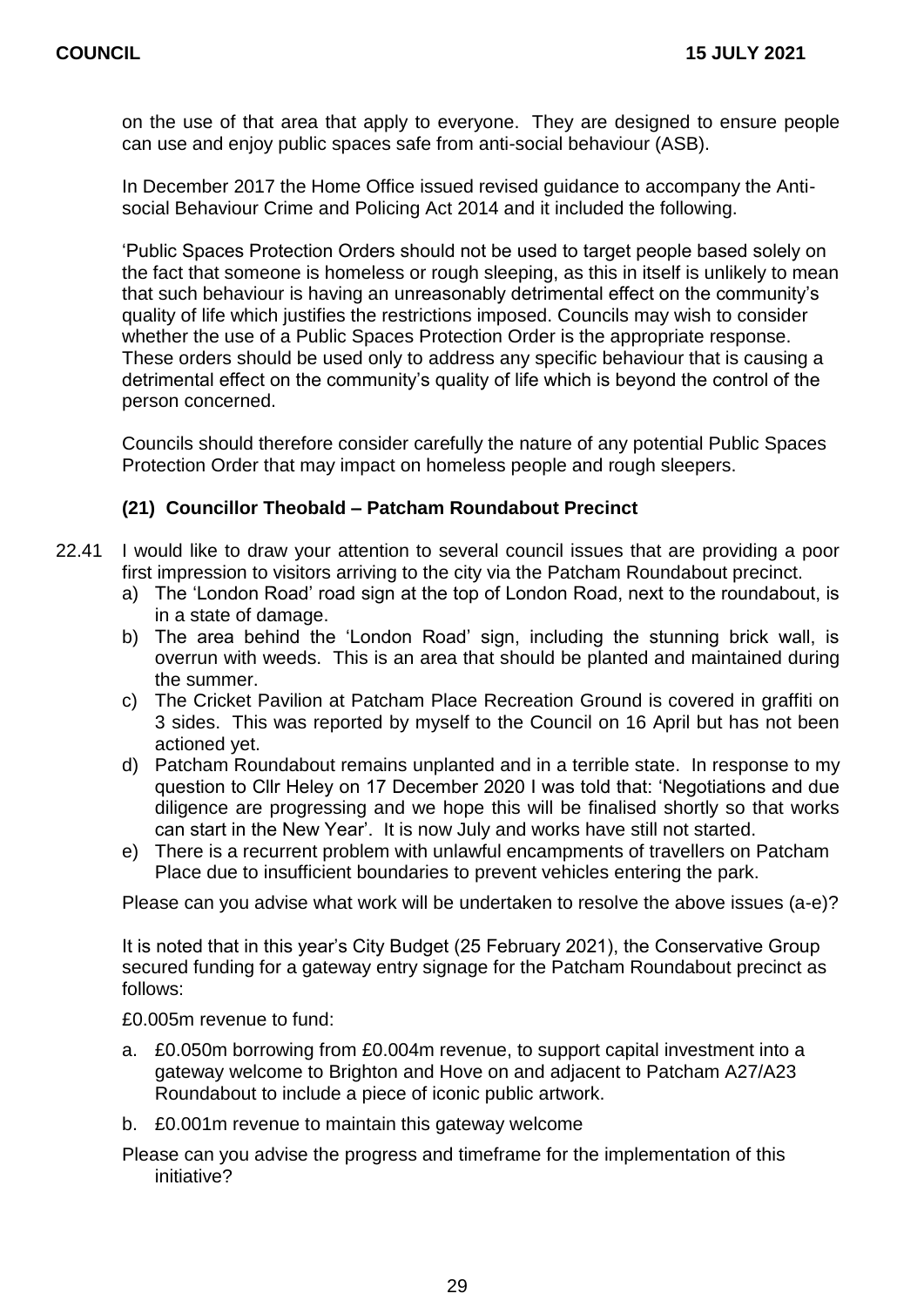#### **Reply from Councillor Heley, Chair of the Environment, Transport & Sustainability Committee**

22.42 (a) A new street name plate will be installed for "London Road"

This will be done within 14 days.

- b) The borders along the A23 have been left to naturalise for decades I will arrange for officers to meet ward members and decide the best approach to them, but they will not be returned to the high maintenance borders they once were as there are no longer the resources to look after them as they once were. Meeting date to be offered to ward members within 1 month.
- c) This will be cleaned within the next month.
- d) The Council continues to chase Highways England for an agreement to proceed with the outline planting design. Last year we had been led to believe we could progress with our proposal but this ambition was stopped at the last moment by Highways England. This is not within the councils' control so no date can be given.
- e) Unauthorised encampments occur across the city, some parks have barriers, and some have none for example Hove Park or Preston Park have none. Patcham Place has wooden bollards which are not difficult to breach. It would cost around £20k to replace these with a sub soil bund [assuming that the material was being excavated in the City and therefore supplied at no cost]. Building such a bund would make access harder. Bunds are dug through and gates are cut but it could be sufficient deterrent to move the unauthorised encampment elsewhere in the City. For a number of years now the council has not installed new barriers to prevent unauthorised encampments as it has not proved to be a successful approach and if we were to start doing this we would need to look at all parks and open spaces not just Patcham Place. There are no plans currently to put new barriers on this site or any other park site.

A series of permanent art commissions as Welcome signage will be positioned at key entry points to the city during 2022. This will include the area adjacent to Patcham Roundabout. These commissions will play a part in welcoming tourists to Brighton and Hove, as well as residents, reflecting the diverse and eclectic reputation of the city. The public art commissions, which will enhance the city's welcome at key entry points (road and rail) are a portfolio of projects that be developed over the course of the next ten years as part of the aspirations laid out in the council's public art strategy. The signage plans and the public art strategy are subject to approval at the TECC Committee in September 2021 after which a timeline can be put in place to ensure delivery takes place during 2022.

#### **(22) Councillor Theobald – City in Bloom**

22.43 Brighton and Hove City in Bloom folded on 24 February 2020 after running competitions in the City for many years.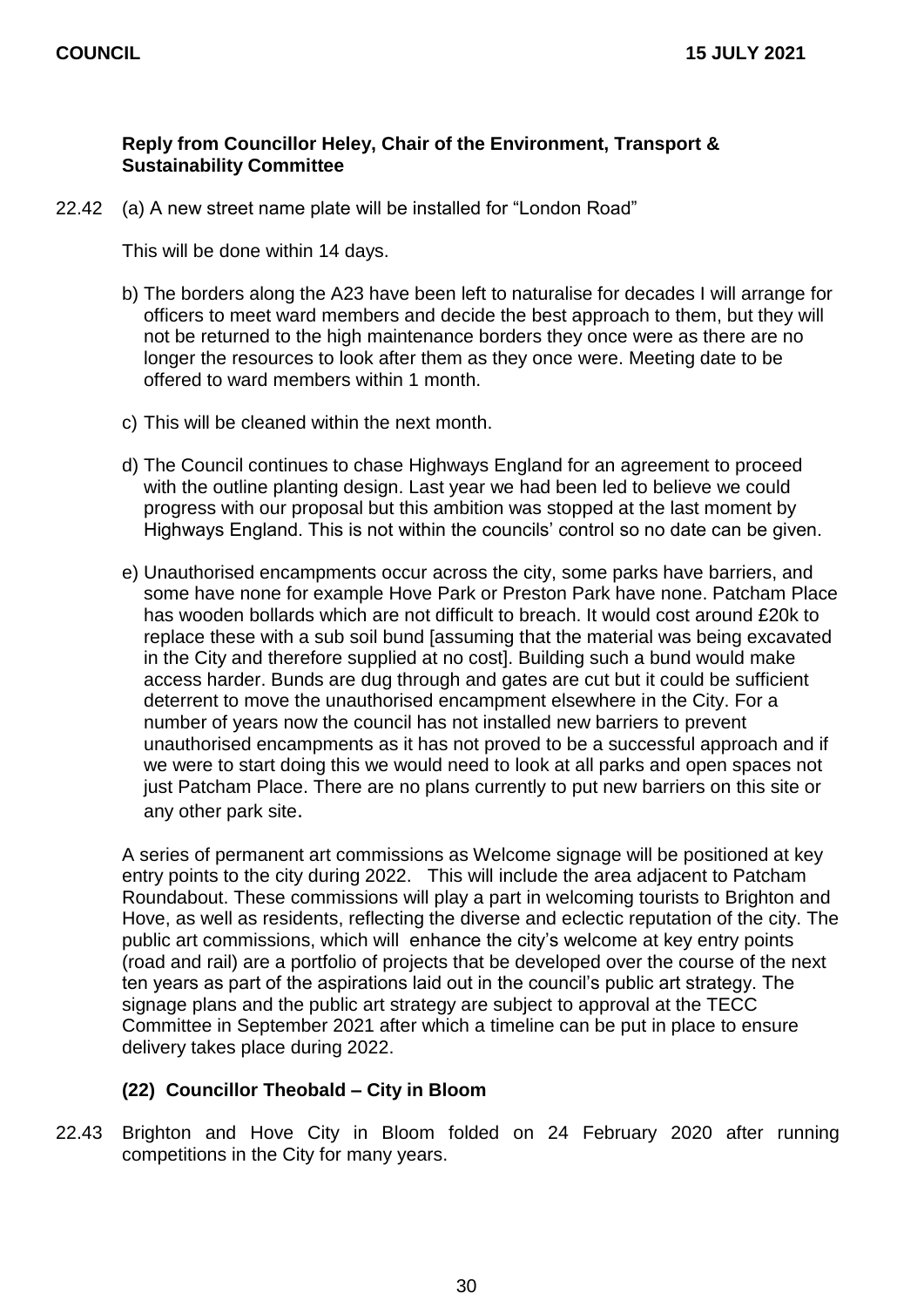When the committee decided to cease operation, the final Facebook post noted the challenges of having to leap the hurdles of council directions. They had to exclude less sustainable categories and embrace more ecologically sound practices for the competition.

Their post said: "As volunteers, we have found the running of City in Bloom to be complex and unsustainable.

"While we are saddened that we can't continue, we are very pleased with our achievements over the seven years that we have been running as a voluntary organisation.

"Our sponsors have supported us and allowed us to award many community groups for their outstanding work and achievements.

"It was the decision of the committee (five members in total) to cease operation due to the extreme amount of time and energy that was needed and, having worked to update the process in which the competitions were run to exclude less sustainable categories and embrace more ecologically sound practices, the operation was deemed to have become unsustainable for the volunteers involved."

This was noted in the Special General Meeting of Dissolution Minutes of Monday 24 February 2020.

The council's lack of support is a key factor. While sustainability is important, a more proactive council would have worked with City in Bloom to find a way to bring in sustainable displays alongside traditional colourful flowers for a time in the summer.

The annual competition did much instil civic pride and showcase the city.

This is so important to Brighton & Hove which is a tourist town that relies on visitors and the contrast with other tourist towns in our county right is striking – a look at the presentation of Eastbourne and Worthing right now puts Brighton and Hove to shame.

Many of the City's flowerbeds are in a poor state, overgrown with weeds and some filled with rubbish. Examples include Viaduct Road and even outside Hove Town Hall.

What efforts will be taken to improve the current state of Communal flowerbeds and tubs, such as those on Viaduct Road and outside Hove Town Hall?

Will the Administration commission a report on the merits of bringing back City-wide City in Bloom Competition for 2022?

#### **Reply from Councillor Heley, Chair of the Environment, Transport & Sustainability Committee**

The emerging planting plan for the city's parks and open spaces including flower beds, recognises the limited resources Cityparks currently has to maintain all of its areas to a good standard. In response to this, an option is being developed by the department to select 'high horticulture' areas in each park and to reduce the remaining beds, and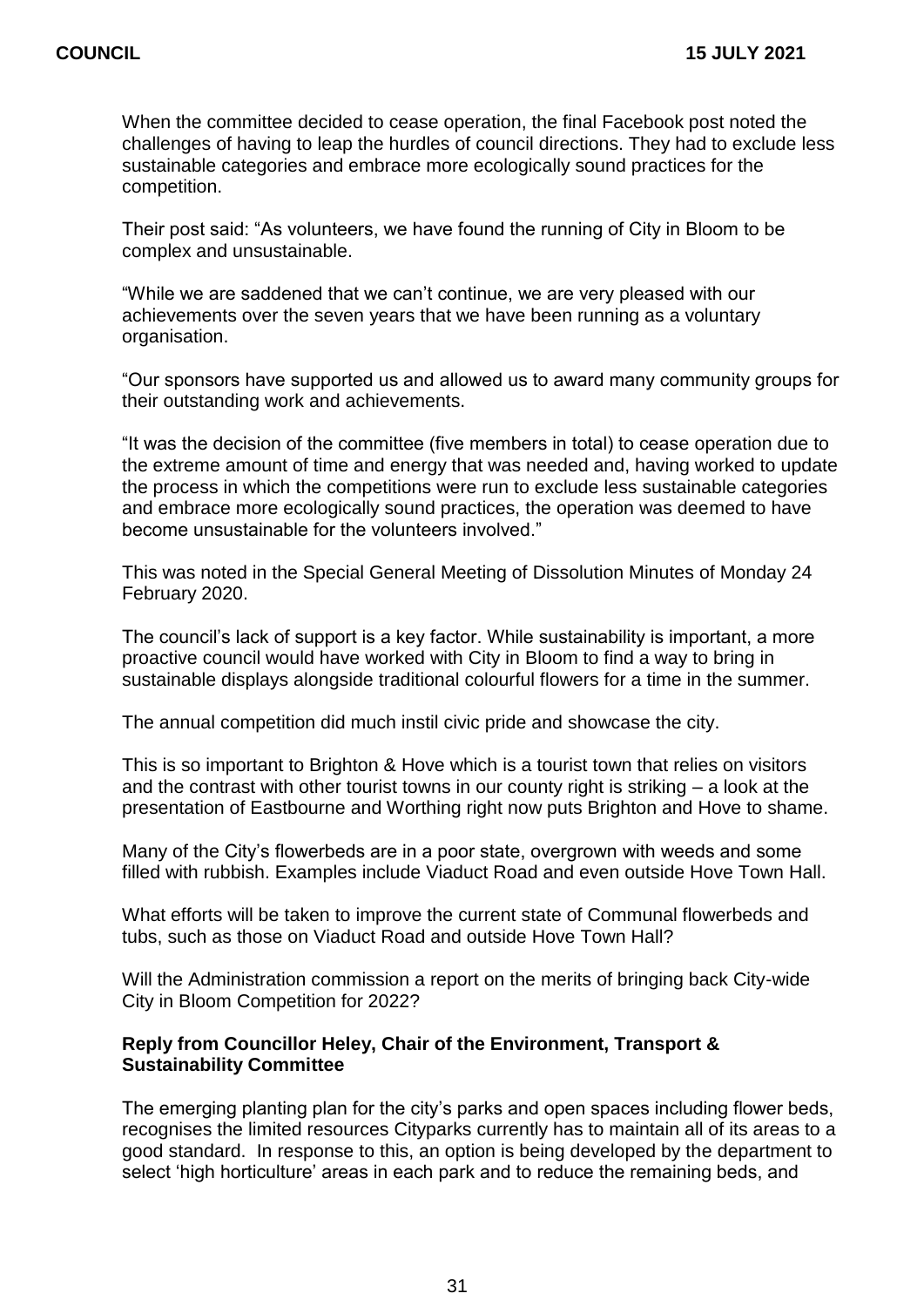borders. to limited maintenance only. This will enable us to improve the best bits and whilst minimising time maintaining the remaining areas. This change of focus is still being rolled out by the department**.**

Tubs have not been maintained by Cityparks for a long time and any tubs around the city are normally maintained by volunteers and occasionally by other council departments. The principle reason for this is watering as with the exception of a particularly hardy plant called Phormium the plants in them do not thrive without regular watering. Tub and basket watering rounds stopped in 2012 when 'In Bloom' was originally cut. Work is underway to tidy up shrub beds such as those at Hove Town Hall however there are no plans to reintroduce Cityparks maintained tubs. With the exception of tubs being used for traffic calming tubs on council land that are no longer cared for by volunteers are usually moved to another area where volunteers have requested them.

We do appreciate that there are tubs and planters in the city which are not being looked after by anyone and are scruffy. Without resources available for planting and watering the best option is to remove them. One of the projects that city parks will be taking forward is an audit of all of the planters in the city and to identify who looks after them, if they are not looked after whether a volunteer group or individual would like to do so and if not to remove them or in the case of traffic planting container cover them over so that they are tidy and cannot be used for rubbish bins. This is on our list of projects and we aim to progress this as soon as capacity allows.

The In Bloom competition was originally run by a council officer with volunteer support and a budget to cover events and additional floral displays. This was prior to the budget being taken to deliver budget savings. If members feel that it is not realistic to expect volunteers to run such a competition this would mean reintroducing a budget to do it, detailed workings have not been done on this but it is likely to require in the region of 100k.

The volunteering pattern in the city has changed with very significant and volunteers are having a greater impact on our parks and open spaces than they ever have had. It is important to remember that it is not only this administration that is keen on sustainable horticulture, South East in Bloom changed the judging criteria in the 'IN Bloom' competition to encourage more sustainable displays.

I would like to take this opportunity to thank the In Bloom Committee for what they have done and all of the other volunteers who do so much to improve our parks and open spaces.

Officers can prepare a more accurate costings with a break- down should members wish to consider proposing this at budget council.

#### **(23) Councillor Theobald - Contractors**

22.44 Residents on Stoneleigh Court Patcham have reported their street being left in poor condition following recent contractual work by a telecommunications provider.

Residents have found it difficult to have the work remediated.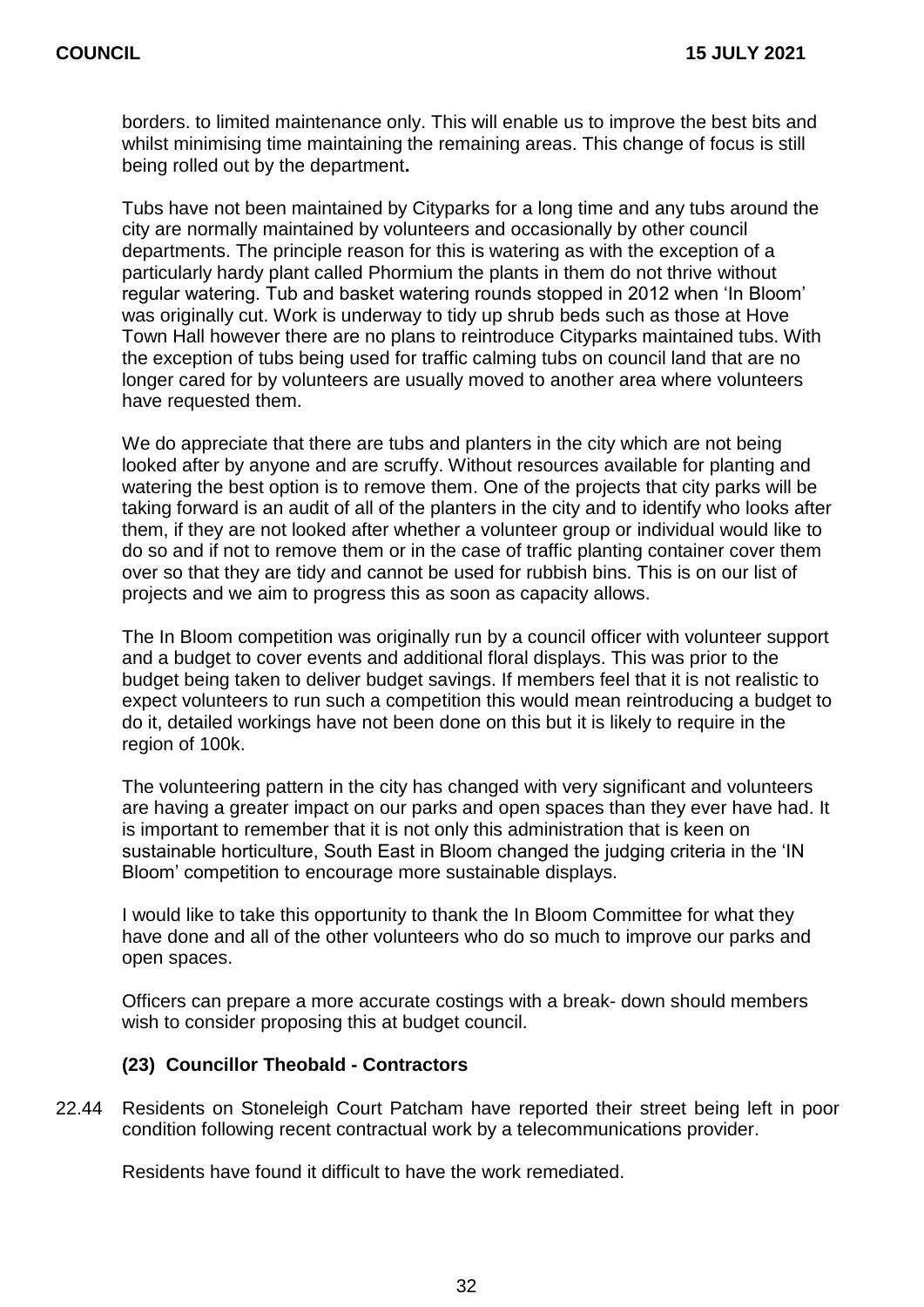Does the Council have a system in place for monitoring the standard of work undertaken by contractors on City streets and responding to residents when it falls short of expectations?

#### **Reply from Councillor Heley, Chair of the Environment, Transport & Sustainability Committee**

22.45 The council receives many requests for access to the Highway under the councils permit scheme, looking at recent Stoneleigh Close Open reach works the original reinstatements were defected and remedial have been carried out by the utility. Inspectors will following up to check the site shortly to ensure it has indeed been finished properly.

#### **(24) Councillor Theobald – Cycling on the Promenade**

22.46 Cycling on the promenade continues despite the display of notices indicating that cycling is not allowed. The continued cycling creates a danger for pedestrians.

Council employees make no attempt to impose the rules.

I have seen several letters on this subject in the Argus.

What efforts will be taken to enforce these bylaws in future?

#### **Reply from Councillor Heley, Chair of the Environment, Transport & Sustainability Committee**

22.47 Since the start of Covid-19 lockdown, Seafront Officers have been undertaking daily quad bike patrols along the Brighton & Hove promenades. While the team are out they engage with the public with regards to safety messaging, and also enforce the byelaws with regard to dogs on leads and no cycling on the prom. During this time Seafront Officers have engaged with hundreds cyclists and instructed them either to dismount or divert onto the cycle lane.

The Seafront Team operates an engage and educate policy rather than fines or notices. Seafront Officers are unable to issue a fine for a breach of the byelaw unless the Police are present to take the name and address of the perpetrator. The Seafront Officers undertake joint patrols with the Police wherever possible. However, the priority for the Police during the pandemic has been to engage with the public regarding Covid restrictions and respond to incidents of crime and disorder. The Police do not regard cycling byelaw offences as a priority at this time.

It is also important to consider the fact that many people cycle on pavements and the promenade because the roads are not safe enough, which emphasises the desperate need for safe infrastructure for cycling on our roads.

#### **(25) Councillor Brown – King George VI Avenue (River of Tulips)**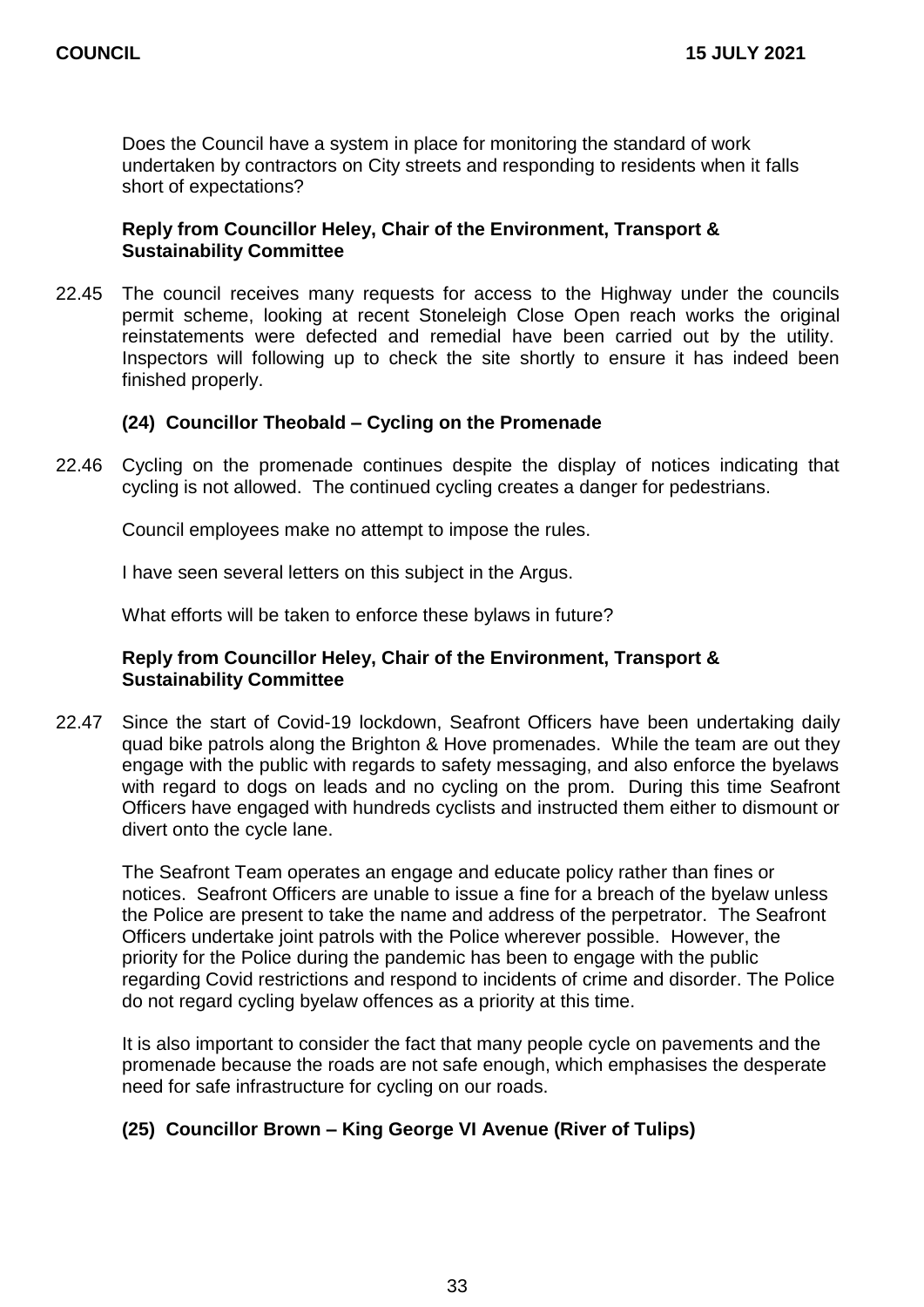22.48 In April the Council accidentally cut down a display of tulips along King George VI Avenue, upsetting many residents.

This river of tulips was planted at public expense. One resident has said that although not native wildflowers, residents were assured at the time of planting by David Larkin that they would provide a corridor of habitat up the road as well.

Can you reassure the public that the administration supports the residents' river of tulips along King George VI Avenue?

What efforts will be made to make sure this mistake is not made again next year?

#### **Reply from Councillor Heley, Chair of the Environment, Transport & Sustainability Committee**

22.49 As the spend on conventional flower beds decreased Cityparks carried out extensive bulb planting in verges and similar areas across the City to provide spring colour. To vary the displays from the daffodils and crocuses usually used species tulips were planted on King George VI Avenue these have not done as well as other bulbs and the display has deteriorated year on year. This spring this resulted in a mower operator not realising it was a bulb display and mowing over it which will have further damaged the struggling tulips. It is rare that bulb areas are unintentionally cut but unfortunately with staff turnover staff are not always aware of where bulbs were planted. The team leader for the area has been asked to make sure that staff are briefed not to cut the area next spring. Even if the tulip are dying out bulb areas are also useful for spring flowering wildflowers and the insects that depend on them so we will be leaving the grass to grow long in this area in the spring.

#### **(26) Councillor McNair – Birch Grove Crescent (Poorly designed bins)**

22.50 The Council's General Waste Bins on Birch Grove Crescent leak litter due to a design flaw.

The cages inside the bins are too small for the shell. As a result, much rubbish slips down the space between the cage and the shell and returns to the street, creating a health hazard for local residents.

I have reported this issue to the Council and asked for the design problem to be fixed.

Can the Council advise the progress in rectifying this issue?

#### **Reply from Councillor Heley, Chair of the Environment, Transport & Sustainability Committee**

22.51 Housing are working closely with City Environment colleagues to resolve issues arising for residents with the bins at Birch Grove Crescent. This has been due to the number of bins and the design of the bin store, which had a lift up lid. This meant some of the rubbish was missing the bins when it was put in. In response we have removed the bin store and reverted to on street bins at this time.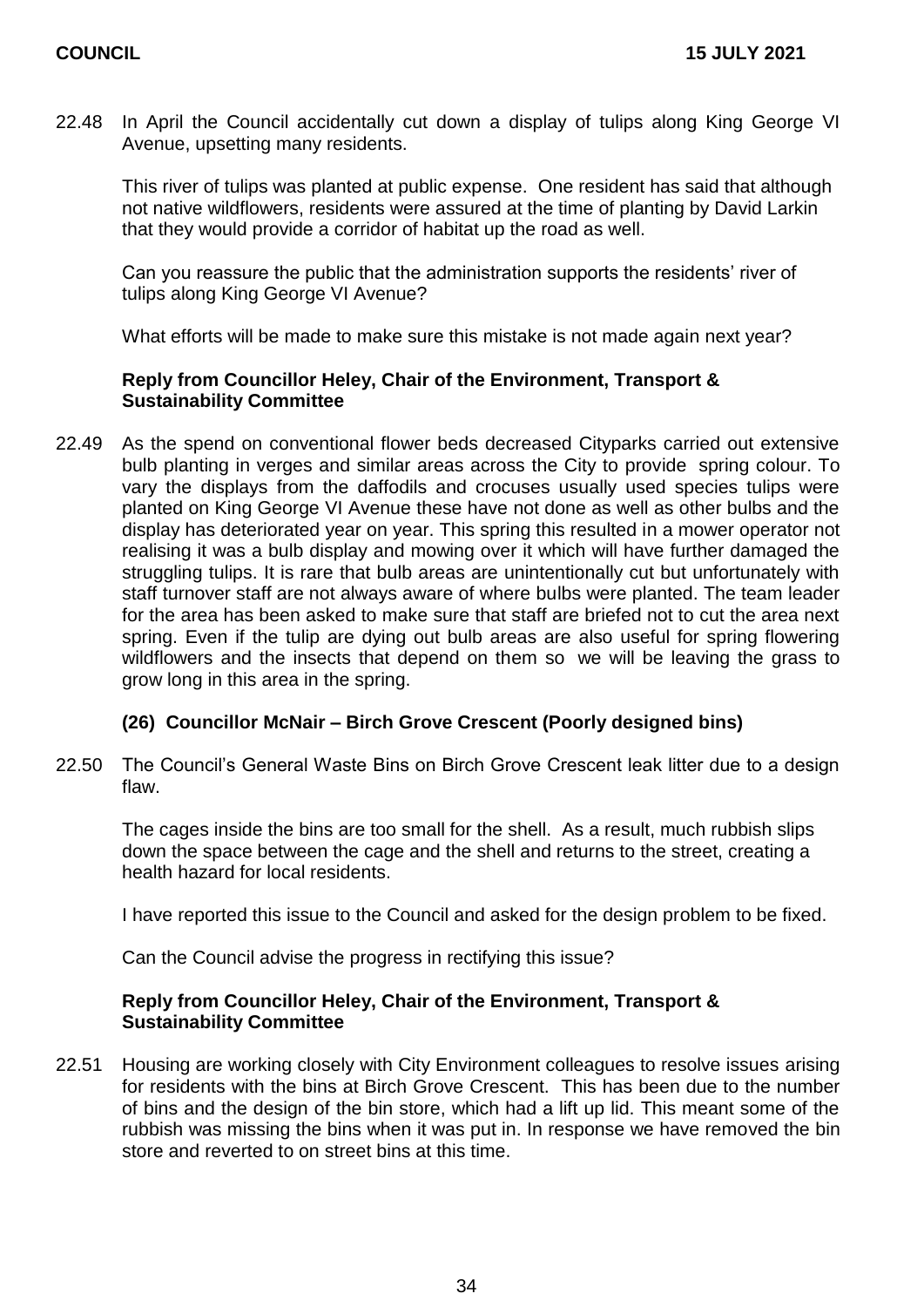We are reviewing design and funding options to resolve this issue and will engage with ward councillors and residents to agree a longer term more satisfactory solution.

#### **(27) Councillor McNair – 5G Mast Camouflaging**

22.52 Extra funding for camouflaging 5G masts was achieved at budget council by the Conservative Group.

It is good news that the new 5G mast in London Road by the Brangwyn estate will be camouflaged by trees. However, when will this take place, and what will it look like?

Can we have a guarantee that other 5G masts not requiring planning approval that may be erected in Patcham & Hollingbury in future will also be camouflaged?

#### **Reply from Councillor Heley, Chair of the Environment, Transport & Sustainability Committee**

22.53 The planting to camouflage the mast will take place this winter, it will consist of low growing woodland edge species such as hazel and field maple set back from the mast so that the control cabinets can still be accessed. We cannot say that future masts will be camouflaged as often there will not be suitable ground to plant on. We are keen to increase the tree cover in the city and where there is a suitable space to allow screening planting, we will prioritise this. As landowner, the Council has little control over masts erected on highway land but ward members will always be involved in any decisions on new masts on other council land such as parks.

In terms of Planning rules, all new masts and equipment over a certain size normally needs prior approval which means they don't need planning permission. This limits officer considerations to siting and appearance and camouflage can help address this issue.

#### **(28) Councillor McNair – Peace Gardens**

22.54 The work in the Peace Gardens to replace two benches and repair the paving has been going on for many months, and residents are frustrated with the progress.

When is it going to be completed?

#### **Reply from Councillor Heley, Chair of the Environment, Transport & Sustainability Committee**

22.55 Two benches will be installed on existing bench bases which will be repaired by the end of August.

#### **(29) Councillor Peltzer Dunn**

22.56 I would like to draw your attention to the following Platinum Jubilee event that would be ideally suited to Brighton & Hove City Council: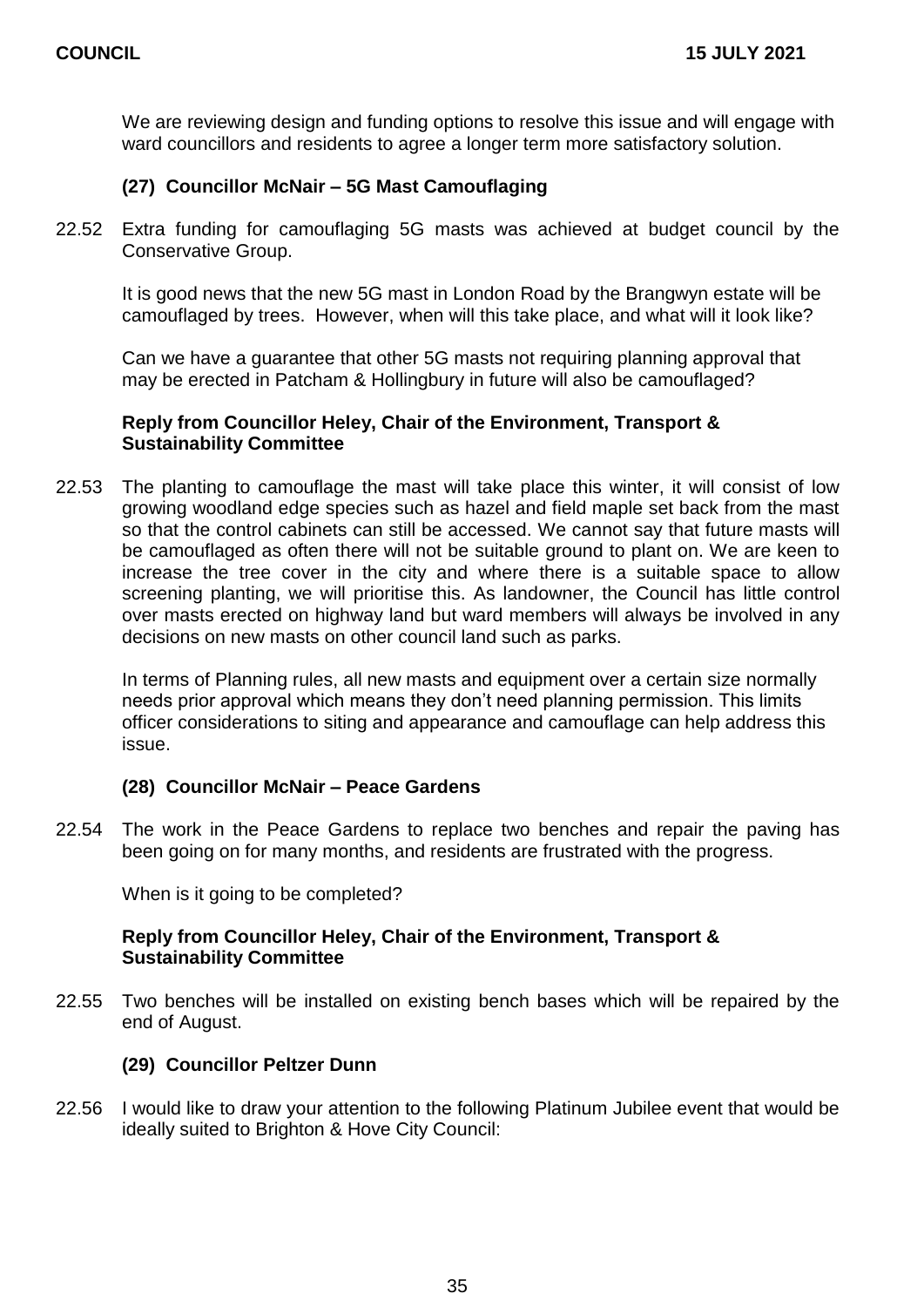**Civic Honours competition** - Local authorities have the chance to showcase their civic pride, interesting heritage and record of innovation - putting their hometowns on the map and bringing greater prosperity and opportunity.

This would be an ideal opportunity for our City of Brighton & Hove, which embodies all these attributes.

Rare awards will grant winning towns and cities with 'city status' and 'Lord Mayor or Provost status' for the first time in 10 years.

Further information on how to participate can be found here: [https://www.gov.uk/government/news/prestigious-civic-honours-to-be-awarded-by-her](https://www.gov.uk/government/news/prestigious-civic-honours-to-be-awarded-by-her-majesty-the-queen-for-first-time-in-10-years?fbclid=IwAR3cs6vEN-WZGjyje_zNdaprH3S70zLHGmGUqiFzl-uvardrJURgCrPLY-8)[majesty-the-queen-for-first-time-in-10-years?fbclid=IwAR3cs6vEN-](https://www.gov.uk/government/news/prestigious-civic-honours-to-be-awarded-by-her-majesty-the-queen-for-first-time-in-10-years?fbclid=IwAR3cs6vEN-WZGjyje_zNdaprH3S70zLHGmGUqiFzl-uvardrJURgCrPLY-8)[WZGjyje\\_zNdaprH3S70zLHGmGUqiFzl-uvardrJURgCrPLY-8](https://www.gov.uk/government/news/prestigious-civic-honours-to-be-awarded-by-her-majesty-the-queen-for-first-time-in-10-years?fbclid=IwAR3cs6vEN-WZGjyje_zNdaprH3S70zLHGmGUqiFzl-uvardrJURgCrPLY-8)

Please can you advise:

1. Whether Brighton and Hove City Council will participate in the Civic Honours competition for Her Majesty's Platinum Jubilee?

If yes, when will planning commence for our participation in this Civic Honours competition?

#### **Reply from Councillor Mac Cafferty, Leader of the Council**

22.57 Further to a letter I received from Lord True on  $8<sup>th</sup>$  June, I have asked officers to consider the guidance that has been published about the Civic Honours competition. There are three areas we can apply for: investment, the granting of existing cities such as Brighton & Hove with Lord Mayoralty and Tree Planting initiatives. Planning is in any case already underway to commemorate key events in the coming year including the other initiatives that mark the Queen's Platinum Jubilee in 2022. Further to your query, this will include whether the city should make an application for Lord Mayor, which should be submitted before the 8<sup>th</sup> December.

#### **(30) Councillor Wilkinson**

- 22.58 Labour was pleased to work cross party with the Green Party in January 2021 in successfully asking for update our city's road safety strategy to include road danger reduction measures such as:
	- creating an environment that supports the use of active travel methods, as they pose a lower level of threat to other road users.
	- expanding interventions designed to cut drivers' speed.
	- working on ways to encourage a reduction in journeys by motorised vehicles.
	- measuring danger on our roads through metrics other than a reduction in casualty numbers.

Safe mobility around our city is central to the quality of life of all who live and work in Brighton and Hove. An updated road safety strategy will set out our vision for road safety and inform policies to achieve that goal. The citizens of Brighton and Hove should be able to go about their daily lives without being placed under undue risk of injury from traffic. Our city should be a place where it is safe for every child to walk independently to school.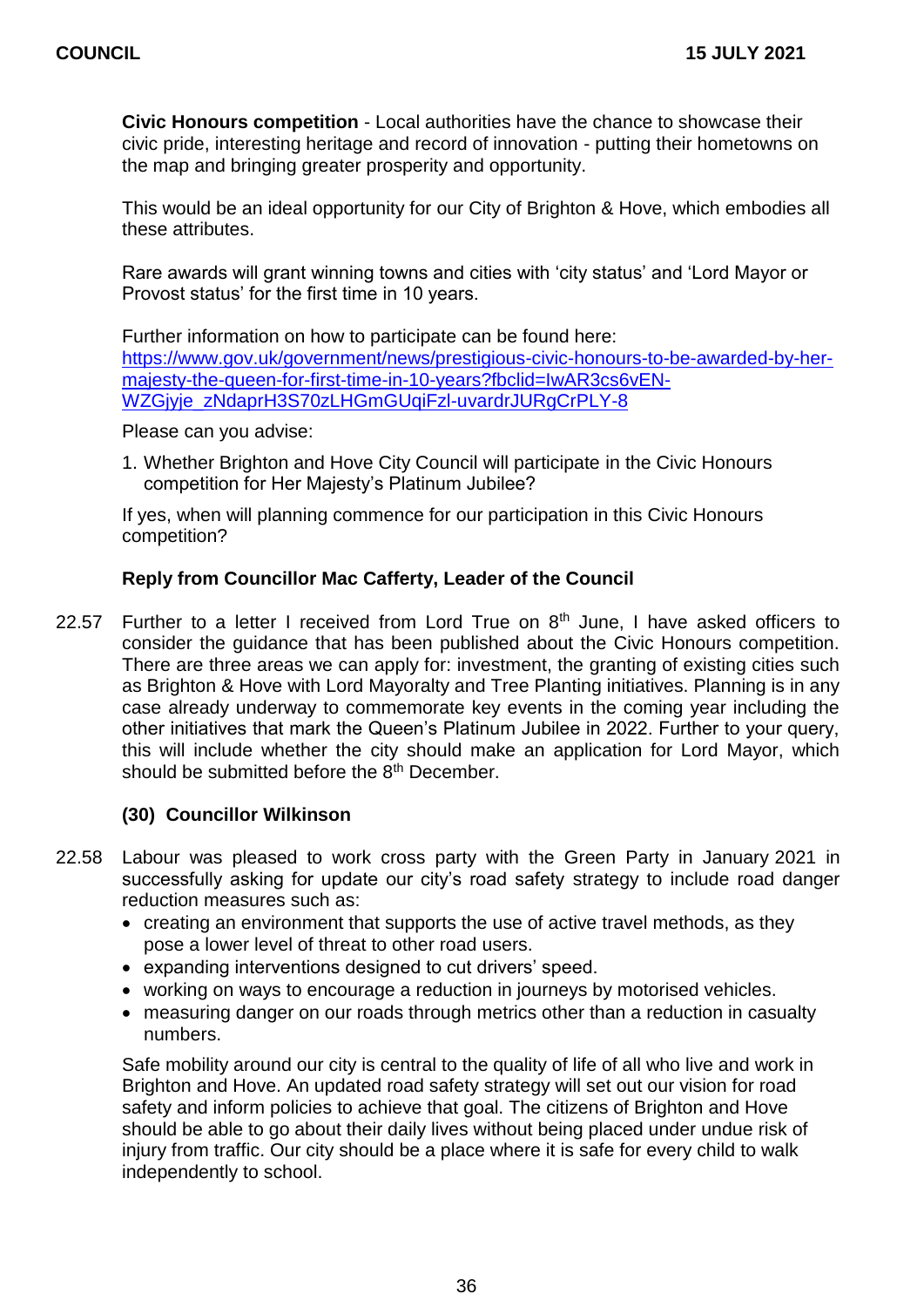Can you please provide details on the progress of this strategy?

Low traffic neighbourhoods are being successfully introduced both across the UK and abroad as a means of tackling traffic issues in communities.

As you know I have long supported my residents in championing the feasibility of creating a low traffic neighbourhood in my Central Hove Ward, something you said you support.

Labour also gained committee approval in March 2021 for officers to explore options for other Low Traffic Neighbourhood schemes and suitable complimentary measures across the city and begin work with member oversight on a wider Low Traffic Neighbourhood delivery strategy for the city.

Can I further ask that you provide details on the progress of this strategy?

#### **Reply from Councillor Heley, Chair of the Environment, Transport & Sustainability Committee**

22.59 Officers have begun work on the initial research phase of developing the new strategy which will also involve engaging with stakeholders such as Sussex Police over the coming months with the aim of publishing the new Road Safety strategy in the new year.

The development of a citywide Low Traffic Neighbourhood Strategy (and Policy) Framework will be informed by other work undertaken internationally and, in the UK,, as well as the work being taken forward now on the options for the Hanover & Tarner area pilot project. It will enable us to assess requests from local communities against consistent criteria for a local area based on available demographic and transport data and evidence. This will enable the initial prioritisation of locations to ensure that we can maximise the potential benefits and outcomes, before embarking on a more detailed assessment of prioritised areas. Local community support and engagement will be a key part of this.

We have procured and will be appointing a consultant to assist with this significant work programme work very soon and officers will report on the draft strategy framework to ETS Committee later this year.

#### **(31) Councillor Barnett - Weeds on the pavement in Hangleton & Knoll**

22.60 The state of the pavements in Hangleton & Knoll has deteriorated and many are now overgrown with weeds.

Some weeds have become so large that they are growing into people's front gardens.

Something must be done before someone slips and falls and hurts themselves.

Can the Council confirm: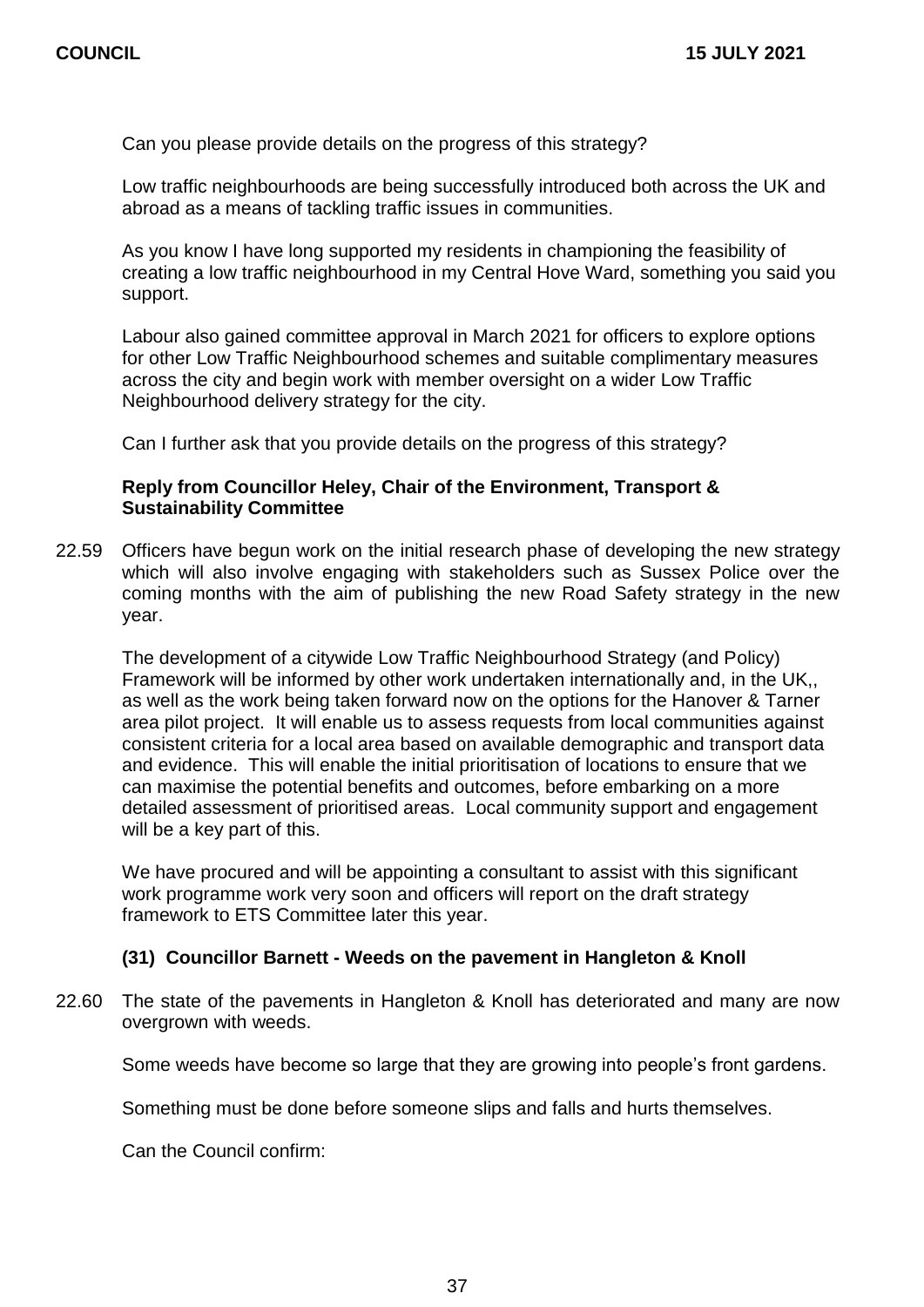- 1. Is it the responsibility of Brighton & Hove City Council to ensure the pavements are free of weeds?
- 2. What is the council's current policy on removing weeds from the pavement?
- 3. Will the council arrange for weeds to be removed from all pavements in Hangleton & Knoll ward before Autumn?

#### **Reply from Councillor Heley, Chair of the Environment, Transport & Sustainability Committee**

22.61 A report went to ETS committee in 26 November 2019. The decision was made to end the use of glyphosate by the council for weed removal and that manual labour would be used to remove weeds as an alternative. It was made clear at committee that this would mean that there would be more weeds on hard surfaces but that this would be a benefit in terms of increasing biodiversity and habitats for insects. The budget for weed removal was increased by £33k and this enabled Cityclean to employ 6 additional temporary staff during the growing season to assist with weed removal. This approach was endorsed and confirmed again when the approach to weed removal was reviewed at ETSC in March 2021.

However, since the new approach our ability to operate the service has been impeded by a difficult in recruiting and additional service pressures as a result of the pandemic and Brexit. There is a national labour shortage for manual labour roles. We are therefore behind in our programme of weed removal and we are having to prioritise weed removal where there are trip hazards, potential restrictions to mobility or risk of damage. Weed removal in Hangleton is on our list and the crews are about to start in this area very shortly.

Many residents are doing a fantastic job of removing weeds on public roads outside of their homes and in the roads and other places and we are grateful to those residents who have done this.

It should also be noted that we have many people contacting us who are delighted about the weeds and seeing the habitats increasing for insects and wildflowers growing in unexpected places. In fact, we also receive complaints when we remove weeds.

#### **23 ORAL QUESTIONS FROM COUNCILLORS**

- 23.1 The Deputy Mayor noted that 16 oral questions had been submitted and that 30 minutes was set aside for the duration of the item. She noted that due to the restriction on the numbers of councillors able to be present for the meeting, some questions would be asked and responded to by Members on behalf of their colleagues.
- 23.2 The Deputy Mayor also reminded Members of the need to keep questions and responses to the point and invited Councillor Allcock to put his question to Councillor Clare.

#### **(1) Councillor Allcock**

Subject matter: **Reinstatement of Parking Charges for NHS staff**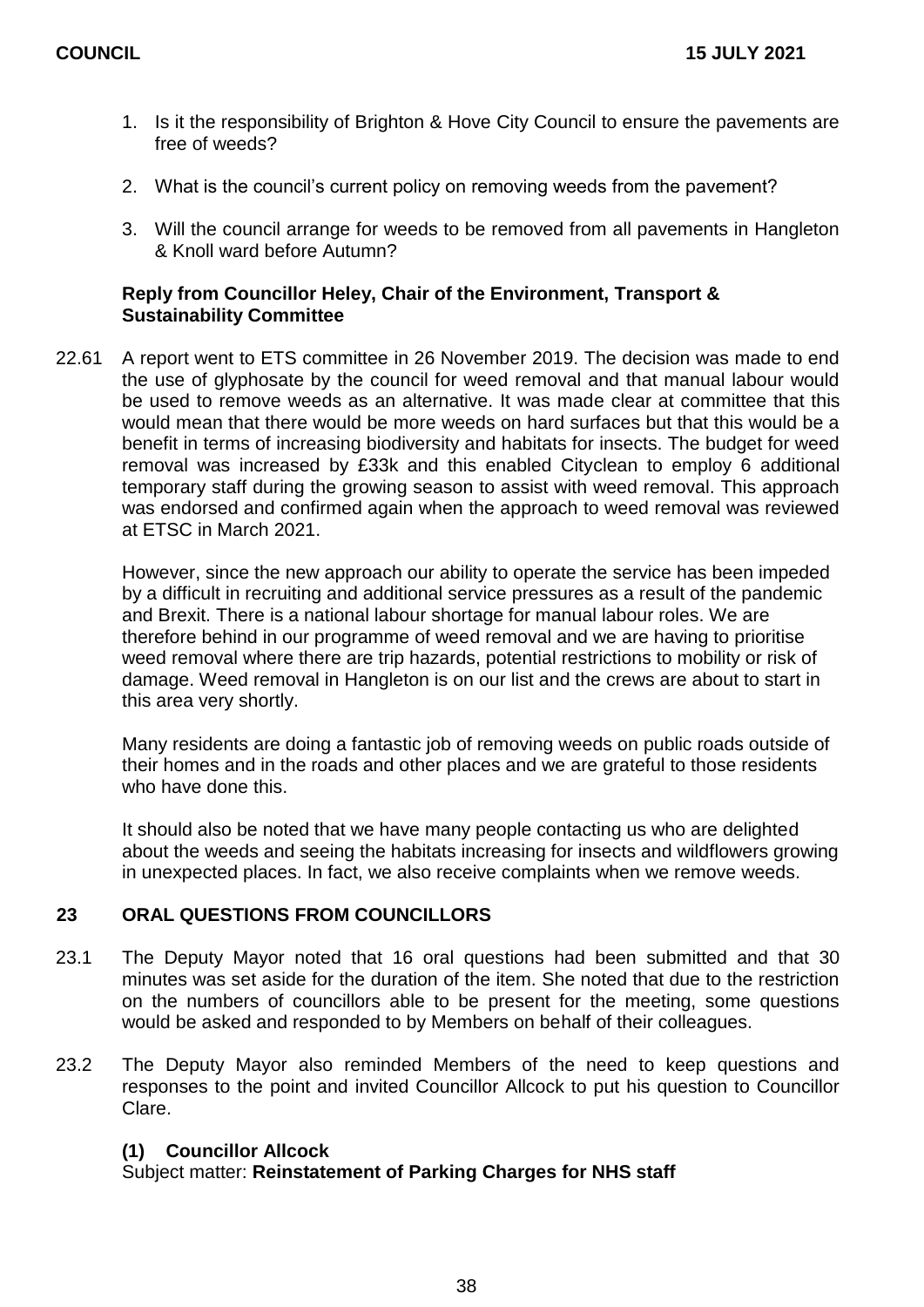- 23.3 Councillor Allcock asked, For the benefit of elected members and the wider public can you please explain why free parking subsides in the City's car parks and off-road parking in the City's hospital sites have been removed for NHS staff and what the council is doing to liaise with both the NHS Trust and the Government to ensure they are reinstated at this very difficult time?
- 23.4 Councillor Clare replied on behalf of the Chair of the Environment, Transport & Sustainability Committee, Councillor Heley, The parking passes were introduced by central government as an emergency temporary measure, and they ended these on 21<sup>st</sup> June. As the passes are being phased out, officers work with Royal Sussex to provide additional parking spaces. The Royal Sussex County Hospital has secured 750 parking spaces for NHS staff.

These spaces are at various locations in the city, including Brighton Racecourse, and will free up parking spaces around the hospital site for residents, businesses and for those visiting patients.

Brighton & Hove City Council will continue to offer other types of permits for healthcare workers, such as Professional Carer Badges. Details of how to apply and the criteria are on the council website.

23.5 The Deputy Mayor noted there was no supplementary question and called on Councillor Nemeth to put a question on behalf of Councillor Bell to Mac Cafferty.

#### **(2) Councillor Nemeth, on behalf of Councillor Bell** Subject matter: **Democracy in Brighton & Hove**

- 23.6 Councillor Nemeth asked, Will the Leader of the Council confirm if the coalition agreement between the Green and Labour Groups, the 'so called' Memorandum of Understanding is still in place following recent differences in policy positions on matters relating to climate change?
- 23.7 Councillor Mac Cafferty replied, If this question were submitted by a member of the public it would now be ruled out because it is the same topic from the same person.

What we have here again is a misrepresentation of what is going on, there is no coalition between the Labour and Green parties, there is a Memorandum of Understanding which recognises that a majority of people at the 2019 elections and with any luck at all it will see the end of the Conservative party altogether in 2023. When people voted at the last election, they gave a clear mandate to the Labour and Green parties to carry out their policy manifestos and on this occasion their manifestos aligned on a whole series of topics and that included the very good work of Cllr Gibson and Allcock on housing, for example and, I believe, that that relationship is still continuing and long may it last.

23.8 Councillor Nemeth asked a supplementary question, If, or when the coalition is dissolved will the Leader of the Council commit to making a public statement on the matter?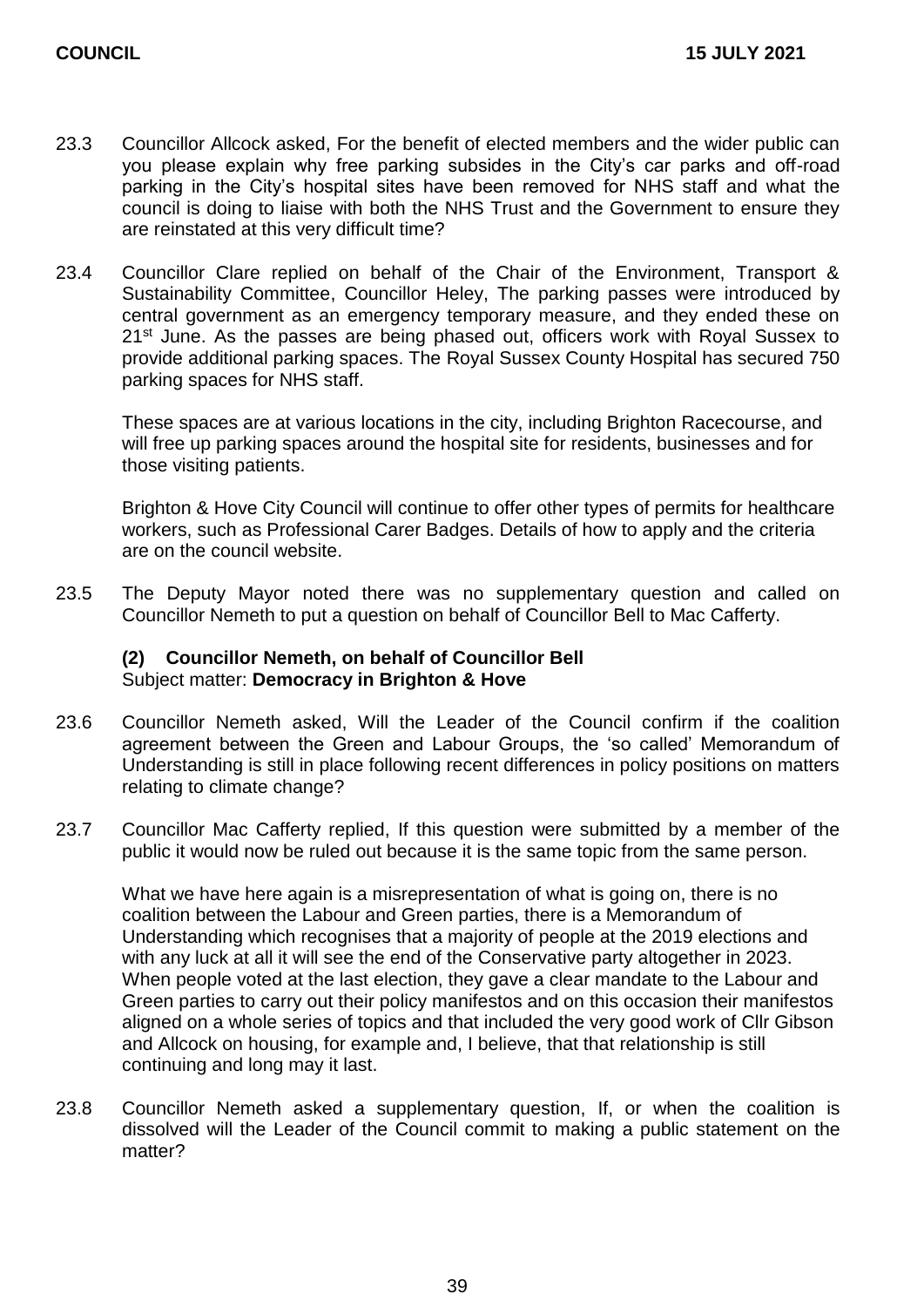23.9 Councillor Mac Cafferty replied, There is no coalition so therefore there is no coalition agreement. What happens between political parties is a matter for the political parties as I am sure Cllr Nemeth would agree.

## **(3) Councillor Appich** Subject matter: **EV Car Share Pilot**

- 23.10 Councillor Appich asked a question, At the recent Policy & Resources Committee, the Leader of the Council indicated that progress has been made to develop a pilot scheme for the co-operative owned electric vehicle car share scheme, ahead of the report back to the ETS Committee in September. Could you please set out what progress has been made and what barriers such as a pilot scheme to be made?
- 23.11 Councillor Lloyd replied, the report is being presented to the ETS Committee in September to outline the way forward. Things are progressing very well; I can't update you on any barriers because things are doing very well so I am looking forward to seeing that report and sharing it with you all then.
- 23.12 Councillor Appich asked a supplementary question, I wanted to know why we needed to wait until September to make some progress, for example on TROs which have been introduced without consultation or committee approval and as for other projects.
- 23.13 Councillor Lloyd replied, If you can email me the question and I will get you an answer.

#### **(4) Councillor Nemeth** Subject matter: **Ice Rinks**

23.14 Councillor Nemeth asked a question, the Council has recently released the Sports Facility Investment Plan which was pushed through committee without debate. It makes reference to the city currently having the necessary percentage of residents being below the age of 20 years old. Currently 32% to make an ice rink viable, and this was briefly broached upon a few minutes ago by a member of the public. It is unclear why the number of likely users is being expressed as a percentage rather than an absolute figure as clearly the requisite number of potential users would continually be met going forward as the population rises, even if the percentage of the overall number of residents were to drop.

Why is percentage rather than number of potential users being quoted by the council, given that numbers of potential likely users look set to rise?

23.15 Councillor Ebel replied on behalf of the Joint Chairs of the Tourism, Equalities, Communities & Culture Committee, Councillors Osborne and Powell. In terms of numbers, we know that ice rinks are incredibly difficult financially to make them viable so there are only a few across the country and one for example in Newport is part of a big complex where lots of different types of sport attract lots of people. Wherever here as we said we were just above the 30% range of young people who would use it and if the number decreases further, we have even less viability. It is a big risk as a city, we are trying to keep our existing facilities open at the moment.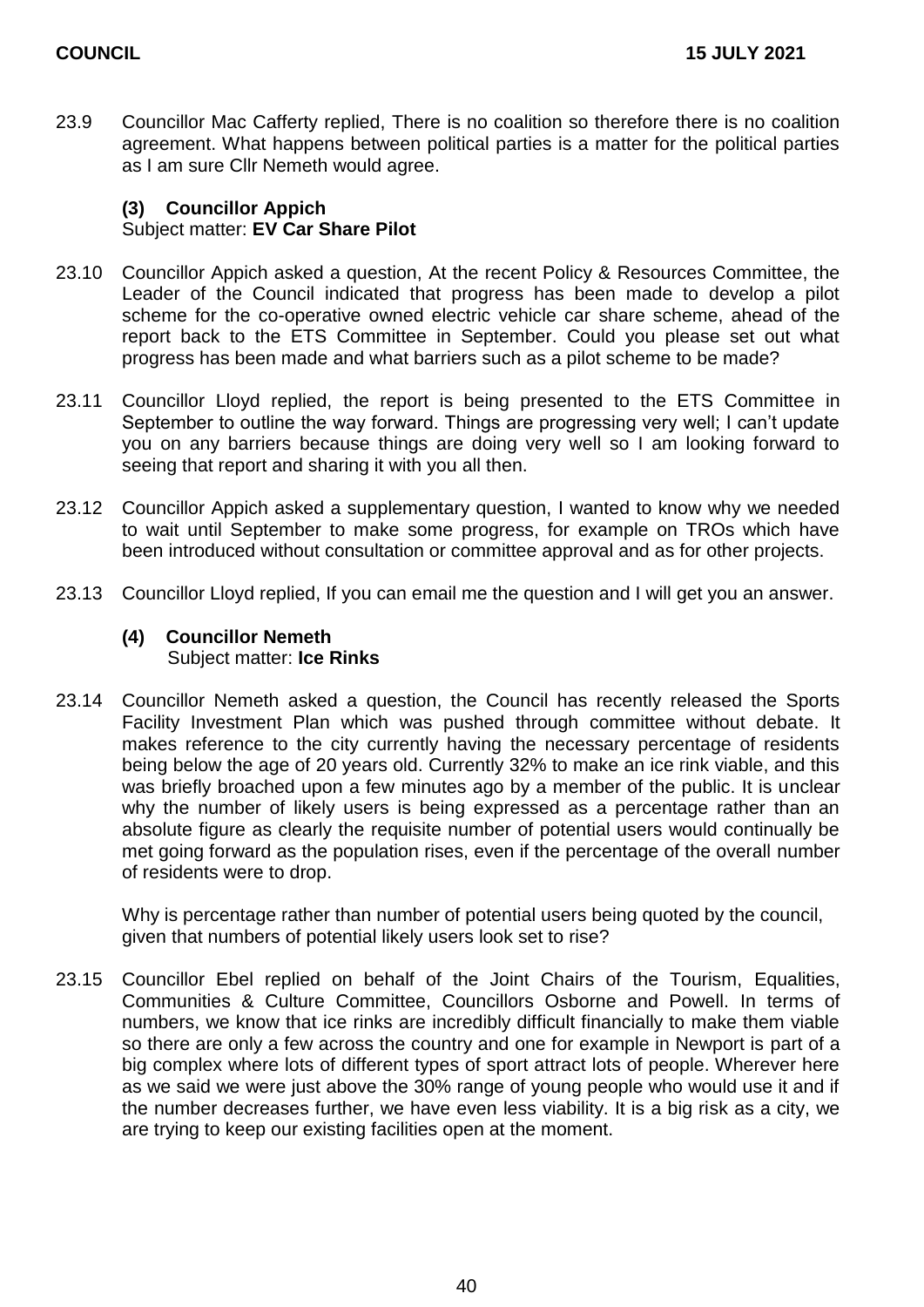- 23.16 Councillor Nemeth asked a supplementary question, my question was over the wider percentage quoted because the absolute number of residents who are considered likely users is going to go up. The percentage will go down because the overall population is going up but the number of likely users will go up. Its not about percentages, it is about overall numbers. In responding could you touch on that, Btu my actual supplementary is, I am delighted that the Leader of the Council has offered to meet with campaigners, that is welcome news. Would you consider doing this on a cross party basis because, if it is ever going to happen it will be an incredibly tricky project as both members of the Administration have pointed out, and it would only work on a cross party basis like the King Alfred.
- 23.17 Councillor Ebel replied, In terms of percentages, we have previous attempts of ice rinks in the city and I have 4 examples here in the last 120 years and it has been really difficult to make them financially viable. So, it may be 30% of young people but it has been looked at and recently in 2016 where the marketing exercise came back with not really any interested parties, we had three people interested and only one meeting was arranged in the end and that didn't go any further.

If there was a viable, financial demand private businesses would come forward. I realise as a city our existing sports facilities are a priority, we need to keep them open, we know how much people love their local swimming pools and if we start a new project where we don't know, but is most likely will not be viable we risk losing our swimming pools or other facilities and we need to avoid that because people need their existing facilities.

## **(5) Councillor Knight** Subject matter: **Seafront Lighting**

- 23.18 Councillor Knight asked a question, this is a question from a resident, who asked me to put this question on her behalf. Please can the Council say when the seafront lanterns will be fixed and be put back up, it has been quite some time since they were removed for safety reasons?
- 23.19 Councillor Lloyd replied, the seafront lighting on the seafront is an important historical asset that we are aware of and everyone loves them, but we you also are aware they have been exposed to a harsh marine environment and that has damaged them. The deterioration means that major repairs and replacement is required. Over the coming months the Council will be beginning a new project of restoration and replacement in partnership with key stakeholders such as English Heritage to ensure that these wonderful architectural features of the seafront are maintained.

The first phase of this project is underway, which involves planning, investigation and making existing columns safe. Further communications are planned with the public and people like English Heritage on the next phase of how to restore these lanterns and put them back.

23.20 Councillor Knight asked a supplementary question, could I have that in writing, and I will forward it to the resident. The resident's supplementary question is heritage related, please could the Marine Drive heritage benches be looked at for repair, many of them have missing planks, that doesn't seem to be a particularly onerous task.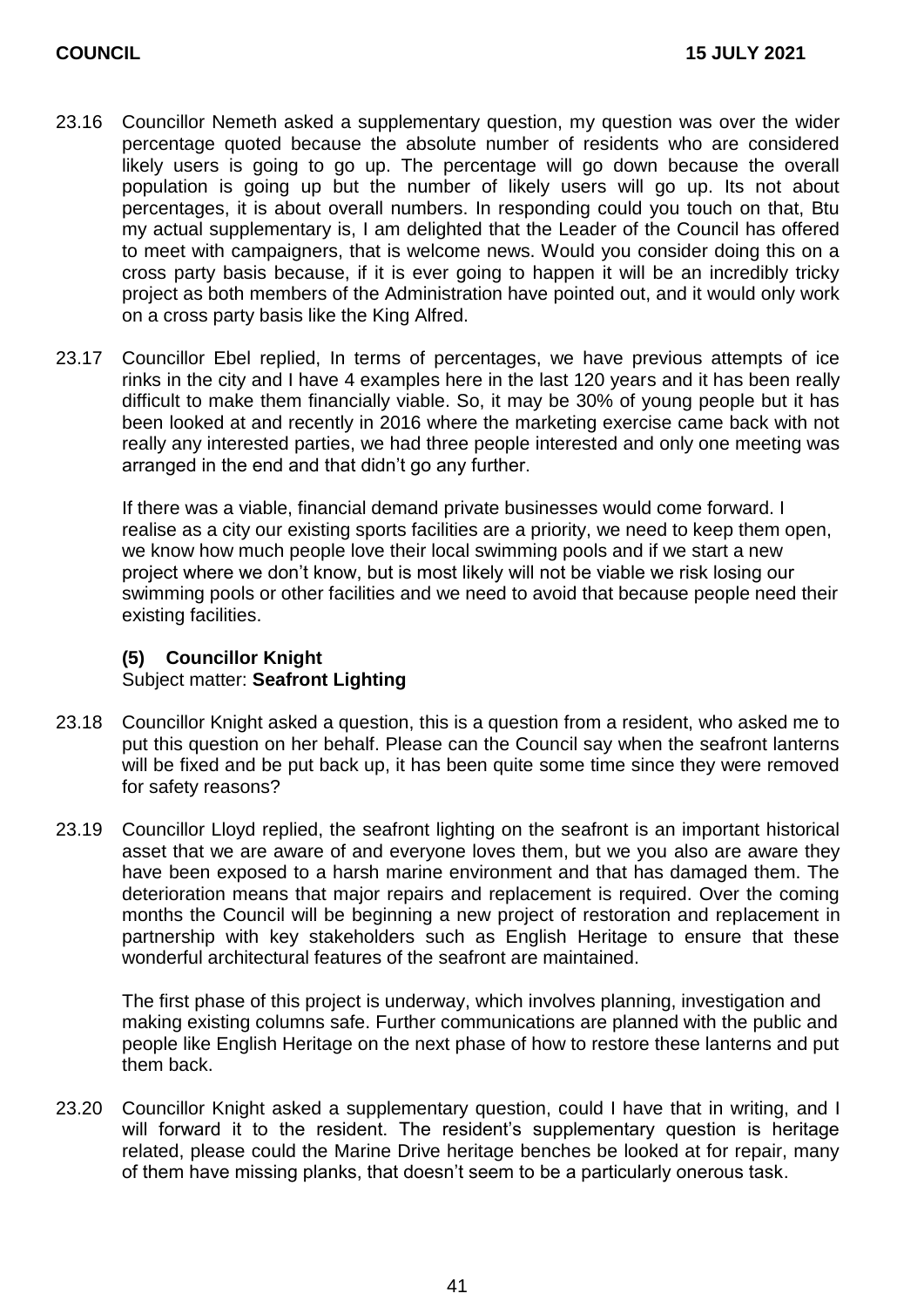23.21 Councillor Lloyd replied,

I think yes is the answer to that question, I didn't know about the Marine Drive benches, I will look into that and send you my answer.

#### **(6) Councillor Evans**

#### Subject matter: **Equalities & Disability Officer**

23.22 Councillor Evans asked a question, for some years now the council's Equalities Team has lacked the expertise of a disability officer, which has resulted in mistakes, and mis steps by council departments and inequity in the Council's approach to issues which affect the life of disabled residents. There was an acknowledgement of this lack of expertise at February's Budget Council meeting and it was agreed, and funding was allocated to enable the Equalities Team to recruit to this essential post. Five months on, in spite of numerous representations, the post remains vacant with no credible explanation. If the CET lacks capacity, then recruitment to the post would address that issue.

When will the recruitment process commence please?

- 23.23 Councillor Ebel replied, on behalf of the Joint Chairs of the Tourism, Equalities, Communities & Culture Committee, Councillors Osborne and Powell. The appointment of the disability officer is a role that I believe is critically needed within the council. As you are aware at the February 2021 Budget meeting, an amendment to allocate £45k to the base budget fund for the creation of a disability officer to sit within the Equalities & Communities Team was agreed. I must note however, that since the budget in February two equality manager roles have become vacant in the last two months. It is therefore planned to take the opportunity to strengthen this area with a more senior manager leading a team of three equality officers. The structure will ensure that we will have specialist identified equalities officers to link up with equalities related work with one manager. This will mean that the disability work will be undertaken by one main equality officer. I have been informed that the restructure proposal is subject to staff consultation and implementation will not start until September 2021. Unfortunately, this will delay the appointment of a disability officer and, I for one, am very disappointed in this delay. However, it is important that we get this restructure right and have a stronger equalities team in place so we have the resources for this key area of work of the council. In the meantime, however, the progress of disability related work, I have been assured that an internal interim officer has been recruited to cover the remaining equality manager post. They are due to start on Monday 2 August. Again, I have been informed that discussions are underway with a local disability consultant to mobilise work on the Accessible City Strategy and to progress the stakeholder analysis engagement plan with some early stakeholder engagement. It is essential that the main Equality Manager is in place as part of this engagement.
- 23.24 Councillor Evans asked a supplementary question, it does seem like the post has not really been seen as a priority and I am wondering, there have been a number of incidents particularly during the time when we had the funding available when disabled people have been disproportionately disadvantaged and if the disability officer post had been filled sooner the council would have been able to mitigate that disadvantage. I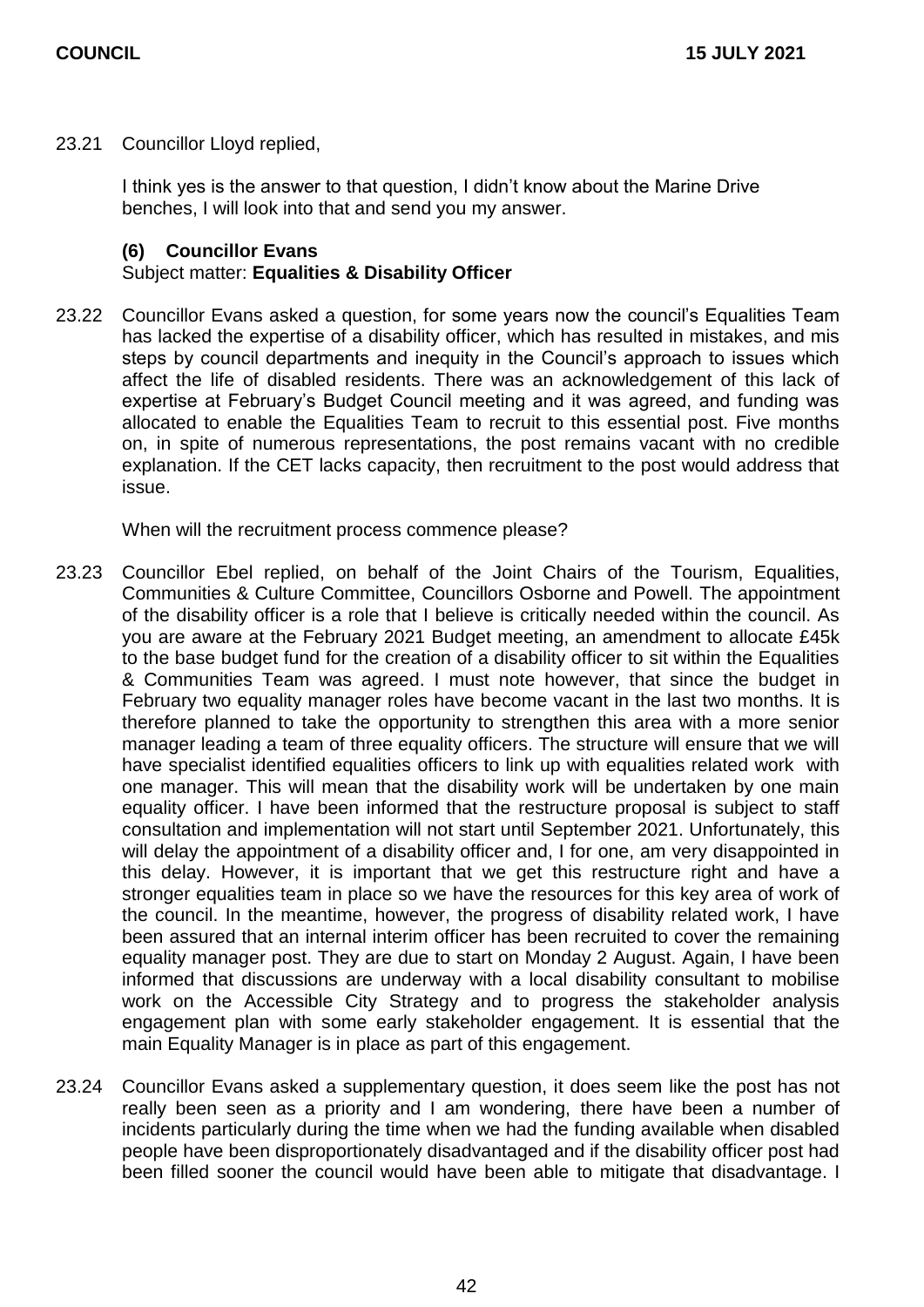feel mystified, I am pleased to hear that there is a restructure and that there is an interim person being put in place, it just seems that when funding has been identified and agreed that the post doesn't seem to have been seen as a priority and I am wondering why?

23.25 Councillor Ebel replied, it is very important, but we did lose two equality managers recently and we do want to make sure that we have the right team in place. It might take a bit longer as we have to make sure that we have a brilliant team in place that tackles all the issues going forward.

## **(7) Councillor McNair**

#### Subject matter: **Grass**

- 23.26 Councillor McNair asked a question, Cityparks has the unenviable and never-ending task of cutting grass across Brighton & Hove. In Patcham & Hollingbury and I suspect across the city grass cutting, including twittens, verges and grassy areas seems to be sporadic. It is also difficult for residents to know if their grassy area is counted as a wild meadow or isn't. Some residents want the grass kept long others hate it. Sometimes only the sight lines for cars are cut, other times the whole grassy area is cut back. The cut grass is also not collected leaving and unsightly mess, which no doubt blocks drains. What support is going to Cityparks to improve their ability to cut grass in a systematic way?
- 23.27 Councillor Lloyd replied, thank you for pointing out the reality that some people love long grass some people hate it. It is something we all experience as councillors. We have been experimenting with long grass in our ward in Withdean and we are getting some negative reaction as well as positive. The results are, for example we now have orchids growing in London Road, but I do understand that a lot of long grass can be a problem and you specifically asked how we are going to deal with that backlog, we have had real problems with growing conditions have been good this year we had a dry cool spring and a warm, wet summer and everything suddenly exploded into growth and we are experiencing that coupled with the lack of staff from Covid Cityparks are overblown with it. We are all experiencing it, especially in our suburban wards. I have been cutting back a lot of growth in my ward myself just to try and keep on top of it. We are engaging with agencies and contractors have been engaged to catch up with much better machinery more able to deal with the length of the grass we have.

I have had an update from Brighton Wildlife Forum who are saying that it is working very well and in our little patch in Withdean Woods we have Meadow Brown, Skippers, Cinnabar wasps, Burnet moths, Bush crickets and birds, frogs and slow worms that will eat them. That is just a small patch of meadow wood we are experimenting with. It does work and I think we need to communicate with the public these benefits as it quite often hard to see them and it helps those local wildlife experts to tell us and help us inform the public.

23.28 Councillor McNair asked a supplementary question, is there a grass cutting plan outlining a schedule and type of grass cutting which councillors could view to advise residents of the likely timetable and type of cutting to expect and to dispute if necessary?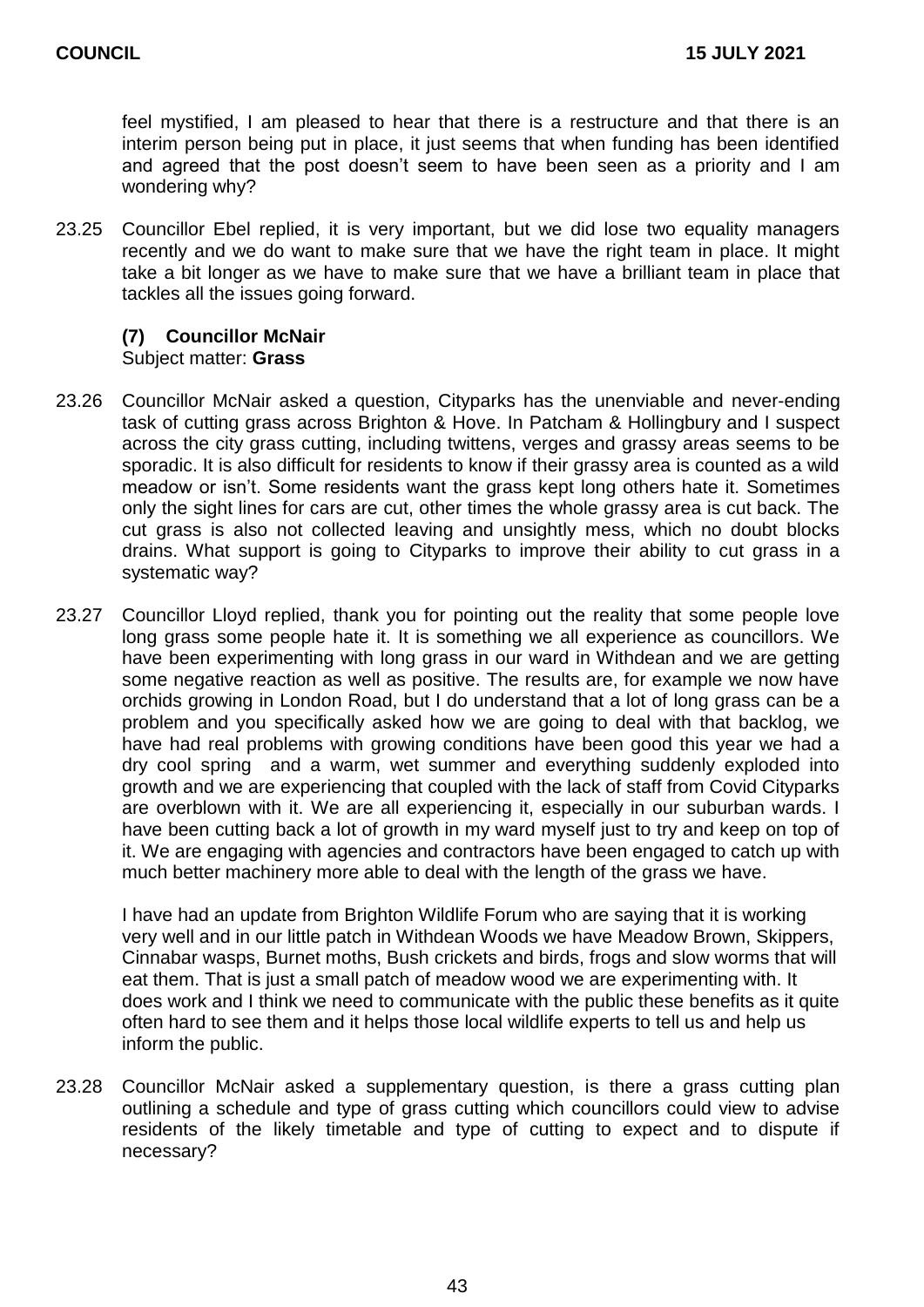23.29 Councillor Lloyd replied, certainly what we would propose if you want to encourage meadows, if you have had a two winter cuts, one in early autumn and one around Christmas, then you would let them grow for the rest of the year. I have been advised by experts that is not necessarily the opinion of the Council. Communicating that to the public is very important. I think we could use signage, certainly in my ward, a lot of canvassing was done by the stakeholder group that wanted it done and they literally knocked on all of the doors of the roads where they wanted the grass verges to be left, and that was very successful. In some sections there are patches of grass that have been cut in front of peoples' houses because they wanted it like that and in other sections, meadows grown.

We could put in place a plan I think we could make it very clear to the public how we do it and I look forward to working with all councillors in doing that as I think it something that we would all agree on.

## **(8) Councillor Fishleigh** Subject matter: **Hyde Group**

23.30 Councillor Fishleigh asked a question, I anyone is interested in this question, please visit the website of Trustpilot and type in the Hyde Group to read peoples stories of despair.

Given the appalling reviews of despair on Trustpilot, the company's cavalier and uncaring attitude to residents living next to its Saltdean development and the company's refusal to help those with shared ownership properties with their cladding nightmares. Will the Council review its relationship with this company?

23.31 Councillor Shanks replied on behalf of the Joint Chairs of the Housing Committee. I do have sympathy with your question as I have had a lot of issues about the cladding in my ward involving Hyde. This is a national issue, and I don't know if Hyde is worse than any other company, but it is a big problem in terms of people not being able to sell their properties or having to pay extra for waking watches etc.

In terms of partnership with the Council that is with Hyde Housing Association to delivery homes across the city which is overseen by a Board, it has cross party councillors and three Hyde representatives. This gives the council control over the direction of the joint venture including the specification, construction and management of the homes. For these first projects the rented homes will become council homes, let at low rents and managed directly by the council. The shared ownership homes will be managed by Hyde. They brought in a lot of additional funding, tens of millions of additional funding because of Hyde's direct investment and their Strategic Partnership with Homes England.

Officers do need to regularly meet with Hyde and pick up with individual concerns about management of their properties but obviously it is not properties that we manage ourselves as the Council.

23.32 The Mayor noted there was no supplementary question and called on Councillor Wilkinson to put his question to Councillor Lloyd.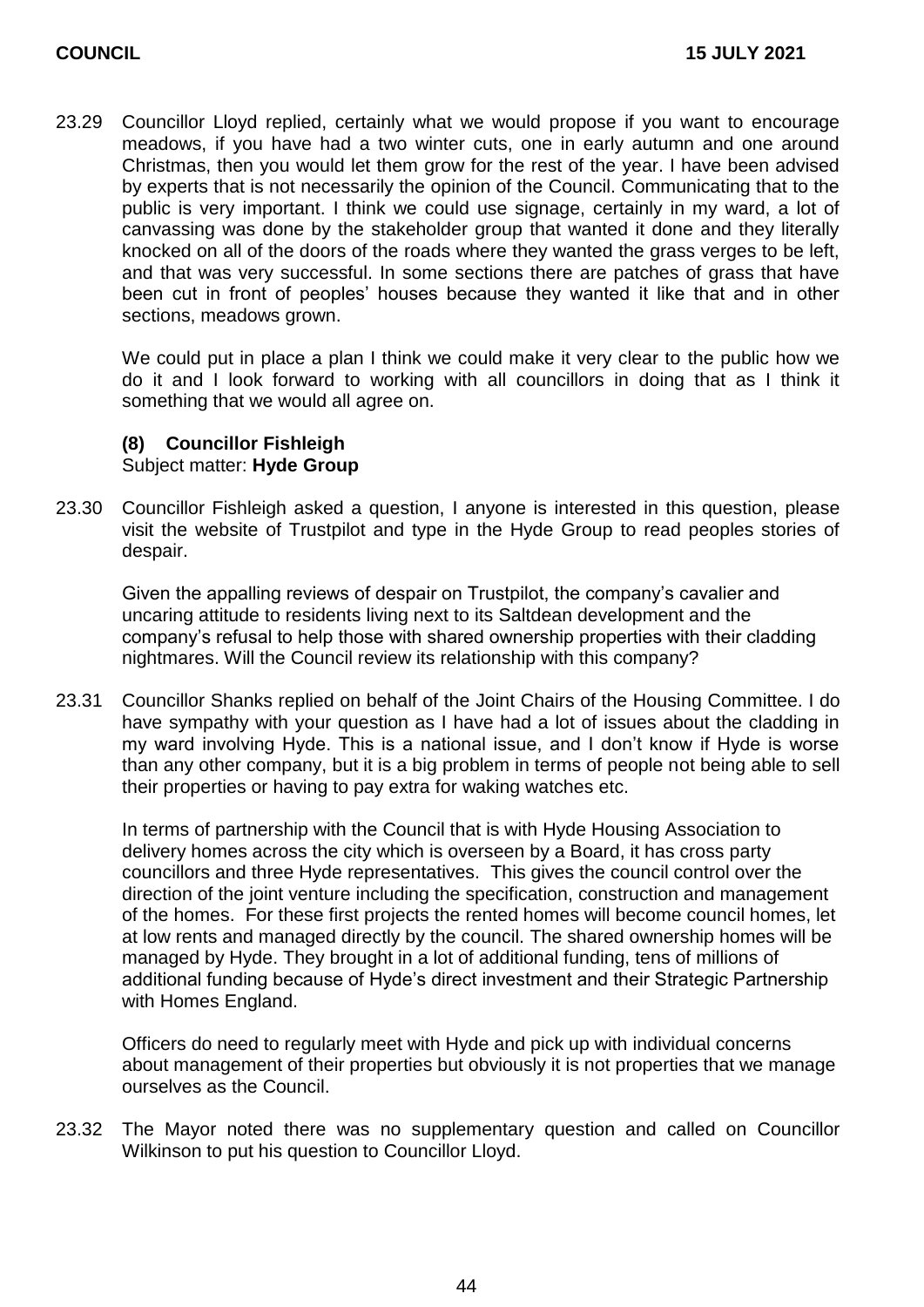#### **(9) Councillor Wilkinson** Subject matter: **Park & Ride**

- 23.33 Councillor Wilkinson asked, the issue of park and ride schemes has been discussed in our city for decades, successful park and ride schemes have been introduced across the South of England, Oxford, Guildford, Canterbury, Cambridge, Winchester, Portsmouth and Southampton to name a few. At a recent Policy & Resource Committee, Labour gained support for an amendment to recommendations for the targeted budget management provisional out turn. This is before Council today to ask for consideration of a park and ride feasibility study with enhancement of the budget to ensure that multiple locations can be explored with a view of linking this to planned transport hubs. Does Councillor Lloyd support park and ride schemes? Yes or No?
- 23.34 Councillor Lloyd replied, no. My party is against park and ride, we don't think building a 5000-place car park in the South Downs would be a particularly successful idea, and that is probably why it hasn't been done yet. I believe it has been in the Labour manifesto since 1995.

The very lack of park and ride in the City is proof of the fact that we have got the sea on one side and South Downs National Park on the other. Having said that, I do respect the fact that the Climate Assembly asked for it and we must respect the democratic desire of that assembly. For that reason, I have been looking at Park and Ride and I am interested in the concept of actually using our existing parking infrastructure to delivery some level of park and ride. For example, the Marina could work as a park and ride site as could Mill Road and the bus company has now come up with a plan of using more roads as an experimental park and ride and there will be an announcement on that at ETS committee next week.

In terms of the sum indicated in the budget I think it was £5K, the decision at the July P&R Committee was based on Labour amendment to consider using some of the saving from the Financial Smoothing sum to support further consideration of Park & Ride options we could also boost that potential to assist in enabling a greater level of work to be done. But I am excited about that bus company proposal and I look forward to seeing that.

23.35 Councillor Wilkinson asked a supplementary question, improving public transport in Brighton & Hove should be high in our agenda in order to achieve our aims of reducing congestion, improving local air quality and support in sustainable growth and I believe we must work hard to bus travel more efficient than ever before. I personally believe park and ride will play a vital role in this and there are strong calls across the city. As you have already indicated Brighton & Hove's first every Climate Assembly had in its top ten recommendations the introduction of park and ride to minimise car use in the city.

Will Councillor Lloyd believe, as does the Climate Assembly, that park and ride will aid realising carbon neutrality by 2030?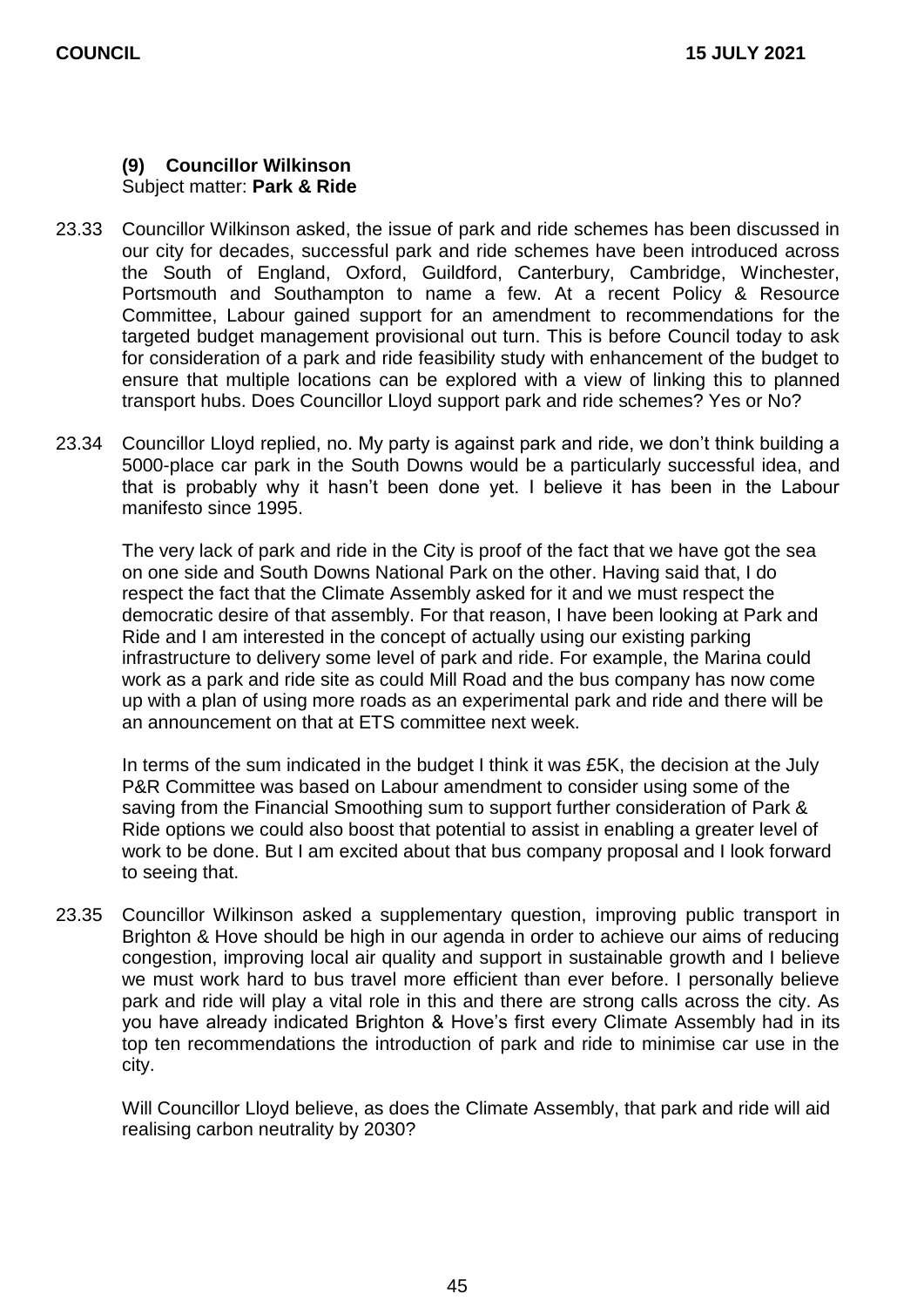23.36 Councillor Lloyd replied, as I said, I do respect the Climate Assembly very much, which is why we are looking at this and why we are looking forward to the bus company's proposal at Mill Road and because to an extent that has already been done, because I think it was used for park and ride for football matches. It is also in my ward and I have no objection to it, nor do other ward councillors.

Whether I think park and ride will reduce congestion? Personally, I don't think park and ride will reduce congestion unless we can remove the same amount of parking spaces from the city centre that will be dedicated to park and ride on the edge of the city. Otherwise, I think we will get people using park and ride and all of the parking spaces in the city and we will have exactly the same congestion with a brand new car park to add to it. I don't think it will contribute anything to our climate target, but I do believe we need to look at and encourage people to use it.

23.37 The Deputy Mayor noted that the 30 minutes had been reached but in view of the time and number of questions left to be asked, stated that she would continue with the questions until 6.20pm.

#### **(10) Barnett Councillor Simson asked on behalf of Councillor**  Subject matter: **Dangerous Pavements**

23.38 Councillor Simson asked a question on behalf of Councillor Barnett, one of my constituents aged 77 had a very nasty accident in Greenleas last Friday. It happened just inside the gate of the unkempt and dangerous entrance to Greenleas Park. She tripped on the dangerously uneven pavement, an ambulance was called for her at the scene as she was bleeding profusely with broken, or badly bruised ribs. She sent me a photo of her injuries which was terrible and made me forward it to the Chief Executive.

Her injuries are no fault of her own, because the area is not maintained as it should be by the Council and she tripped on large stones jutting out. The park is popular and widely used and will all the rain fall the concrete has worn away over months and years the state of the pavement in Hangleton & Knoll has deteriorated to a state where they are dangerous in many places. The pavements on the north side are more hazardous and trees are overgrown in many places. Excuses are made about Covid but the work that needs doing is outdoors.

Her question is: Will the Council commit to fixing the dangerous pavement at the entrance to Greenleas Park as a priority to make it safer for my constituents and, given the wet weather over the summer will the Council also audit the safety of the pavements in Hangleton & Knoll?

23.39 Councillor Lloyd replied, I am very sorry to hear about that accident no one would wish that on anyone, it sounds appalling and wish the resident a speedy recovery.

We have recently adopted a risk-based approach that seeks to target funding at the areas of pavement where there is the greatest risk so I would like to ask officers to look at that particular section and I would appreciate it if Councillor Barnett could email me about that.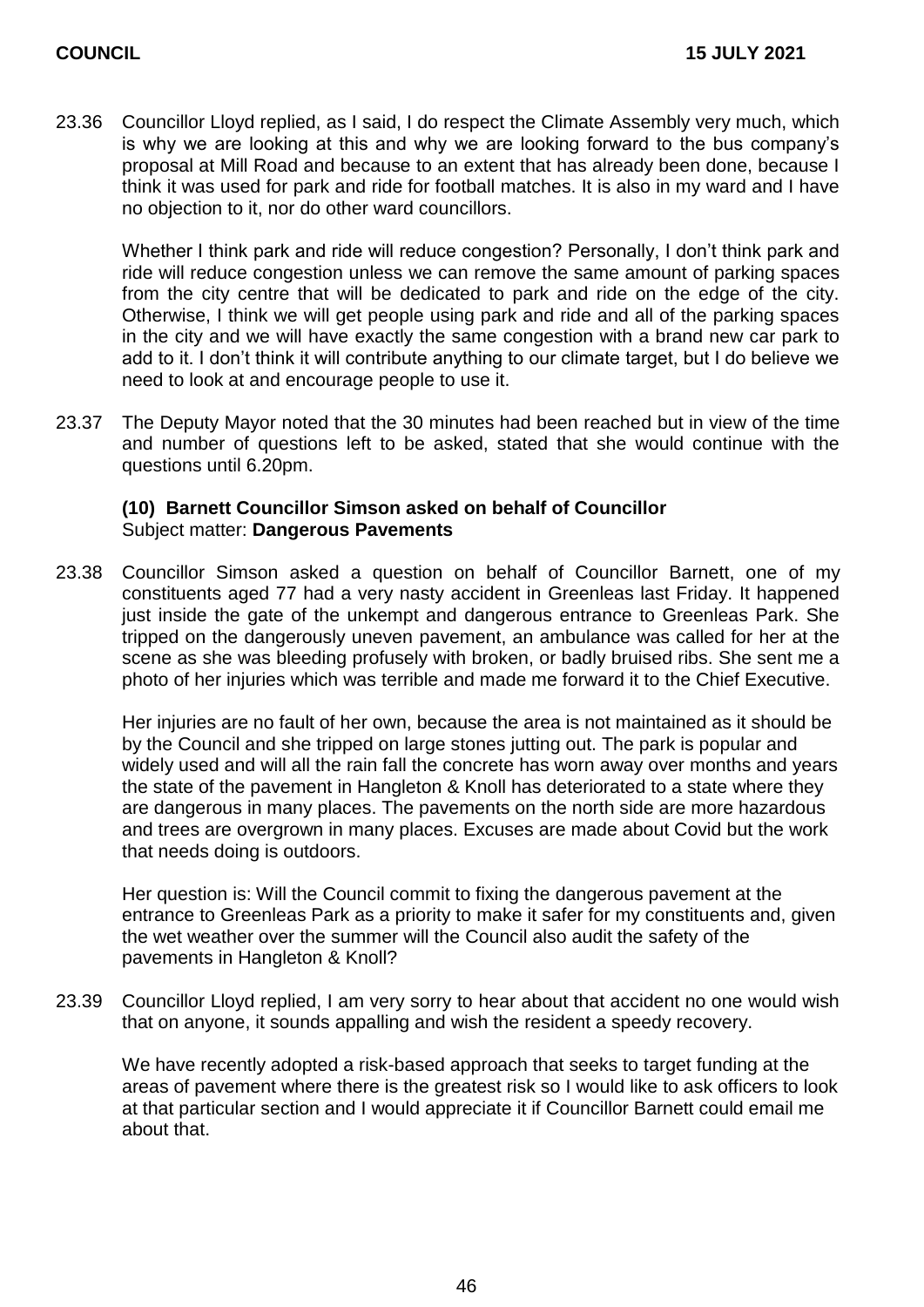Footways are regularly inspected in line with the road category and these inspections pick up defects for repair. Reports of footway issues are also received from many sources mainly the public and these are inspected and repaired if the intervention criteria is met. I know that sounds like a bit of a formulaic answer to what is quite a serious problem for the resident so I would appreciate it if I could be contacted personally so that we can go and look at that particular section.

- 23.40 Councillor Simson asked a supplementary question, my constituent looks after her husband, who has dementia, and when she tripped in Greenleas and required an ambulance she found the number on a card which had been issued by Cross Roads which is to be used when an emergency call is needed. The number is supposed to connect to the Council for emergency care of the person at home, but the number would not connect. My constituent has subsequently learnt that the number is defunct, the scheme was set up by Brighton & Hove City Council, in her time of need the Council did not answer. As a result, she was not able to attend the hospital by ambulance and had to be triaged and helped home so that she could resume care of her husband. My constituent wonders how many other carers carry the card with the same defunct number. Can the Council please investigate this?
- 23.41 Councillor Shanks, Chair of Health & Wellbeing Board relied, yes, we obviously need to look at that, can you send us the information.

#### **(11) Councillor Brennan**

#### Subject matter: **Psychologists in Brighton**

- 23.42 Councillor Brennan asked a question, before the pandemic the waiting list was 18 months, so 18 months to see a doctor that can help you. After the pandemic, although I haven't got the evidence, it will be longer. I see this as an inequality issue because there are so many private psychologists that people, if they need a diagnosis, can go to. However, if you don't have the money to wait 18 months is an awful long time. The reason you have to see a psychologist is they are the only ones who can diagnose you. If you need help with housing or adult social care or other issues, unless you have a diagnosis you can't get help. Doctors can't help with the medication, so people are left without medication and doctors are quite reluctant to refer, probably because of the waiting list. We keep hearing that money is being put in for mental health from the Government is this area going to be addressed and whether the Council can employ more psychologists. There are so many of them graduating every year there are plenty around, so are we not offering the right money. It is really important, it has to be looked at, people can't even get PIP and things like this and then their mental health will slowly deteriorate, and the psychologists are the ones with all the research and the scientific evidence to help with deep rooted mental health issues. Is there anything that we can do and can we look at this problem please?
- 23.43 Councillor Shanks replied, I can't give you a detailed plan I am afraid because I didn't know the actual context. You are right, there is a big waiting list, there is an underfunding and the Bill that we were talking about earlier isn't going to help that because we don't actually decide how many psychologists there should be. I think what we should, perhaps, do with your question is refer it to the Health & Wellbeing Board, I don't know if we can defer the question? We can certainly raise it at the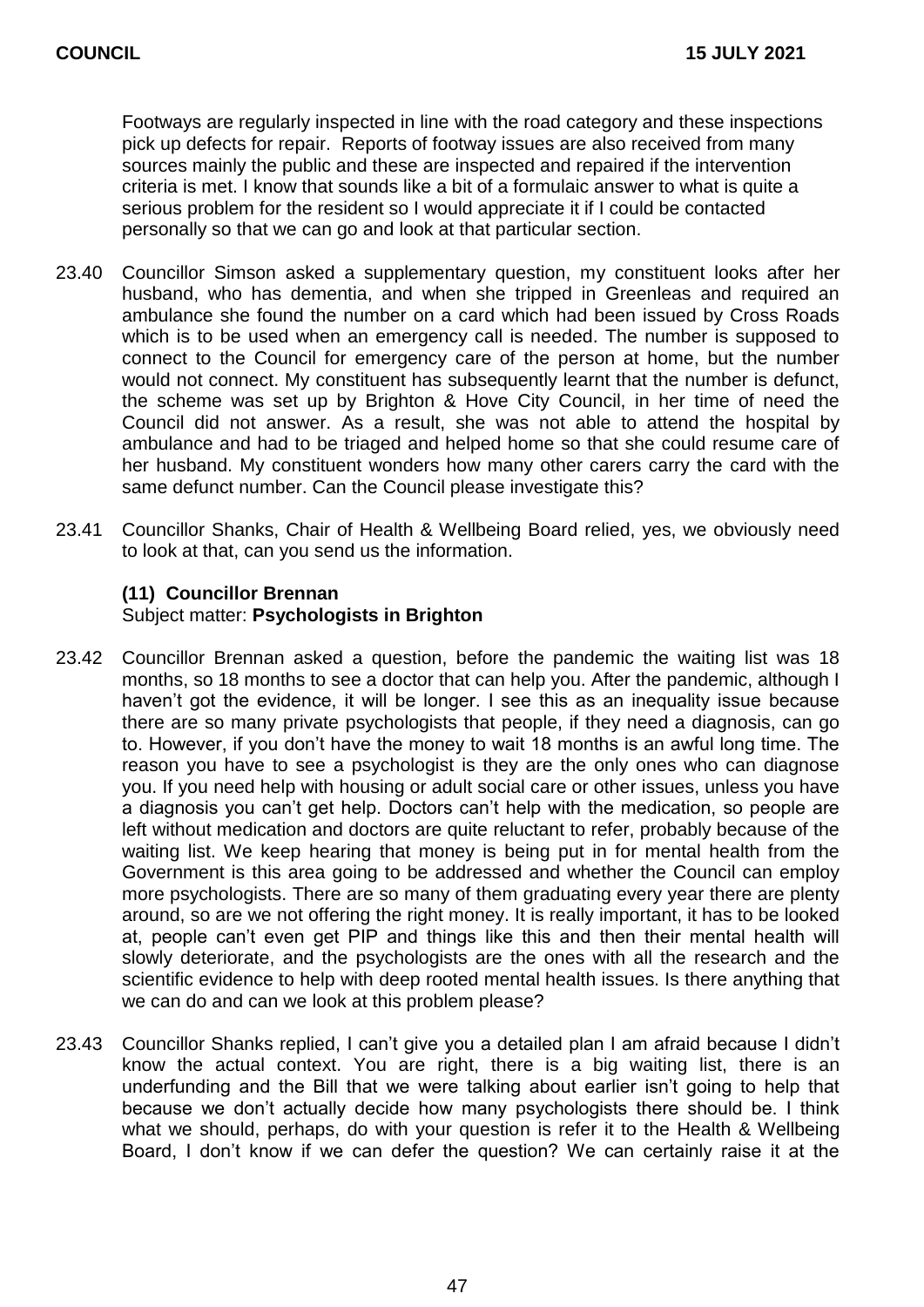H&WB which is in a couple of weeks. In the meantime, I will get a detailed reply for you from officers.

I was reading something recently about young people with ADHD and people just having to pay for private assessments because they can't get an appointment and obviously that is a big inequality issue because we all know that the people who can afford to pay will be to do that. One of the new things in the Bill and certainly in our Health & Wellbeing Strategy is about inequalities and trying to address them.

- 23.44 Councillor Brennan asked a supplementary question, I think you have covered it because I was going to say that we also need to look into CAHMS, that has been an issue that has gone on, as far as I am aware of for over 12 years. We do need organic diagnosis for people to be able to learn how to deal with their behaviour and so that teachers can learn how to teach people who have these different learning difficulties.
- 23.45 Councillor Shanks replied, I agree, and we will work with organisations to address this.

#### **(12) Councillor Appich on behalf of Councillor Grimshaw** Subject matter: **Housing Transformation and Homelessness**

- 23.46 Councillor Appich asked a question on behalf of Councillor Grimshaw, we have seen, recently advertised, the post for Housing Transformation and Homeless Manager. We were wondering what the job role is and where it fits into the Council structure?
- 23.47 Councillor Clare replied on behalf of the Joint Chairs of the Housing Committee, Councillors Gibson and Hugh-Jones. The role is to lead our Homeless Transformation Programme it is an additional support resource to support the service to enable the review of how we improve the focus on a full client journey encompassing homelessness prevention through assessment, placement, temporary accommodation and finding permanent housing. This additional resource to the sub service is to give us capacity to transform the service working with our team address service delivery pressures including improving our customer service while also addressing the needs of clients with increasingly complex needs and wider demands and budget clashes exacerbated by the pandemic to provide a better and more cost-effective service. The program will look at how we improve our already positive work on homeless prevention and understand the client pathway to provide an open approach to our service, to manage client casework tracking that end-to-end customer journey through the service.

The most cost-effective use of our temporary accommodation resources and how we support clients into accommodation, particularly in the private rented sector. We will work with our teams on how we can improve our systems and processes around case management, assessments and pressure support risk assessment on customer contact.

23.48 Councillor Appich asked a supplementary question, I am impressed by the list of duties, but I am very concerned, this is a very highly paid post and it was advertised through an agency and not the normal process. Do you know why that is and is it going to be a Council employed member of staff or an agency member of staff?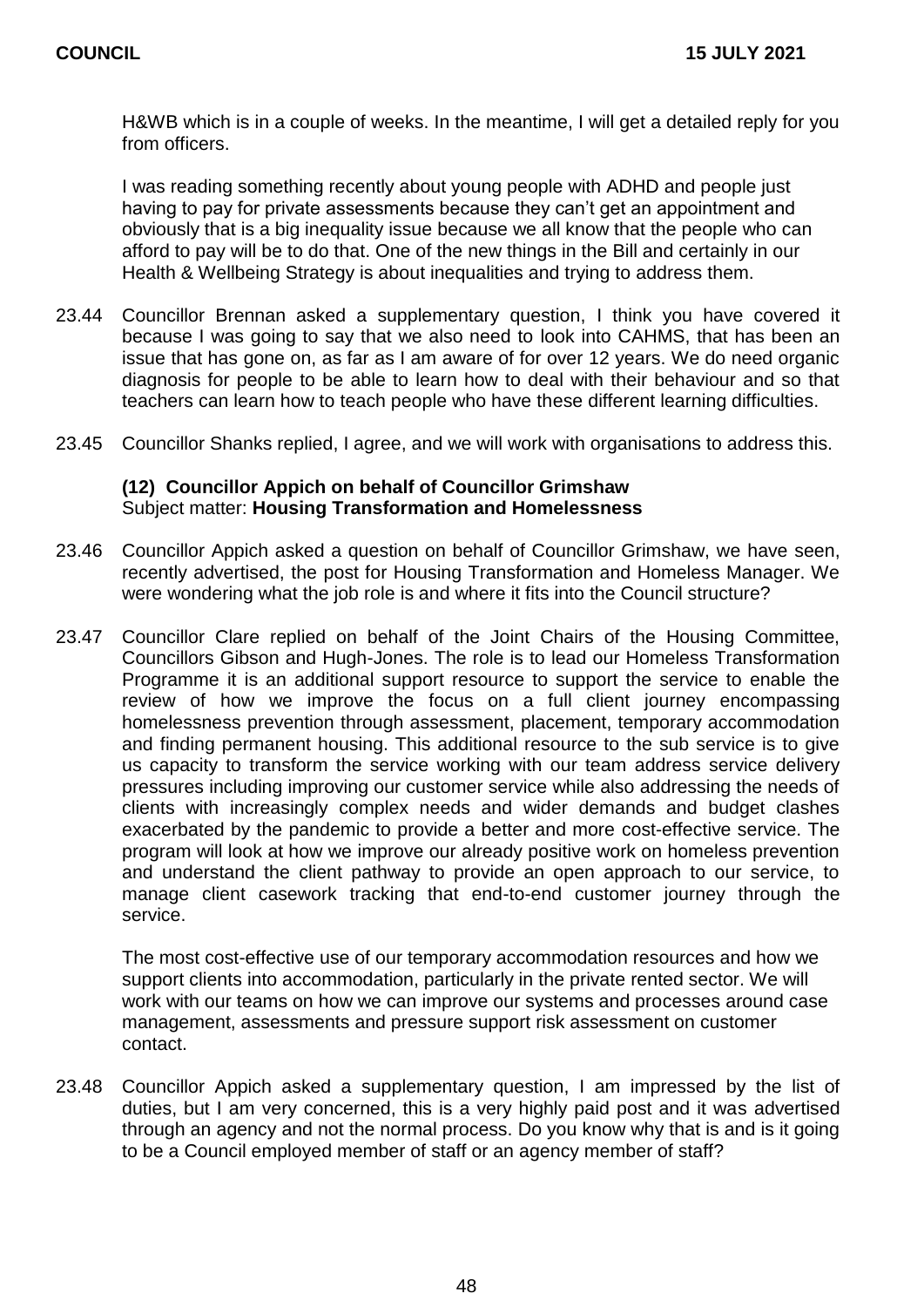23.49 Councillor Clare replied, Councillor Gibson tells me that it is not a temporary role it is providing specialist consultancy work that we don't have in the service currently. It is a program manager for a defined period because we don't have the requisite experience in the service currently.

### **(13) Councillor Moonan** Subject matter: **ASC Commissioning**

- 23.50 Councillor Moonan asked a question, what arrangements are being put in place to ensure that an Adult Social Care Commissioning Strategy is being developed and implemented, that is pro-active needs space and is financially viable?
- 23.51 Councillor Shanks replied, we are waiting for the Strategy, as you know, as we were not entirely sure what you were going to ask about this, I will get you an answer but there is a Strategy that will be coming to the Adult Social Care Board. Obviously, it is very important that we look at all the commissions that are coming out and how we are going to deal with them.
- 23.52 Councillor Moonan asked a supplementary question, the Strategy has been coming for a while and I appreciate we have had a pandemic, and everyone has been extremely busy, but it is a vital piece of work because it is based on the adult social care need within the City and it needs to look at what funding we have, what services we have. It is commissioning big services, spending a lot of money for some very vulnerable people. The Strategy is coming but it would be good to have a firmer date around that please. But in the meantime, could you give me assurance that we have a robust commissioning process within the in-house directorate?
- 23.53 Councillor Shanks replied, I will go back to officers about the Strategy to see when it is coming. I think in terms of a process, at the moment, we are making sure that we get advance notice. I have a list of all the commissions that are coming up and we are regularly looking at those and when they are going to come and one of the things is I want to ensure how much we pay and what we ask providers to pay but I agree we need a much more joined up strategy for it. I will come back to you,

## **(14) Councillor O'Quinn** Subject matter: **Women's Safety**

- 23.54 Councillor O'Quinn asked a question, it is the year 2021 and yet we still have major issues regarding the safety of women in the UK and in this city. What measures have your Administration taken in the last three months to address this issue in Brighton & Hove?
- 23.55 Councillor Ebel replied, the Administration and indeed all councillors recognise that women and girls do not feel safe in public areas and the tragic death of Sarah Everard is yet another sad reminder of the dangers that women and girls face every single day. Councillor Powell has requested a report comes to the TECC Committee setting out what work the Council and partners are doing to address the concerns. The report, I believe, should come to the September TECC.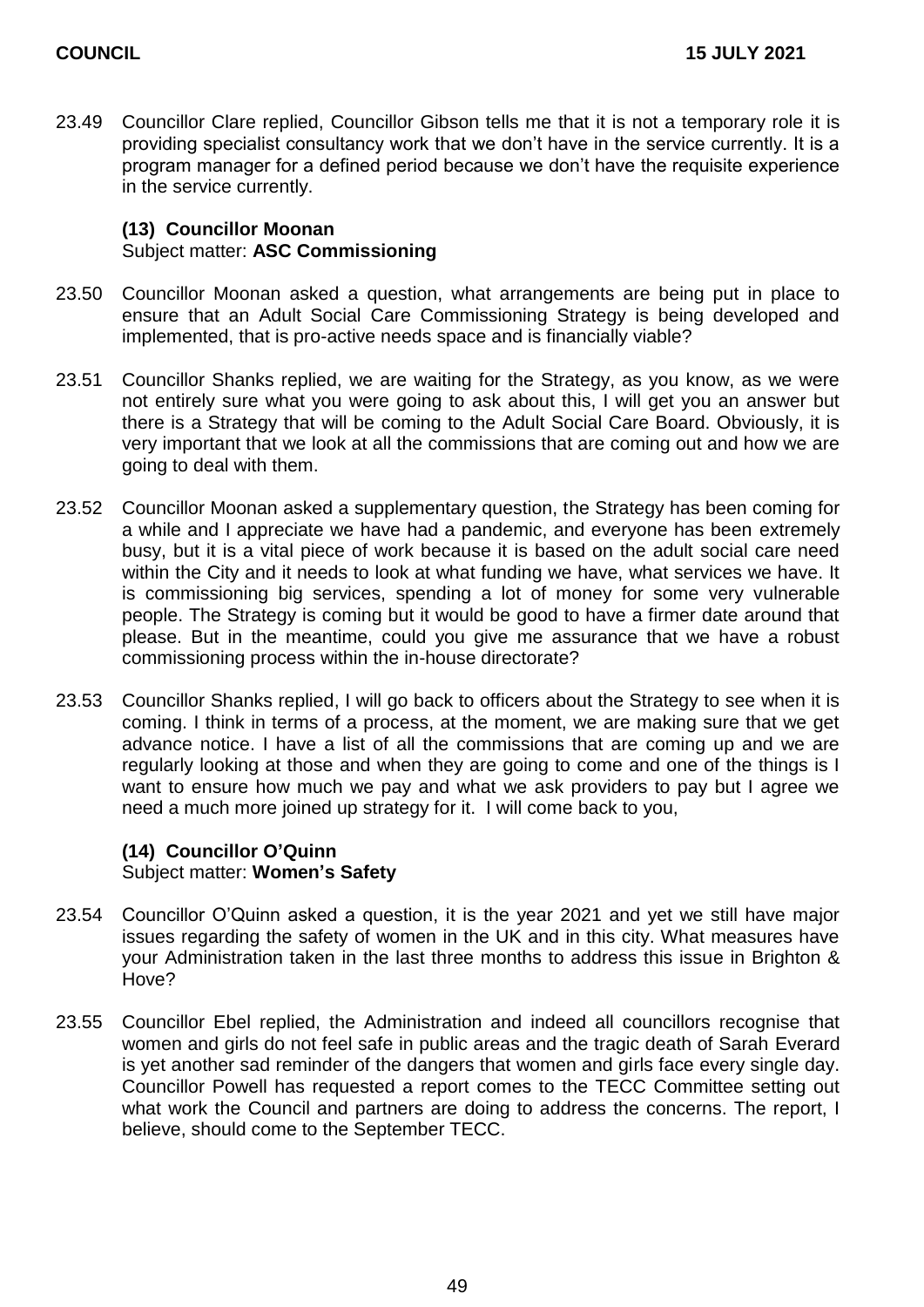Sussex Police continue to lead in response to starting a partnership with the Support Victim Advocacy Service and a newly designed curb-side program. It is designed to be delivered by trained professionals from Seek for Justice this provides 1-1 intensive therapy sessions focusing on compulsive and obsessive behaviour intervention. It is also recognised that many offenders against women and girls are linked to the nighttime economy, as you probably know in your position in Licensing. Work with partners to tackle some of these issues include promoting safe travel. In several licensed premises and providing a safe place in West Street on Friday and Saturday night and provision of the beach patrol. Training has also been undertaken with door staff so that they are able to support women at risk of violence. In Brighton & Hove, in response to the 'Everyone's Invited' Movement and the high-profile death of Sarah Everard some young people in the City have worked together when allegations have been raised to ensure investigations and intervention as appropriate are in play to ensure that support is in place when allegations are made.

On 24<sup>th</sup> March the Home Office launched its first trials of Safer Streets funding, so funding is available to local authorities and Police and Crime commissioners to undertake work to make defined graphical areas safer for women and girls and Brighton &n Hove City Council officers worked with the office of the Police and Crime Commissioner to submit a bid. The maximum amount that can be awarded is £550K and there was an expectation that they would use the biggest local data and evidence including anecdotal evidence. Bidders are required to consult with public organisations who support women and girls in the local area and with local or national violence against women and girls and stakeholders to ensure proposals reflect the local needs of women and girls. I am pleased to confirm that officers have, in conjunction with PCC office submitted a bid.

- 23.56 Councillor O'Quinn asked a supplementary question, during the recent campaign what efforts were made by the Administration to work with schools and other bodies to be involved.
- 23.57 Councillor Clare replied, information can be provided after the meeting and noted that schools were supportive and that attitudes needed to be challenged in order to make changes in the long-term.

#### **(15) Councillor Childs**

#### Subject matter: **Asbestos in the Council's Estate**

- 23.58 Councillor Childs asked a question, evidence submitted to the Department of Education by the UK's most respected epidemiologist, Professor Julian Peto, estimated that up to 7000 pupils have died between 1980 and 2007 due to exposure to asbestos at school. Most of this asbestos is still in place and that the Government's committee on carcogenicity concludes that there is no safe level of asbestos. Will the Administration commit to the removal of asbestos containing materials from our schools' estates by 2028?
- 23.59 Councillor Clare replied, I thought that the question was related to the housing estates and I have provided you with a written response to this meeting on our schools so I would refer you to that response which gives you all the detail you need on asbestos in our school estates.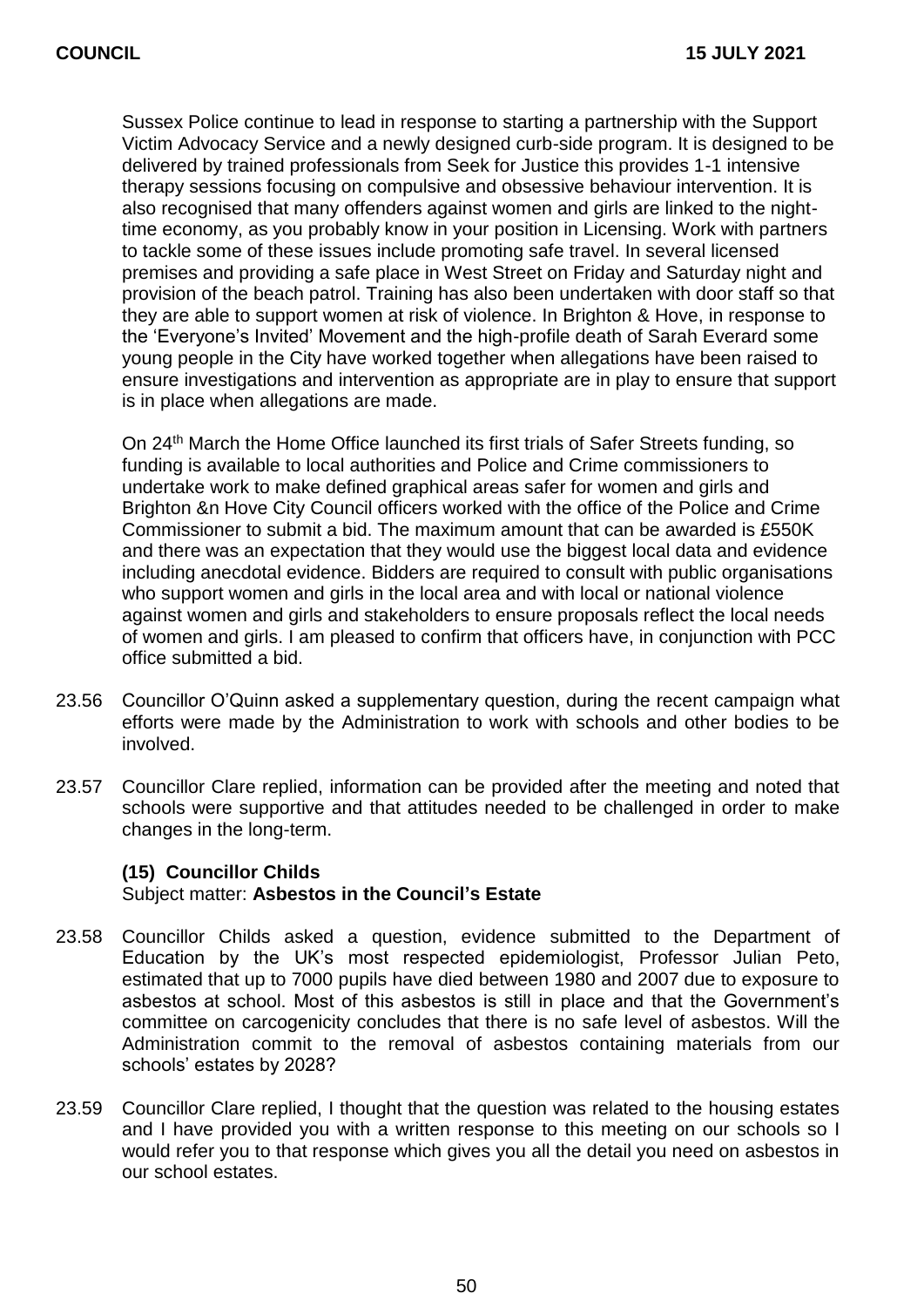- 23.60 Councillor Childs asked a supplementary question, it is considered best practice by the Joint Union Asbestos Committee and Norman Harry the leading asbestos hygienist in the country, that asbestos containing materials as well as being recorded on an asbestos register should also be labelled in situ to allow occupants of homes and schools and other buildings to know the presence of asbestos to raise awareness and in particular to raise complaints should materials reach a dangerous state of repair. Will the Administration commit to a systematic labelling in situ of asbestos containing materials in the housing office and school estate?
- 23.61 Councillor Clare replied, in terms of the school estate I think there is a list in my written answer to you that gives you where asbestos is in our schools, so I would refer you to that. In terms of our council estates, we do undertake regular surveys and also record them in our operational IT systems and following the bringing in house of repairs and maintenance we have actually reviewed them and remapped our processes, so we do hold that information. I am happy to get you a written answer on whether it is possible to commit to the things you ask but I am not the Housing Chair I can't give you that commitment.

#### **(16) Councillor Yates** Subject matter: **Housing Transfer Delays**

- 23.62 Councillor Yates asked a question, I am sure all Councillors are aware that housing transfers and mutual exchanges were paused due to Covid and the pandemic and have recently recommenced. What I would like to know is, what action is going to be taken to prioritise the long waiting list that developed rather than by dealing with people purely in date order telling people perhaps with urgent transfer needs to consider emergency accommodation or applying to other local authorities?
- 23.63 Councillor Clare replied on behalf of the Joint Chairs of the Housing Committee, Councillors Gibson and Hugh-Jones. My understanding is that we prioritise homeless households first and foremost and that we will continue to do that. I also understand that we are undertaking a range of measures to increase our capacity of homes so that we can reduce this backlog. Housing Committee have regular updates and I believe they are having a report in the Autumn.
- 23.64 Councillor Yates asked a supplementary question, that is of little use to people who are waiting for mutual exchanges or housing transfers who aren't in those positions or have the misfortune to apply late. I wonder what the Deputy Leader of the Council would like to say to my resident who is in fear of further domestic violence from her expartner who has been bailed to an address close to her residence and needs to move urgently or to another of my residents who is at risk of losing her children through the Court system because the are unable to provide evidence of having a safe family home to live in because their mutual exchange has been paused and then not being allowed to be considered or prioritised. It is no good just putting extra resources in, we have to treat individuals like humans not just numbers on a list.
- 23.65 Councillor Clare replied, I would advise you to raise those issues with Housing Officers and with the Chair of Housing Committee who I am sure can assist with expediating them if appropriate.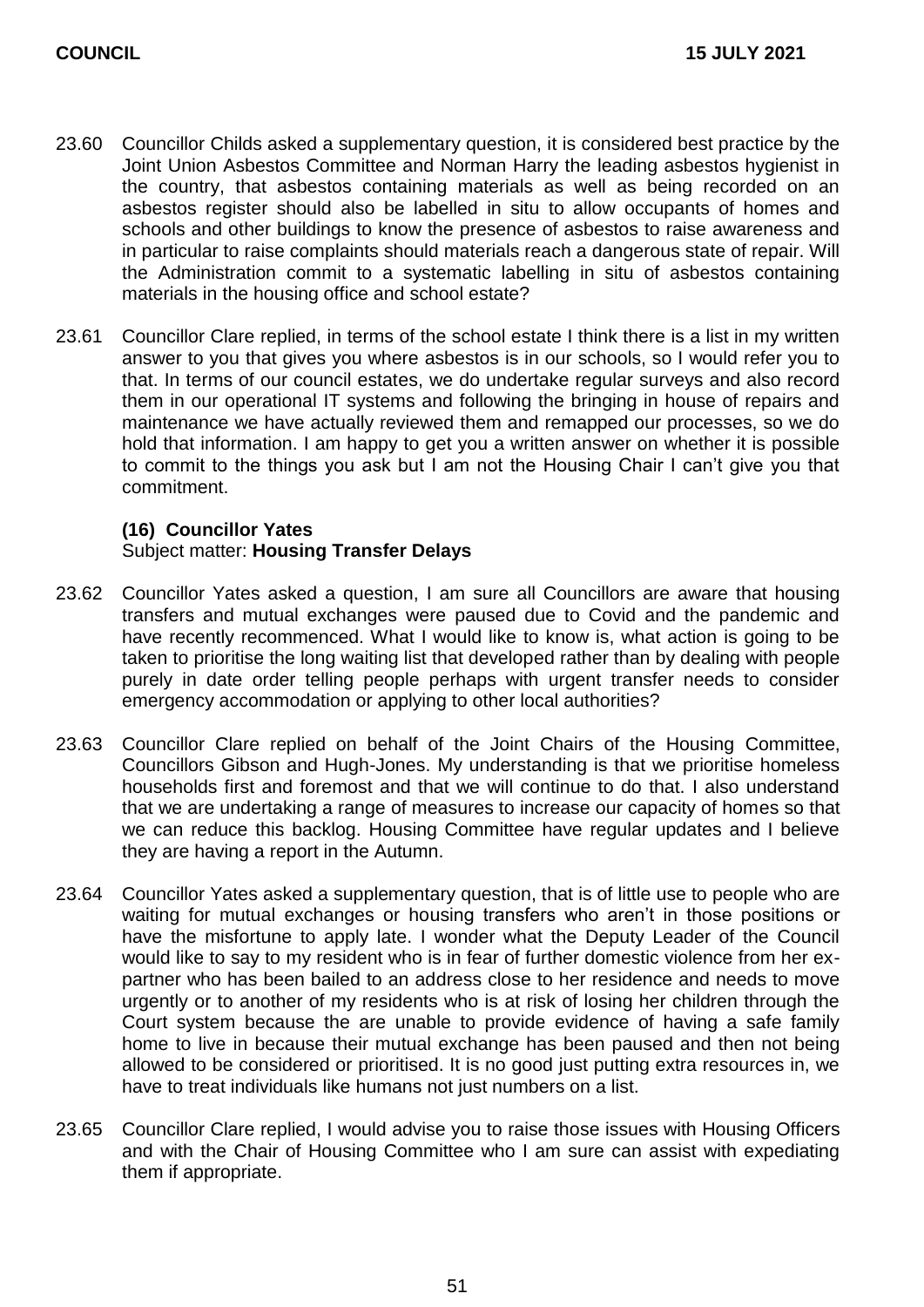- 23.66 The Deputy Mayor noted that all the questions had been dealt with and called an adjournment for 30 minutes as a refreshment break at 6.23pm.
- 23.67 The Deputy Mayor reconvened the meeting at 6.55pm.

#### **24 IRP REPORT ON MEMBERS ALLOWANCES**

- 24.1 Councillor Mac Cafferty introduced the report concerning the recent review of the Members Allowances Scheme by the Independent Remuneration Panel (IRP) and referred to the extract from the proceedings of the Policy & Resources Committee meeting held on the 1<sup>st</sup> July 2021. He noted that the IRP and full Council had previously taken into consideration the recommendations of the Fawcett Society and that the majority of Chairs of Committees were currently women. The current proposed changes to the Scheme took into account the job-sharing of roles that were currently being undertaken and if approved would extend the equality principles encouraged by the Fawcett Society. He noted that there was no additional cost to the Scheme and that the IRP had recommended the changes. He also noted that it was proposed to recognise the contribution made by the Standing Invitees and co-optees to committees and hoped that the payment of an allowance would be agreed. However, in relation to the provision of car parking for Councillors he noted that there were three amendments to be considered and hoped that the Green amendment would be approved.
- 24.2 Councillor Allcock moved and amendment on behalf of the Labour Group, which was seconded by Councillor Appich. He believed it was a sensible compromise and wished to record his thanks to the IRP for their work during the review.
- 24.3 Councillor Clare moved an amendment on behalf of the Green Group which was seconded by Councillor Shanks.
- 24.4 Councillor Simson moved an amendment on behalf of the Conservative Group which was seconded by Councillor Nemeth. She welcomed the recommendations of the IRP and noted that for those Councillors living on the outskirts of the city, it was not easy to travel by public services and that there was a need to be able to drive and park in order to attend meetings and then return home safely.
- 24.5 Councillor Shanks stated that there was a climate emergency which needed to be recognised and that there were alternatives to the car such a buses and taxis. She believed that Councillors should set an example and could not support the retention of parking spaces.
- 24.6 The Mayor noted that there were 3 amendments which would be taken in revers order and therefore put the Conservative amendment to the vote which was lost by 3 votes to 11.
- 24.7 The Mayor then put the Green amendment to the vote which was lost by 7 votes to 8.
- 24.8 The Mayor then put the Labour amendment to the vote which was carried by 8 votes to 3 with 3 abstentions.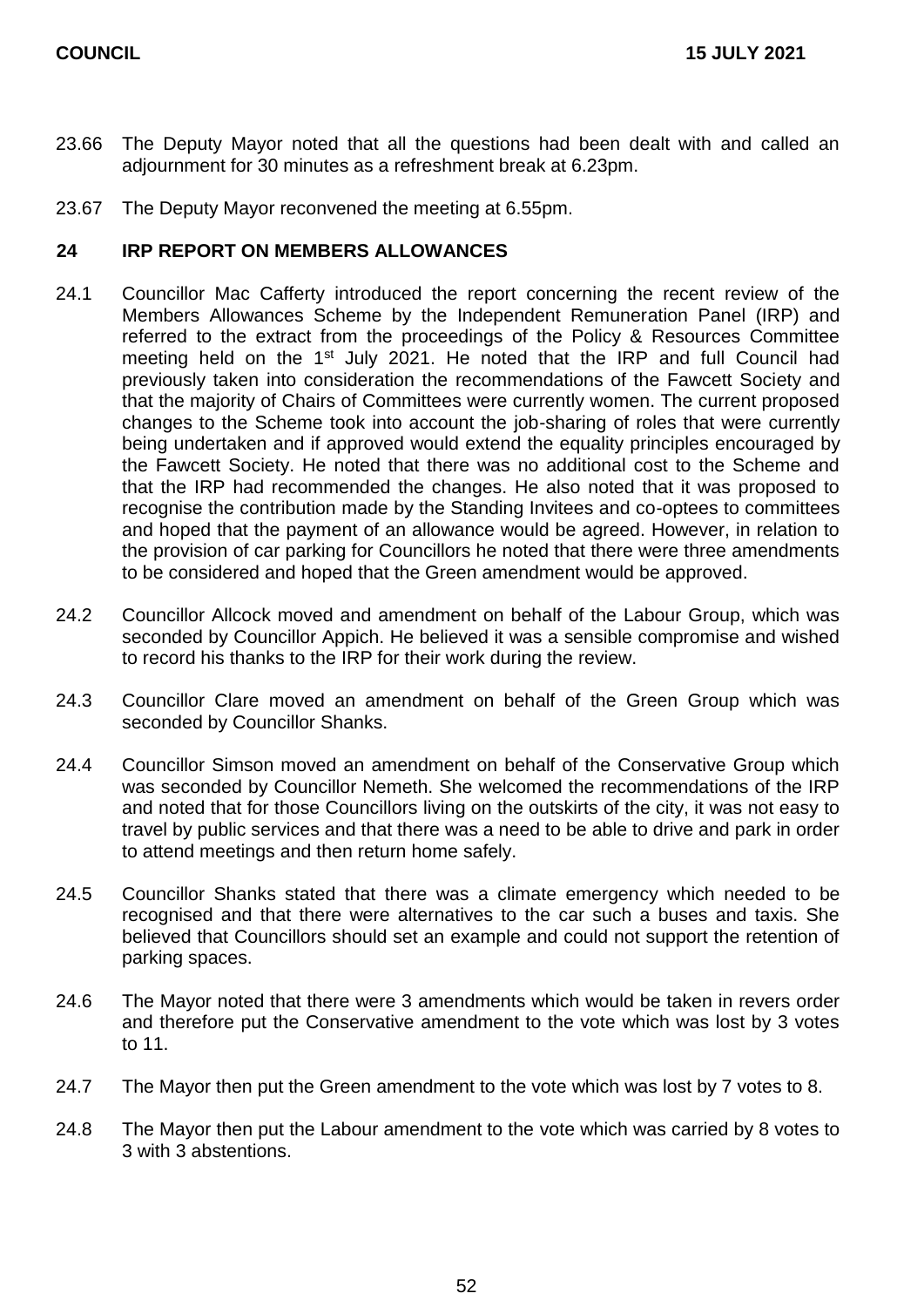24.9 The Mayor then put the recommendations as amended to the vote which were carried by 11 votes to 3 with 1 abstention.

#### 24.10 **RESOLVED:**

- (1) That recommendation 3.1 as set out in the IRP report relating to job sharing roles be agreed;
- (2) That recommendation 3.3 as set out in the attached IRP report relating to an allowance for co-optees who attend committee in a personal capacity be agreed;
- (3) That the Executive Lead Officer for Strategy, Governance & Law be granted delegated authority to update Council Procedure Rules to reflect the agreement in relation to the job sharing of roles as referred to in paragraph 3.2 of this report and to publish the revised Members Allowances Scheme; and
- (4) That with regards to the provision of support for car parking for councillors, Council agrees to option 3 as outlined in paragraphs 5.10 and 5.11 in the Report by the Independent Remuneration Panel for Brighton & Hove City Council.

#### **25 REVIEW OF THE COUNCIL'S CONSTITUTION**

- 25.1 Councillor Clare introduced the report which detailed proposed changes to the Constitution following a review by the Constitution Working Group and consideration by the Policy & Resources Committee on the 1<sup>st</sup> July 2021. There were a number of changes to the council's procedural rules and the petition scheme which would require those on submitted on the council's website to have signatories to include their post code.
- 25.2 Councillor Nemeth queried whether the requirement for post codes could invalidate a petition if they were not supplied and asked how petitions on external sites would be treated.
- 25.3 The Monitoring Officer stated that each petition would need to be taken on its individual merits and if a significant proportion of signatories had not included their post code it may be ruled out or order. Those petitions that were placed on external sites could not be checked for post codes and again these would be looked at on an individual basis.
- 25.4 The Mayor then put the recommendations to the vote which were agreed.

#### 25.5 **RESOLVED:**

(1) That the proposal to make changes to the Council's Procedure Rules in Part 3.2 of the Council's Constitution indicated in paragraphs 4.1 - 4.7 inclusive and Appendix 1 be approved;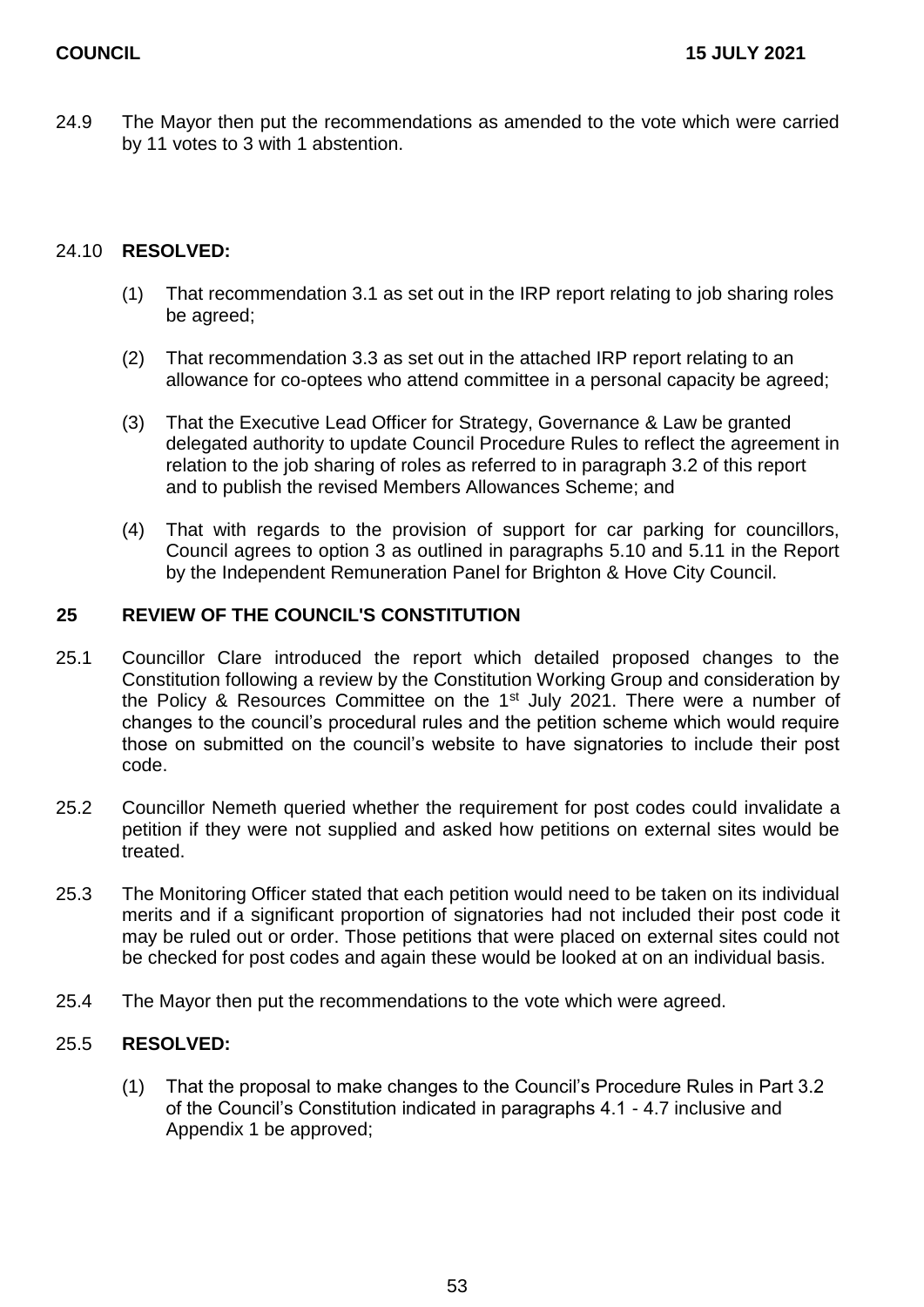- (2) That the appointment of a co-optee to represent the perspective of disabled people to Environment, Transport & Sustainability Committee and a representative from Parent Carers' Council (PaCC) to be co-opted onto the Children, Young People & Skills Committee, as outlined in paragraph 4.12 of the report be approved;
- (3) That the proposal to make changes to the rules on Petitions in Part 8.10 of the Council's Constitution as set out in paragraphs 4.16 to 4.18 inclusive and Appendix 5 of the report be approved;
- (4) That the proposed changes referred to in (1), (2) and (3) above and as set out in Appendices 1 and 5 to the report; be approved;
- (5) That the Chief Executive and Monitoring Officer be authorised to take all steps necessary or incidental to the implementation of the changes agreed by the Policy & Resources Committee and by Full Council, and that the Monitoring Officer be authorised to amend all parts of the Council's constitutional documents necessary to incorporate the changes, and to republish the Constitution; and
- (6) That the proposed changes come into force immediately following their approval by Policy & Resources Committee or adoption by Full Council, as appropriate.

## **26 REVIEW OF THE CODE OF CONDUCT FOR MEMBERS**

- 26.1 Councillor Yates introduced the report concerning proposed changes to the Code of Conduct for Members, which were recommended by the Audit & Standards Committee. There had been a thorough review by the committee and officers, and he wished to thank all involved for their work and recommended the adoption of the new Code.
- 26.2 The Mayor then put the recommendations to the vote which were agreed by 11 votes to 3.
- 26.3 **RESOLVED:** That the revised Code of Conduct for Members as outlined in paragraph 4.1 of the report and Appendix 1 be approved.

### **27 COUNCIL AND COMMITTEE MEETINGS FROM 1ST AUGUST 2021**

- 27.1 The report was introduced by Councillor Mac Cafferty and noted that the legislation which had enabled virtual committee meetings to be held expired on the  $7<sup>th</sup>$  May. The Government had not found time to either extend this or to enable Authorities to hold decision-making meetings virtually and therefore a return to in-person meetings was necessary with effect from the 1st August. However, was proposed to continue with the ability for members of the public and officers to attend virtually and to keep the arrangements under review and advice/guidance from Public Health in regard to the management of the meetings. He therefore recommended the report to the Council for approval.
- 27.2 Council Nemeth stated that the Conservative Group would support the proposals, but he was disappointed by the way in which the Special ET&S Committee on the 21<sup>st</sup> July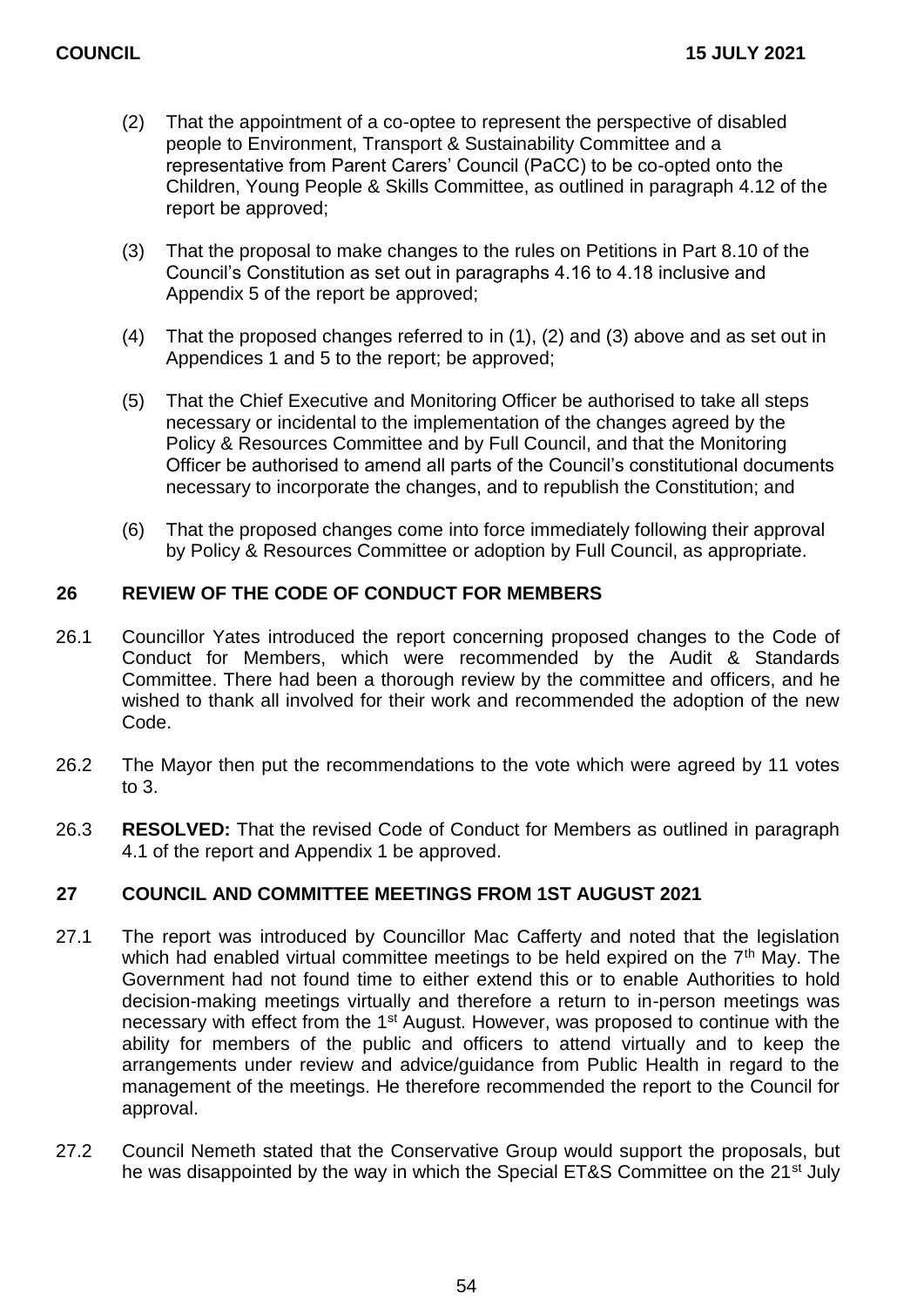had been managed. He noted that other Authorities had used alternative venues to accommodate meetings and hoped that consideration would be given to how meetings were held going forward.

- 27.3 Councillor Allcock stated that the Labour Group supported the comments of the Leader and noted that the democratic process had been maintained throughout the pandemic and there had been greater public engagement. He also acknowledged the need to consider officers and those Councillors who had yet to be vaccinated.
- 27.4 Councillor Mac Cafferty noted the comments and stated that the previous arrangements for committee meetings would not have foreseen the need for the Special ET&S committee meeting. He also stated that there was a pandemic, and the Government should have legislated for the continued use of virtual meetings.
- 27.5 The Mayor then put the recommendations to the vote which were agreed.

#### 27.6 **RESOLVED:**

- (1) That the detailed arrangements outlined in the previous report to Policy & Resources Committee and its Appendices were put in place as a transitional measure only and will cease to have effect at the end of 31st July 2021 be noted;
- (2) That it be agreed to revert to attendance in person by Members, co-optees and standing invitees who are appointed to decision-making meetings of the Council, its Committees and Sub-Committees from 1st August 2021 subject to the safeguards listed in paragraph 4.3 of the report;
- (3) That it be agreed to end the arrangements agreed on 13 May 2021 for use of enhanced delegations to officers; and
- (4) That the Chief Executive and the Executive Lead Officer for Strategy, Governance & Law be authorised to take such steps as are necessary or incidental to ensuring that the arrangements for meetings are safe, following consultation with the Director of Public Health and Group Leaders.

#### **28 LOCAL GOVERNMENT BOUNDARY REVIEW**

- 28.1 Councillor Shanks introduced the report which resulted from the Boundary Commission's review of the Council's wards and structure and an initial consultation on the number of Councillors. She noted that there was a Member Working Group looking at the various elements of the review and it had recommended an increase from 54 to 58 Councillors.
- 28.2 The Mayor then put the recommendations to the vote which carried by 10 votes to 4.

#### 28.3 **RESOLVED:**

(1) That the Information in the appendices, including the information checklist, the draft size submission and the survey response from Members be noted;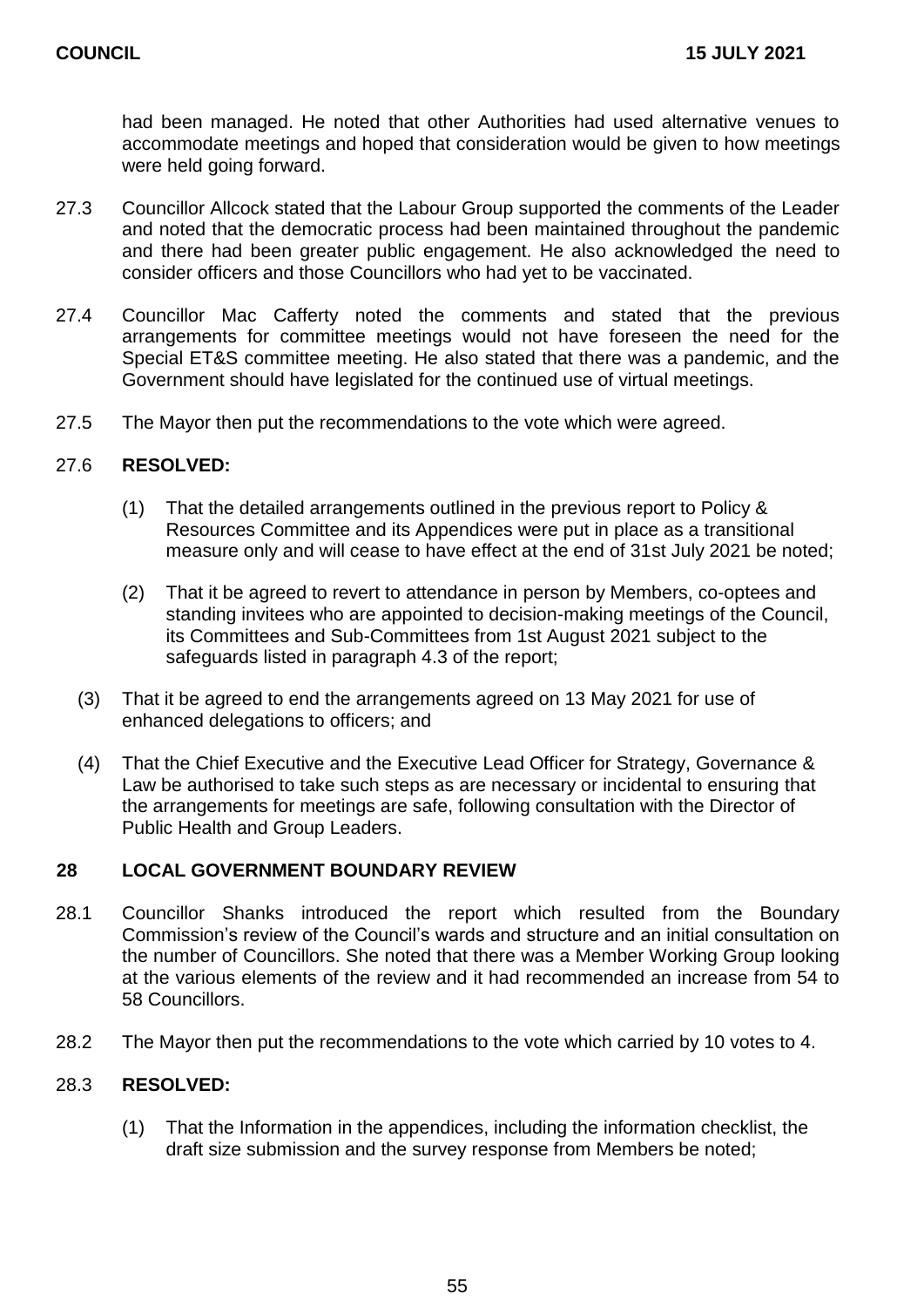- (2) That it be agreed that the Council should submit to the Boundary Commission the information checklist with the attachments as set out in Appendix 1 and the result of the Member survey as set out in Appendix 3 to the report;
- (3) That the draft Submission document set out in Appendix 3 with a proposed number of 58 Councillors be agreed; and
- (4) That the Executive Lead Officer for Strategy, Governance & Law be authorised to submit the Council's proposals and take all other steps necessary or incidental to the process.

## **29 THE NATIONAL BUS STRATEGY**

- 29.1 Councillor Lloyd stated that the bus service played an important role in the city and officers had worked closely with Brighton Bus Company to review the provision and ensure it was able to meet demand. He noted that a feasibility study on franchising had been requested and a report would be brought to committee in due course.
- 29.2 Councillor Appich stated that franchising was a preferred option which required a change in legislation, and she looked forward to seeing proposals for a park & ride scheme. She also felt that there was a need for a community bus service to support all communities in the city.
- 29.3 The Deputy Mayor stated that the report had been referred for information and moved that it be noted.
- 29.4 **RESOLVED:** That the report be noted.

#### **30 TARGETED BUDGET MANAGEMENT (TBM) PROVISIONAL OUTTURN 2020/21**

- 30.1 Councillor Appich stated that she had referred the report to full council as she wished to commend the officers for the financial management of the Council during the pandemic. She welcomed the additional funding that the government had provided and wanted to ensure all Members were aware of the allocation and impact of funds that had been made available to various organisations.
- 30.2 Councillors Clare and Nemeth spoke in support of the report and noted that options for the use of the underspend had been considered at the P&R Committee and that key corporate priorities would be supported going forward.
- 30.3 The Deputy Mayor stated that the report had been referred for information and moved that it be noted.
- 30.4 **RESOLVED:** That the report be noted.

#### **31 CITYWIDE ROLL-OUT OF REAL-TIME AIR QUALITY MONITORING**

31.1 The Notice of Motion as listed in the agenda was moved by Councillor Fishleigh as an Independent Member, and formally seconded by Councillor Ebel.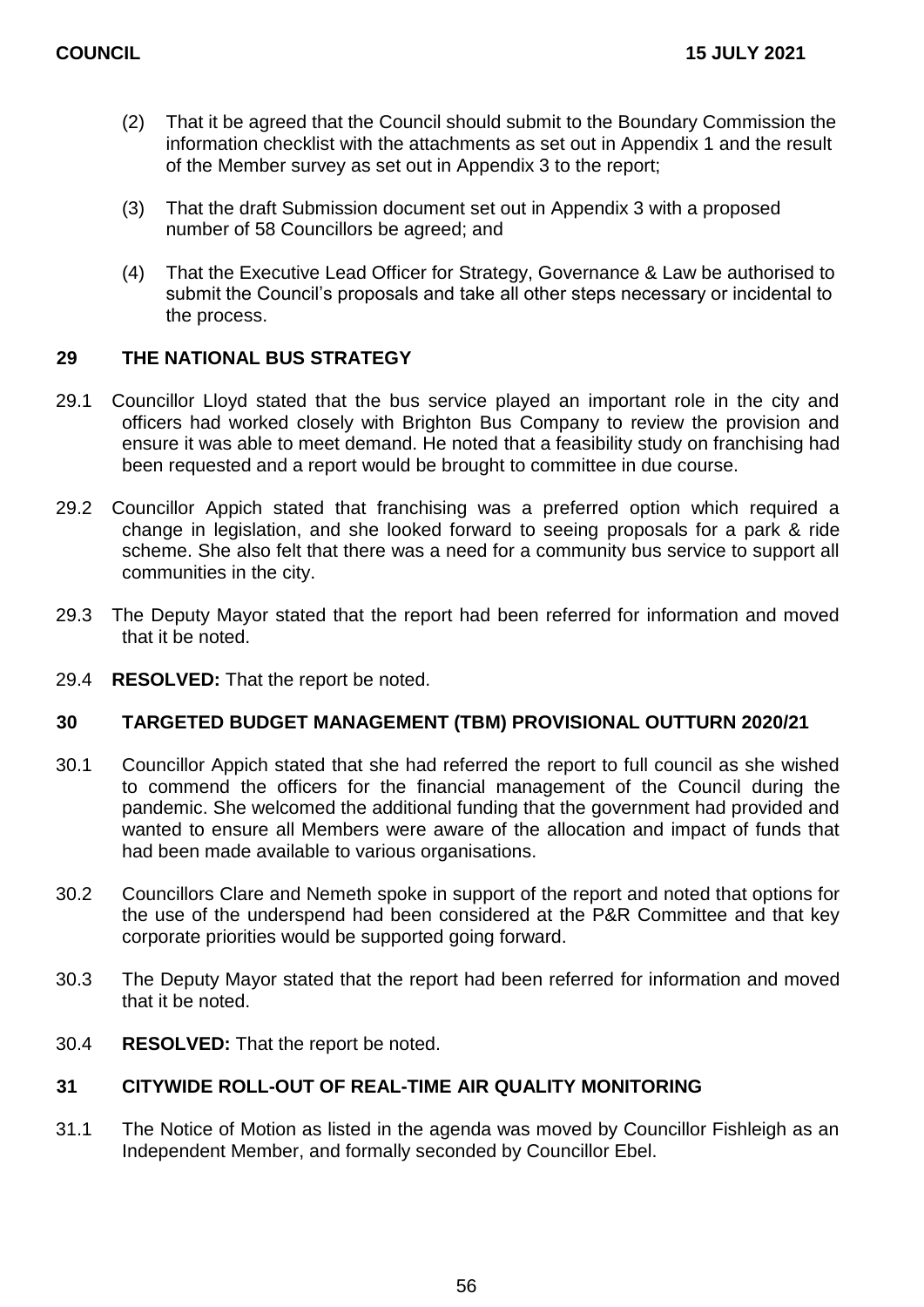- 31.2 Councillor Evans spoke in support of the motion.
- 31.3 The Deputy Mayor then put the following motion to the vote:

This Council notes that:

- The city needs publicly available real-time data about pan-city air pollution (NO2 and PM) to enable:
	- Officers to assess how interventions, building configuration changes or traffic flow changes affect air quality
	- Residents and visitors vulnerable to air pollution to plan their days when pollution levels are high.

This Council also agrees to request that:

- The Environment, Transport and Sustainability Committee explores investing in a city-wide real-time AQ monitoring system with information available in real-time via a website for residents, councillors and officers.
- The Tourism, Equalities, Communities & Culture Committee considers amending planning policy to ensure that all residential and business developments that come to planning committee install and maintain an AQ monitor with data available to BHCC.
- 31.4 The Deputy Mayor confirmed that the motion had been **carried** unanimously.

#### **32 LOCAL GOVERNMENT AND SCHOOLS PAY**

- 32.1 The Notice of Motion as listed in the agenda was proposed by Councillor Mac Cafferty and formally seconded by Councillor Shanks.
- 32.2 Councillor Allcock moved an amendment on behalf of the Labour Group which was formally seconded by Councillor Evans.
- 32.3 Councillor Clare stated that she could understand aspects of the amendment but could not accept the final bullet point and therefore could not support it.
- 32.4 The Deputy Mayor noted that the amendment had not accepted and put it to the vote which was carried by 5 votes to 1 with 6 abstentions.
- 32.5 The Deputy Mayor then put the following motion as amended to the vote:

This council notes

- Local government has endured central government funding cuts of more than 50% since 2010; meaning between 2010 and 2020, councils lost 60p out of every £1 receive from central government
- The efforts of public sector workers including council workers against the Covid-19 pandemic; and the additional expected costs and expenditure as councils aim to fully support their communities through the health crisis and beyond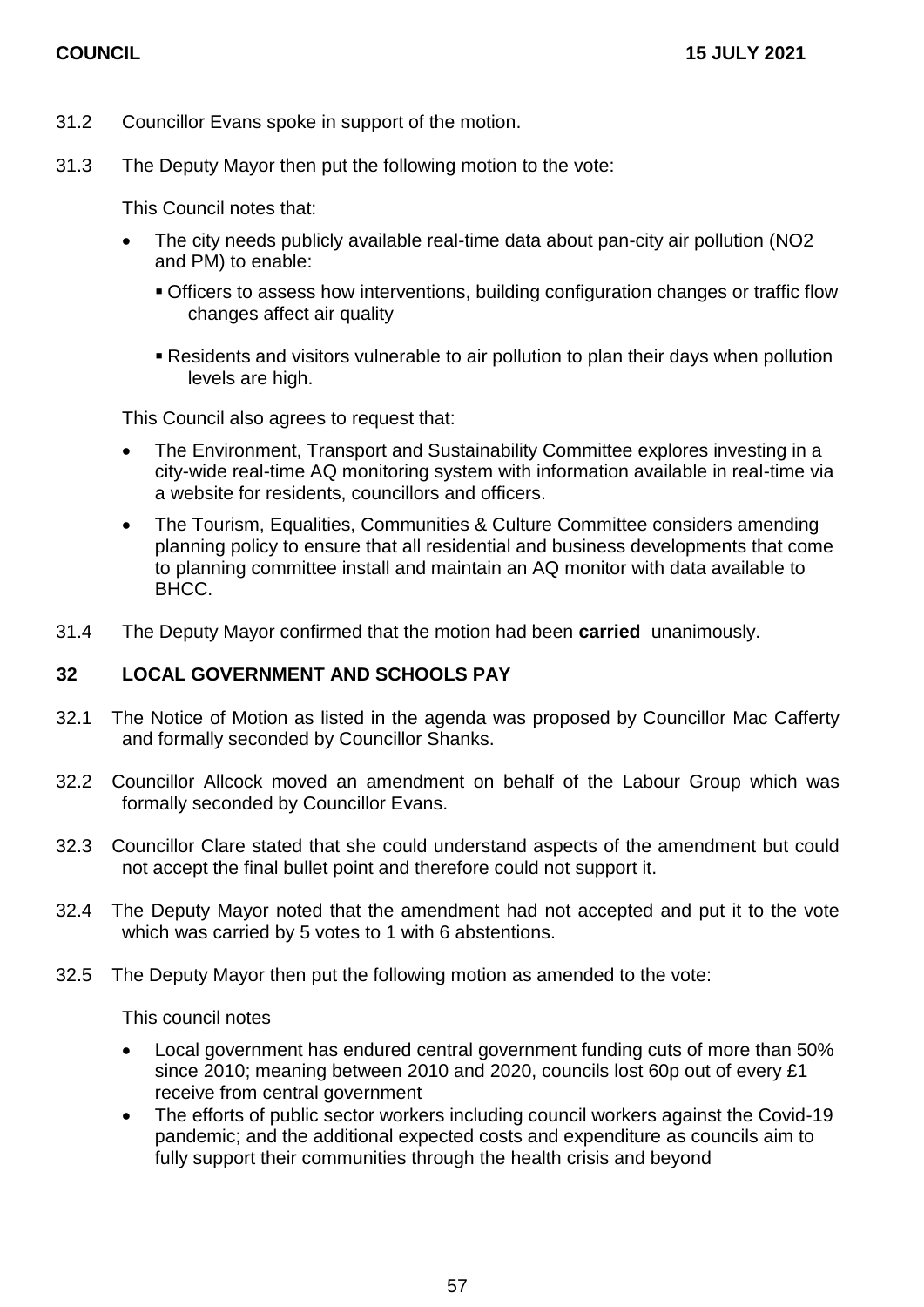- The efforts of local government workers to keep communities safe during the pandemic despite risk to themselves; e.g. in public health, in cleaning, waste and recycling; to ensure children are educated and to look after older and vulnerable people
- The contribution of school staff during the last year.
- That recent research shows that if the Government were to fully fund the unions' 2021 pay claim, around half of the money would be recouped thanks to increased tax revenue, reduced expenditure on benefits, and increased consumer spending in the local economy.
- Performance related pay progression in schools is not educationally sound and is usually discriminatory in outcome.

This council further:

- Agrees to support the campaign by Trade Unions for a proper, real-terms pay increase for local government; calling on government to fully fund this increase, without adding extra burden to local authority costs;
- Notes the importance of continued work to support our local staff, in line with work already underway such as the Fair and Inclusive Action Plan, People Promise and additional leave flexibility.
- Requests the Children, Young People & Skills Committee to revise the Council Schools Pay Policy to ensure that from 2021/22 onwards the policy progresses all teachers and school staff up the pay scale annually (and biennially for upper scale teachers) unless the staff member is subject to formal capability process.
- 32.6 The Deputy Mayor confirmed that the motion as amended had been **carried** by 10 votes to 3 with 1 abstention.

#### **33 SUPPORTING UNACCOMPANIED ASYLUM SEEKING CHILDREN**

- 33.1 The Notice of Motion has listed in the agenda was proposed by Councillor Clare on behalf of the Green Group and formally seconded by Councillor Ebel.
- 33.2 Councillor Evans spoke in support of the motion.
- 33.3 The Deputy Mayor then put the following motion to the vote:

This council notes

- The recent announcement of Kent County Council that they are no longer able to support any more unaccompanied asylum-seeking children (UASC)
- Confirmation that Government will not be pursuing a mandatory rota for the National Transfer Scheme (NTS) but will offer a small funding uplift
- The Dublin III reunification programme has ended following Brexit
- The council's previous commitment to take at least 10 UASCs a year through the NTS

This council further:

Notes that last year the council took more than its commitment through the NTS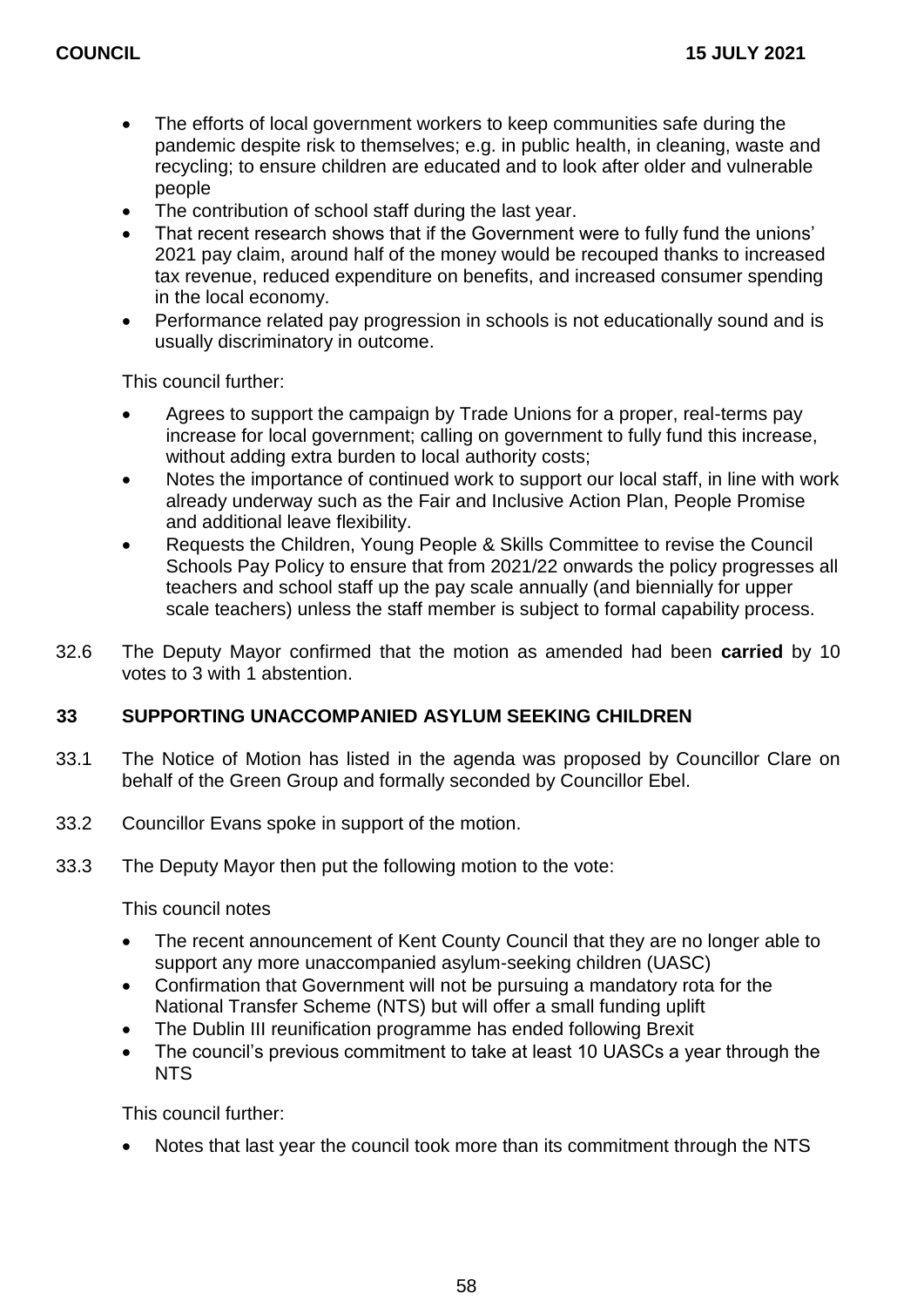- Notes that gaps in funding from Government to support UASCs means a cost to the general fund
- Gives thanks to the council's UASC social work pod, foster carers with placements of UASCs and all others who provide support to children and young people who arrive in the city

This council therefore requests:

- The chief executive write to the Home Secretary to express the council's:
	- dismay at the Government's refusal to introduce a mandatory rota for the NTS
	- concern that there is no replacement for Dublin III
	- disappointment that the Government funding uplift will not provide sufficient support to ensure that more councils take UASCs through the NTS;
	- concern that in the meantime, UASCs are waiting at the border for placements that councils aren't providing.
- 33.4 The deputy Mayor confirmed that the motion had been **carried** by 10 votes to 0 with 4 abstentions.

## **34 THE QUEEN'S PLATINUM JUBILEE**

- 34.1 The Notice of Motion as listed in the agenda was proposed by Councillor Nemeth on behalf of the Conservative Group and formally seconded by Councillor Simson.
- 34.2 Councillor Appich moved an amendment on behalf of the Labour group which was formally seconded by Councillor Evans.
- 34.3 Councillor Nemeth confirmed that he could not accept the amendment.
- 34.4 The Deputy Mayor then put the amendment to the vote which was carried by 10 votes to 3 with 1 abstention.
- 34.5 The Deputy Mayor then put the following motion as amended to the vote

This Council

- 1. Wholeheartedly backs calls to light the city's historic beacons and equivalent structures on 2nd June 2022 in celebration of Queen Elizabeth II's Platinum Jubilee;
- 2. Expresses its wish that the new lighting is operational in advance of the Jubilee celebrations; and
- 3. Requests the Tourism, Equalities, Communities & Culture Committee to receive an officer report on 16th September to set out options for the above, to include investigating support for community street parties.
- 34.6 The Deputy Mayor confirmed that the motion had been **carried** unanimously.

## **35 URGENT REVIEW OF ALLOTMENTS**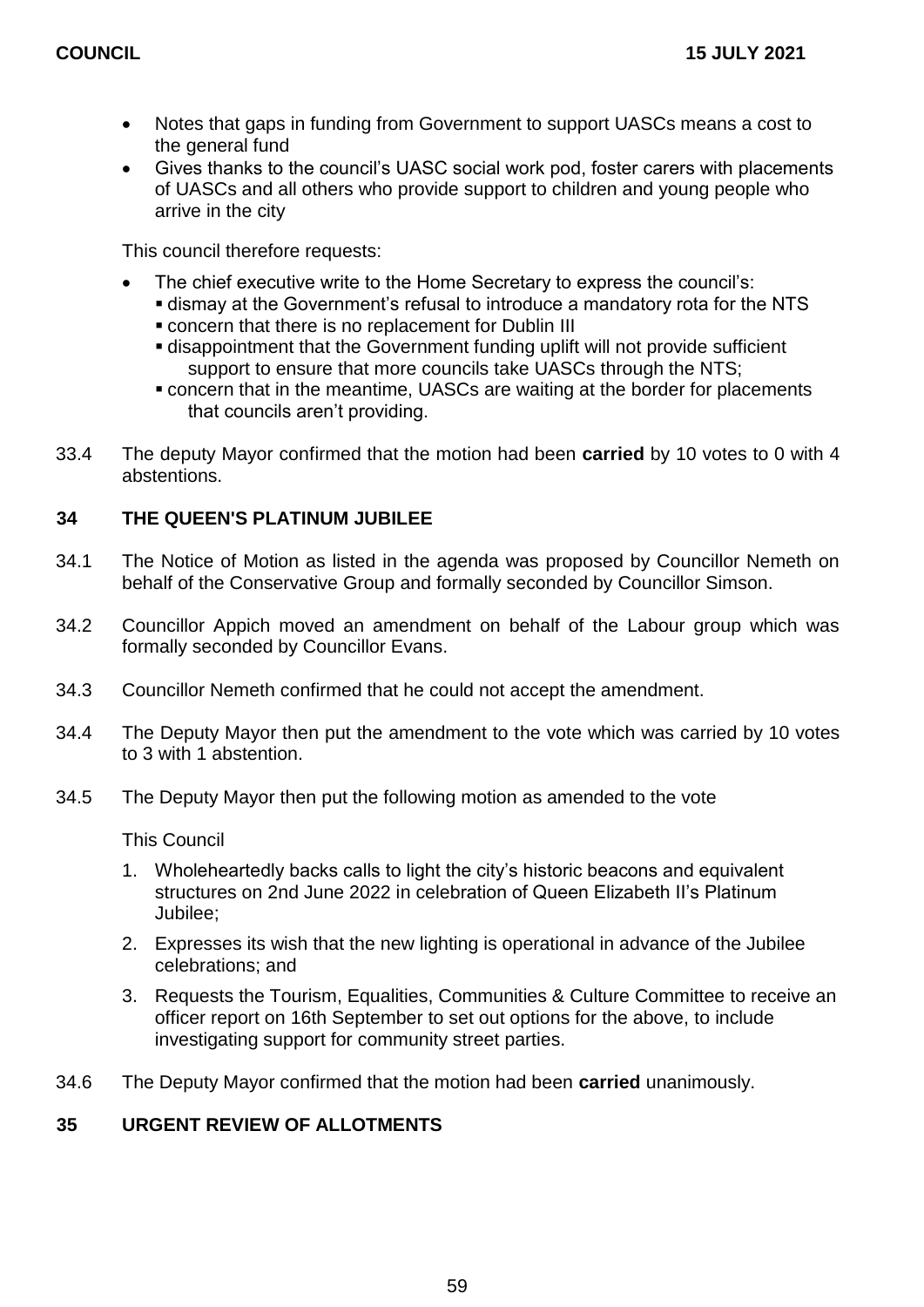- 35.1 The Notice of Motion as listed in the agenda was proposed by Councillor Nemeth on behalf of the Conservative Group and formally seconded by Councillor Simson.
- 35.2 Councillor Appich noted that a Councillor Briefing had been circulated and that a report was due to come to committee and therefore could not support the motion.
- 35.3 Councillor Lloyd noted that officers were working hard to resolve problems but stated that he was happy to support the motion.
- 35.4 Councillor welcomed Councillor Lloyd's support.
- 35.5 The Deputy Mayor then put the following motion to the vote

This Council resolves to:

- 1. Note concerns that have been raised by Site Representatives and Allotment Holders with regard to (i) the administration of the Council's Allotment Service and (ii) deviation away from the aims of the Brighton & Hove Allotment Strategy 2014- 2024;
- 2. Request the Environment, Transport & Sustainability Committee to call for an officer report on options for improvement which provides the following:
	- (i) Breakdown by site of the different sizes of plot (i.e. full/half/third);
	- (ii) Breakdown by site and plot type of rent that was paid during the last accounting period;
	- (iii) Breakdown by site and plot type of plots that are currently unlettable;
	- (iv) Breakdown by year of the number of people who have joined the allotment waiting list and paid the £17 charge, and how the funds have subsequently been spent;
	- (v) Breakdown of the resources that are allocated to the Allotment Service;
	- (vi) Breakdown of annual expenditure by site;
	- (vii) Description of the role of Allotments Officer;
	- (viii) Detail on which recommendations in the Allotment Strategy have been implemented and which remaining outstanding;
	- (ix) Estimate by site of annual cost of water leaks;
	- (x) Detail on when and why regular joint liaison meetings between Allotments Service staff, BHAF and other key stakeholders stopped; and
	- (xi) Total amount that has been raised by voluntary donations from plot holders.
- 35.6 The Deputy Mayor confirmed that the motion had been **carried** by 9 votes to 5.
- 35.7 The Deputy Mayor noted that the meeting had been session for over 4 hours, and she was therefore required to move a closure motion which she put to the vote.
- 35.8 The Deputy Mayor noted that the motion had been **lost** by 0 votes to 14.

#### **36 CROSS CHANNEL LINK**

36.1 The Notice of Motion as listed in the agenda was proposed by Councillor Evans on behalf of the Labour Group and formally seconded by Councillor Allcock.